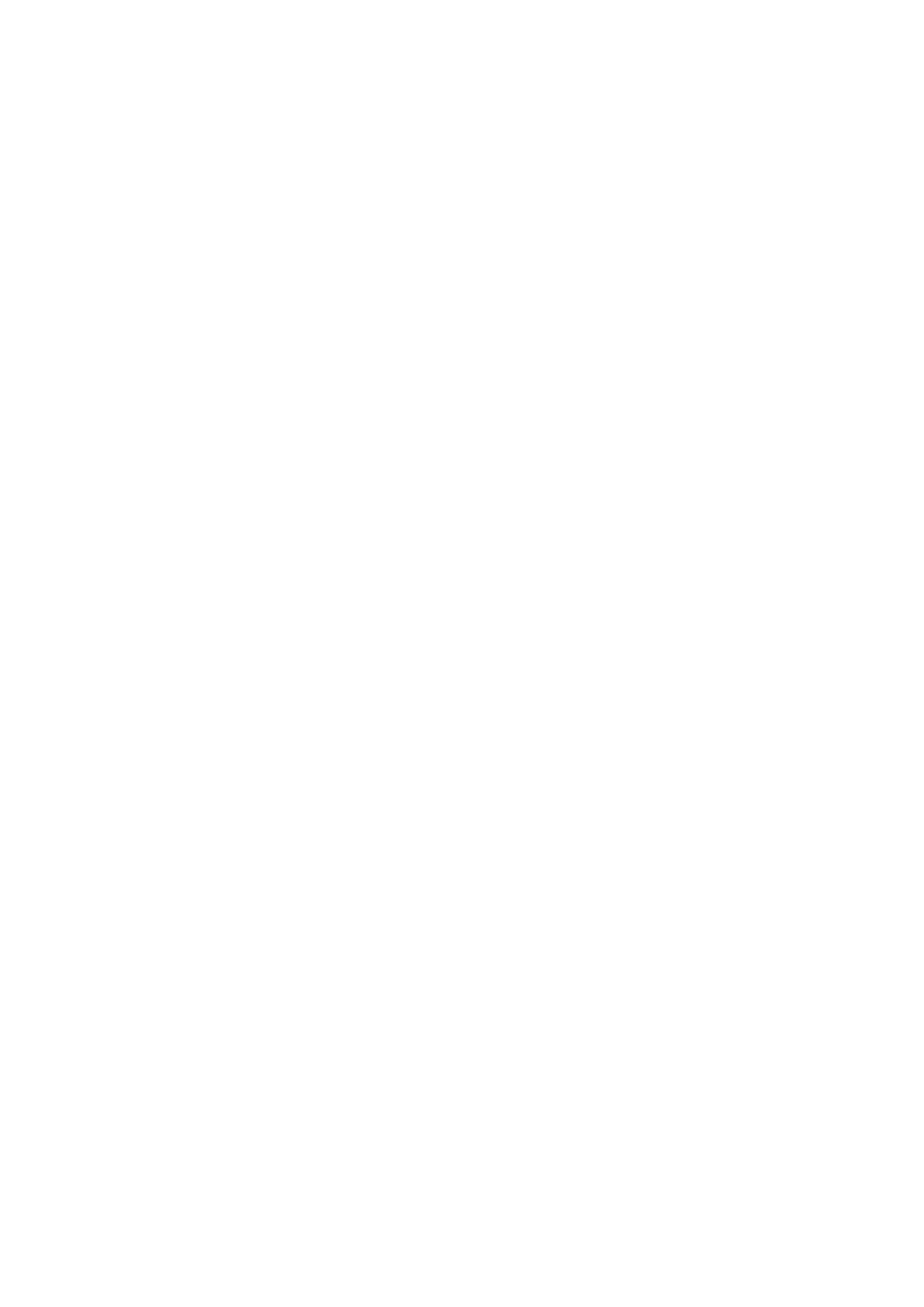# **Contents**

| Directors and advisors                         | $\overline{4}$ |
|------------------------------------------------|----------------|
| <b>Business review</b>                         | 5              |
| Strategic report                               | 10             |
| Directors' report                              | 16             |
| Directors' responsibilities statement          | 18             |
| Corporate Governance statement                 | 19             |
| Independent auditor's report                   | 20             |
| Consolidated income statement                  | 22             |
| Consolidated statement of comprehensive income | 23             |
| Consolidated balance sheet                     | 24             |
| Company balance sheet                          | 25             |
| Consolidated statement of changes in equity    | 26             |
| Company statement of changes in equity         | 26             |
| Consolidated statement of cash flows           | 27             |
| Company statement of cash flows                | 28             |
| Notes to the financial statements              | 29             |

(O)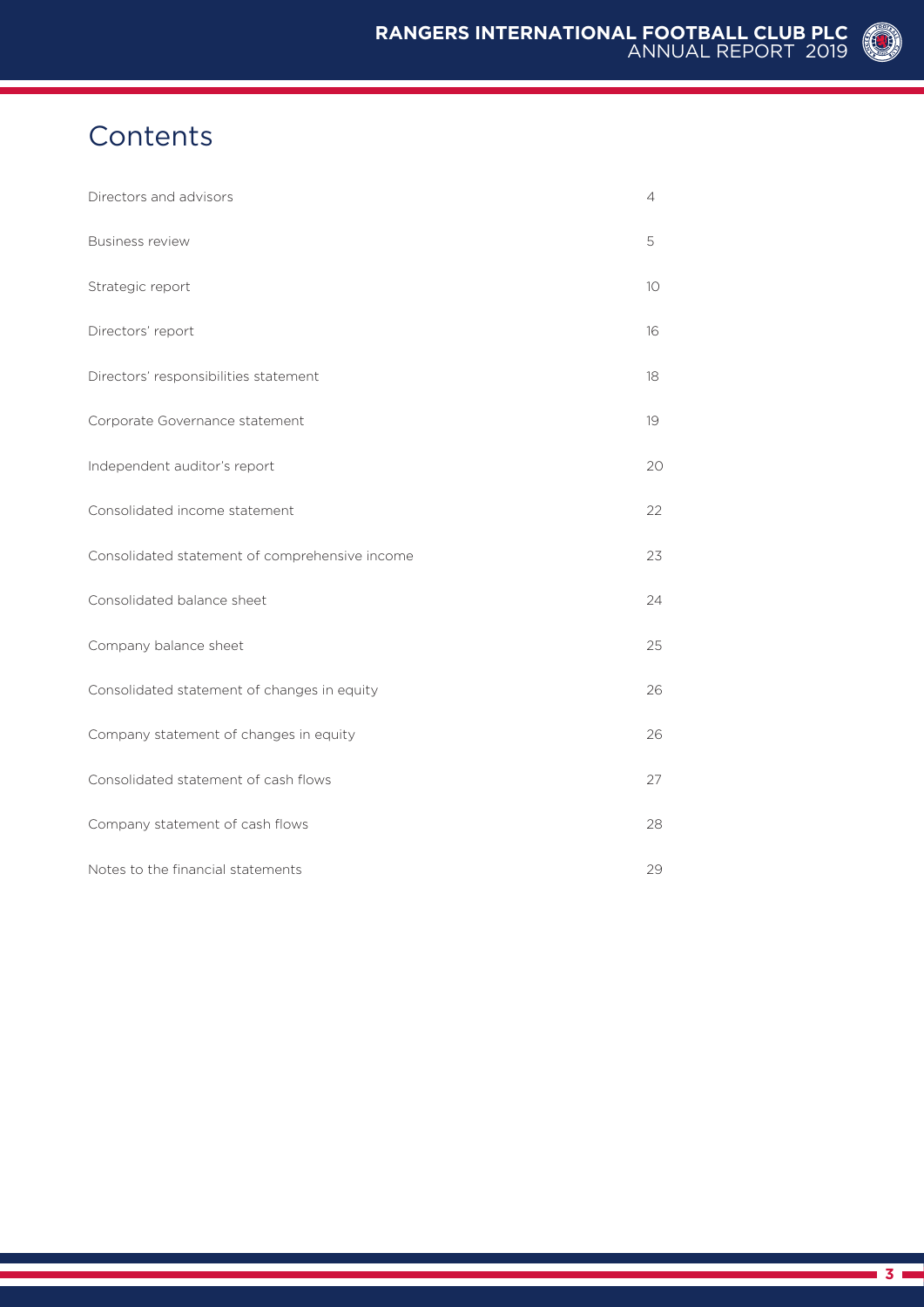

#### **Directors**

**Directors and Advisors**<br>
Directors<br>
Directors<br>
Dave King<br>
John Bennett<br>
Graen Park<br>
Douglas Park<br>
Alabiar Johnston<br>
Julian Jund Welhardt<br>
Benry Scott<br> **4**Directors<br> **4**Directors<br> **4**Directors<br> **4**Directors<br> **4**Directors<br> Dave King John Bennett Graeme Park Douglas Park Alastair Johnston Julian Juul Wolhardt Barry Scott

#### **Company Secretary**

James Blair

#### **Registered Office**

Ibrox Stadium, Glasgow, G51 2XD

#### **Auditor**

Campbell Dallas Audit Services, Titanium 1, King's Inch Place, Renfrew, PA4 8WF

#### **Solicitors**

Anderson Strathern LLP, George House, 50 George Square, Glasgow, G2 1EH

#### **Bankers**

Barclays plc, 5th Floor, Aurora, 120 Bothwell Street, Glasgow, G2 7JT

#### **Registrars**

Link Asset Services, 34 Beckenham Road, Beckenham, Kent, BR3 4TU

**Stockbrokers** JP Jenkins, 80 Cheapside, London, EC2V 6EE

#### **Company Registration Number**

SC437060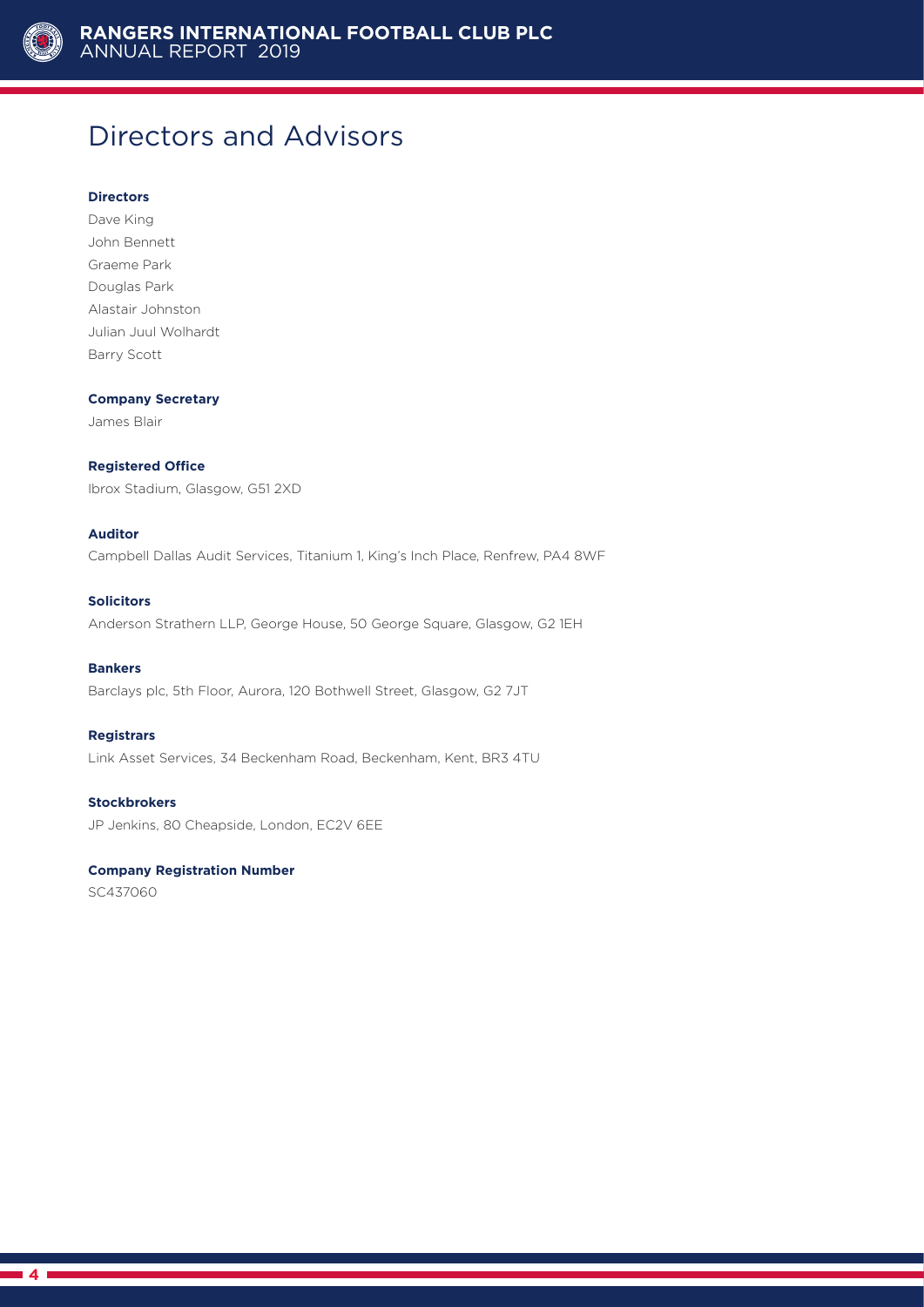

### Chairman's Report

The financial year under review was again a positive one. The highlight was the acceleration of the substantial investment that was previously identified as being necessary to improve the Club's standards - both on and off the pitch.

Our Club has the highest expectations within the economic sphere that we operate and this requires the appropriate strategy, resources and operational capability. For the first time in many years we have all three of these at every level within the Club.

We were extremely disappointed to end the season without a trophy to show for the hard work everyone had put in and to reward Rangers' vast support for their continued loyalty and belief. However, I am certain that with Steven Gerrard now having his first season as manager behind him that we will see the benefits of his presence and influence in the months and years ahead.

The footballing highlight of the year was the incredible achievement by the manager and his team of taking Rangers back into the European group stages. Indeed, he has just done that for a second successive season by negotiating those difficult qualifying rounds. That, in itself, is truly remarkable.

**Business Review**<br>
Charmachisette appel to the control of the control of the control of the control of the control of the control of the control of the control of the control of the control of the control of the control of The intention now is to regain the top position domestically, which is why we continue to invest heavily in the first-team squad. The team must continue to evolve to meet the demands and expectations of our supporters and, in Steven, I believe we have someone who embodies everything our Club is about. He understands fully that Rangers is synonymous with winning and as a winner himself, he can draw from a deep reservoir of experience gained by performing at the very top of European football.

It has been the Board's responsibility to provide financial support to the manager and that is what we have done. We have also invested significantly in the infrastructure at Ibrox Stadium and the Training Centre. Much of this work, although it is costly, goes unseen. There is a continual funding requirement to maintain our facilities if they are to remain among the very best in the world.

The operating and financial performance of the Company is dealt with elsewhere in the Annual Financial Statements, so I will not repeat that. As I did last year, I again express my heartfelt thanks to my fellow Directors and other investors for continuing to support me when I called for further investment. Our accelerated investment in the squad to support a second year of combined domestic and European competition placed increasing demands on our investors and I seemed to permanently have "my hand in their pockets". Again, loans were provided without security or fees.

We have again ended the financial year with a strong balance sheet and much improved stadium and training grounds that remain debt free.

As always, I want to thank this Club's wonderful support. They really are the best when fully behind the team in the proper manner. The manager and players often refer to the supporters as a powerful driving force for the team and it is essential that we retain this atmosphere and resist the efforts of a tiny minority to bring disrepute to the Club's name through sectarian and other unacceptable behaviour. We should be careful not to give anyone further opportunity to impose sanctions and instead create the kind of atmosphere that inspires our players and encourages others to come and join us.

This is one of the aims of our Everyone Anyone initiative, which has been positively and widely received - even by our country's politicians. This project is one of the most ambitious we have undertaken and it will highlight just how diverse and open our support actually is – Rangers is a Club for all. Culture, race, faith and sexual orientation are not barriers to being a Rangers fan. Supporting our Club makes us all equal. lt unites us and it makes us special.

Significantly increased funding was also provided to bring Rangers women's team to a new level. This provides us with a framework to develop the team to become a significant force, not just in Scottish football but also at European level. We want Rangers women's team to become the dominant force in Scottish women's football and believe we now have the infrastructure and budget to achieve this ambition.

Finally, I would like to take this opportunity to thank my colleagues on the Board and the management and staff throughout the Club for their continued support and dedication during another challenging year. It is a great privilege to be a member of a board that demonstrates such commitment, time and effort for no financial reward whatsoever. The ongoing support and loyalty of all Rangers supporters is a constant reward for the Board and management.

Dave King, Chairman 31 October 2019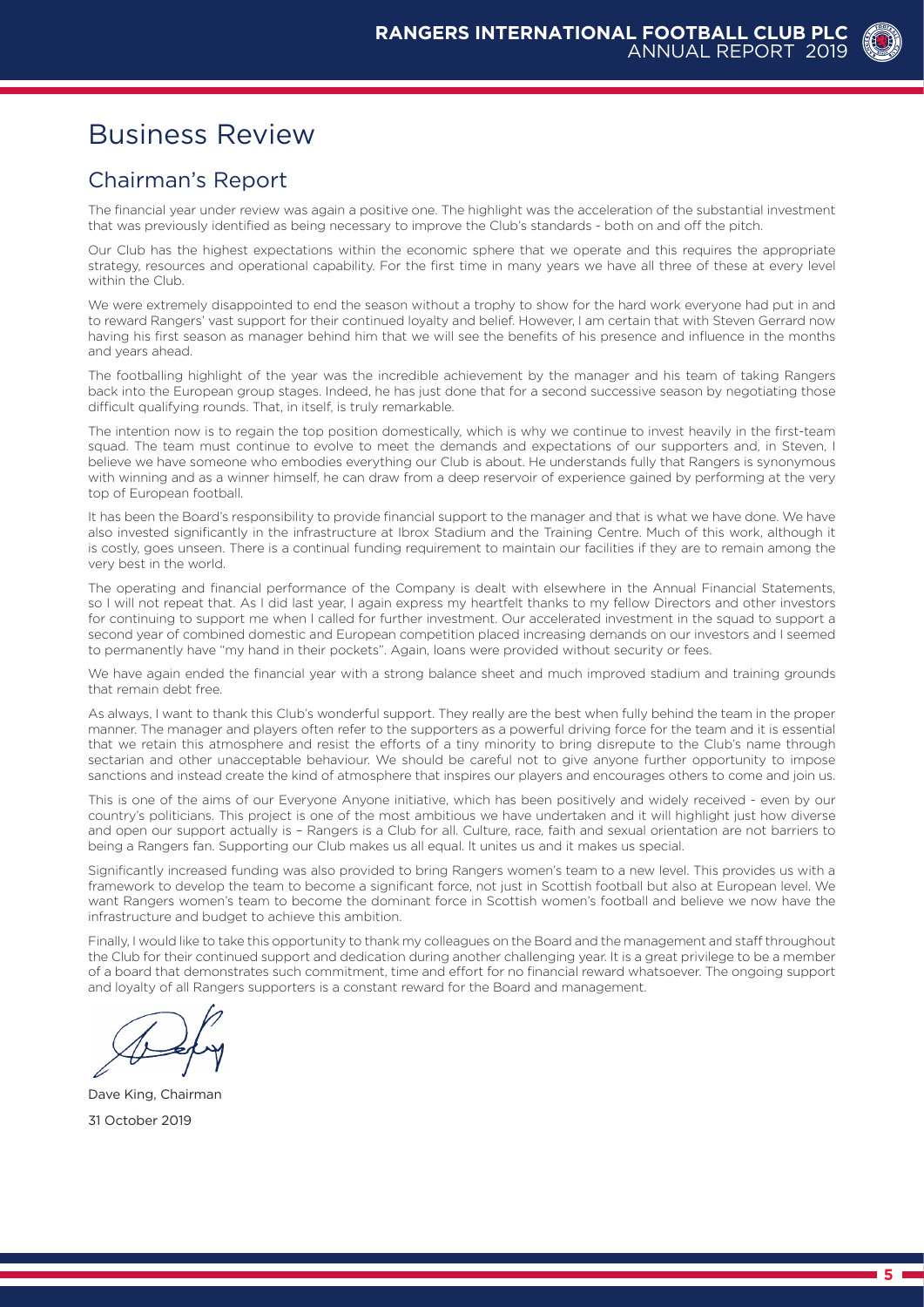

### Football Manager's Review

First, and I make no apologies if I am repeating myself, let me say that it is an honour to be the manager of this massive Club which has such a long and rich history of success.

I discovered very quickly – in fact, as soon as I stepped through the front door for the first time – that Ibrox is a special place and that I am able to work here is such a privilege.

**Business Review (continued)**<br>
Football Manager's Review<br>
Trut, and make no apploate than measure myset is time as<br>
Clin which has also along a and rich halony of allocase.<br>
I discovered with an ancien along and rich halon Having said that, I did stress last year that I could see instantly that a lot of changes would have to be made if I, along with a fantastic backroom team, wanted to give the amazing supporters of this Club the success they crave and deserve. Many changes have been made – in terms of players, backroom staff, and facilities – and it is to the Board's credit that they have been willing to finance our needs. As always, I thank the Directors for their support and it is our intention to deliver tangible rewards in return.

Season 2018/19 was a mixture of good and not so good with the highlight perhaps being our success in the qualifying rounds of the Europa League. We became one of the very few teams to negotiate a way out of those rounds, which come around all too early in a new season, and into the group stages. Bringing European nights back to Ibrox was an achievement in itself and although we have done it for a second time this season I am only too aware that our fans need more. They need a trophy and that has to be the aim.

That is why we continue to reshape and improve the team by making the most of the transfer windows and again, I thank the Directors for their backing on this front.

We have to be careful when bringing in new players because it isn't simply about improving the quality of our play. We must also make sure we are bringing in players with the correct mentality because of course Rangers is all about winning and we need players who share that desire and who will bring out the best in those around them. I believe we are getting there and I hope our supporters can also see that we are improving at a decent speed.

I am sure everyone will agree that right now we are in better shape than at any time in recent years but because this is Rangers, and because we have the best but extremely demanding supporters, we can never take our foot off the pedal. We must keep moving forward while reinstating the winning mentality which has underpinned this Club for more than a century.

The players are entitled to feel good about what they have achieved so far this season but they know more, much more is required of them. It is my job to make sure no one forgets that and not a single one of us can rest until a trophy has been delivered. It is then that we will know we are charting the correct course back to the top of Scottish football.

I am confident, though, that with an excellent backroom staff behind me we have the experience and expertise to meet all challenges and any difficulties which may be thrown up before us as this season progresses. We all know what is required of us and we have all experienced enough of this Club's support to understand what they desire. I must say, Rangers supporters in full voice behind the team are a sight to behold. They are astonishing and a powerful driving force for us.

It is our responsibility to give them something back but I did not come here to fail. I am a winner and I believe I can continue to be a winner with this great and remarkable Club.

I hope you all know how much I value and appreciate your support.

Thank you for your support.

Steven Gerrard, Manager 31 October 2019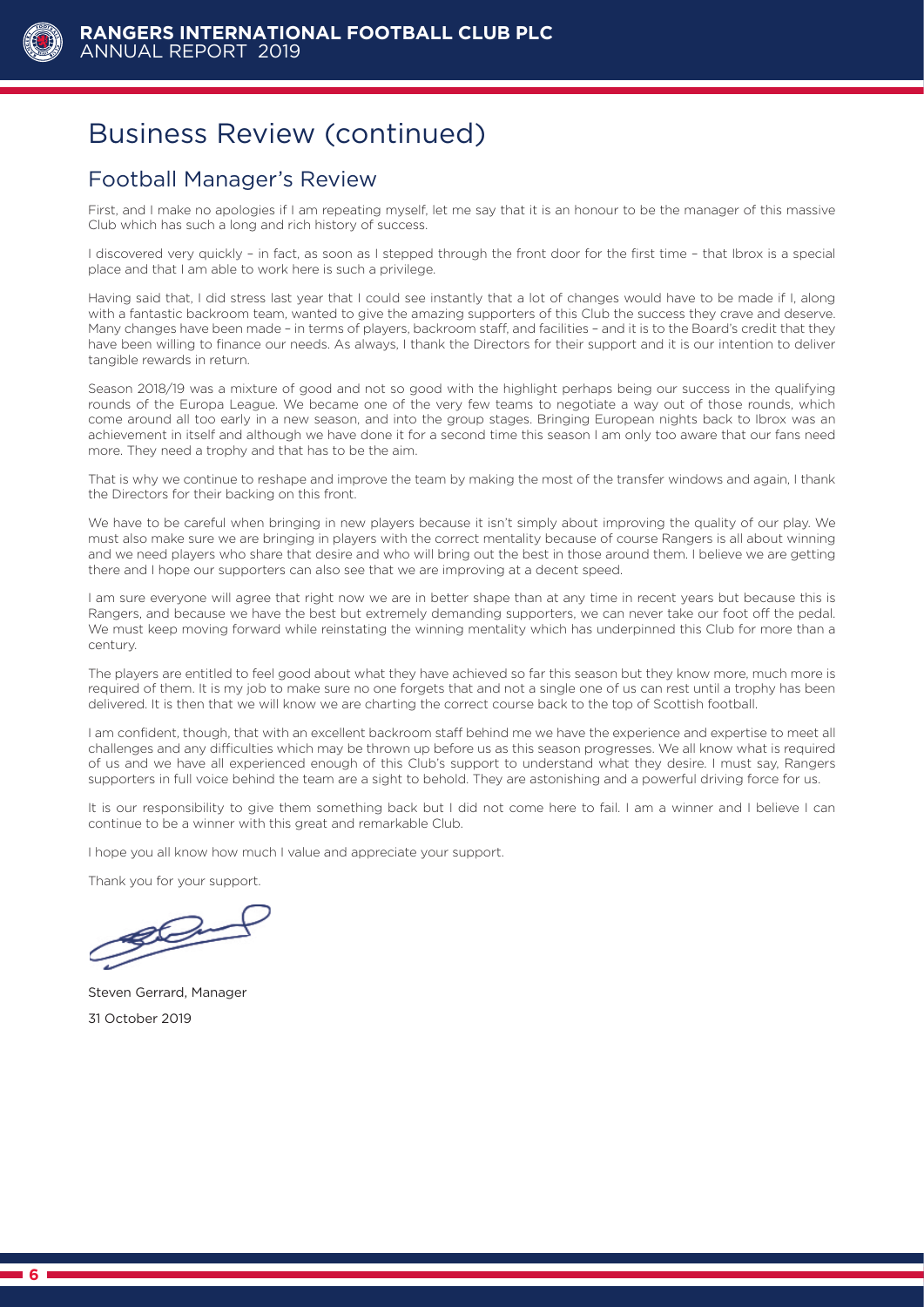### Operational Report

#### Overview

**Business Review (continued)**<br>
Operations Report content and a state of secular secular secular secular secular secular secular secular secular secular secular secular secular secular secular secular secular secular secula The footballing year ultimately ended without silverware, albeit with some highs along the way. The team suffered two early defeats in the cup competitions, while the league campaign was nip-and-tuck for long spells, with the team going into the mid-season break level on points at the top of the table, with some inconsistency ultimately costing them. The domestic disappointment was tempered though by a successful Europa League qualifying run, and our first foray back into the group stages of European Competition.

The whole Club feeds off any success that the men's first team has, and building on the momentum gained last season is the aim for everyone associated with Rangers.

The Board was delighted to be able to put its investment over the next few years in the hands of Steven Gerrard, who offsets the fact that Rangers is his first senior job, by having all the other qualities we look for in a Rangers manager. Over the course of his first season in charge, along with the tremendous support team he has put in place by his side, the team have progressed beyond perhaps what could have been expected of them. For the first time over the last few years, we can see value being created in the playing squad.

With the likelihood of a continuation of early European fixtures in the years ahead, the Manager and the Sporting Director will continue to plan well in advance to ensure that our key targets are signed as early as possible.

#### Youth football

The progression of Academy players is central to the future of the Club. As well as the feel-good factor for the fans of having a homegrown player in the first team, any sustainable player trading model needs a steady supply of quality Academy players.

For the coming season, Carrick Packaging has become the first ever Main Partner of the Academy, with their logo appearing on the front of all 2019/20 shirts for Academy and Development team matches, including UEFA Youth League games.

The Development Squad continued to innovate in the games that they play, combining UEFA Youth League, men's 1st team competitions and 'best v best' European fixtures to give the players and coaches the best opportunities to learn and improve. Players like Ross McCrorie and Glenn Middleton have played more than 50 times between them for the first team and contributed to winning games at the top of the SPFL and in Europe.

From August 2019, the Development matches will be played in front of the new Stand opened at the Hummel Training Centre, which was built with the support of the Rangers Fans Fighting Fund and the Scottish Football Partnership. The new facility includes 4 new dressing rooms, a new education suite, floodlights, 220 seats and a PA system.

The season also saw the younger age groups have success at home and abroad.

The U16s won the Super Cup NI (previously the Milk Cup) for the first time in over 20 years in a competition featuring the likes of Man Utd and Arsenal, while the U17s won the Al Kass International Cup in Qatar, beating Roma in the final. Their reward is being able to train with the first team, with 9 Academy players completing pre-season with the squad, and 18 players overall having trained with them in the season.

Using the player loan system has become a key part of the Development Squad process, with the likes of Robby McCrorie, Stephen Kelly and Josh McPake getting regular football up to the top end of the Scottish Championship.

This experience gained means that, in the most recent Scotland U21s and Scotland U19s, there was more Rangers representation than any other club.

Rangers Youth Development Company Limited continues to grow and during the year was able to donate £400k to the Group to support youth development.

#### Women's Football

At the 2018 AGM, it was announced that it was the Club's intention to invest significantly in the Women's football department. Since the summer, the Women's first team and academy set-ups have been integrated into the Elite programme at the Hummel Training Centre, creating a 'one-club' philosophy. The investment will allow the team to go semi-professional, and this summer has seen the addition of two French youth internationals, Daina Bourma and Lisa Martinez, as well as Scottish cap Emma Brownlie.

The new Stand mentioned at Auchenhowie has been developed with the requirements of the Scottish Women's Premier League in mind, and all the Women's matches will be played there going forward. Gregory Vignal, who had been working as an Academy coach, has been appointed as full-time Head Coach.

The Club is determined to become the best place in the country for players to play, train and develop their game.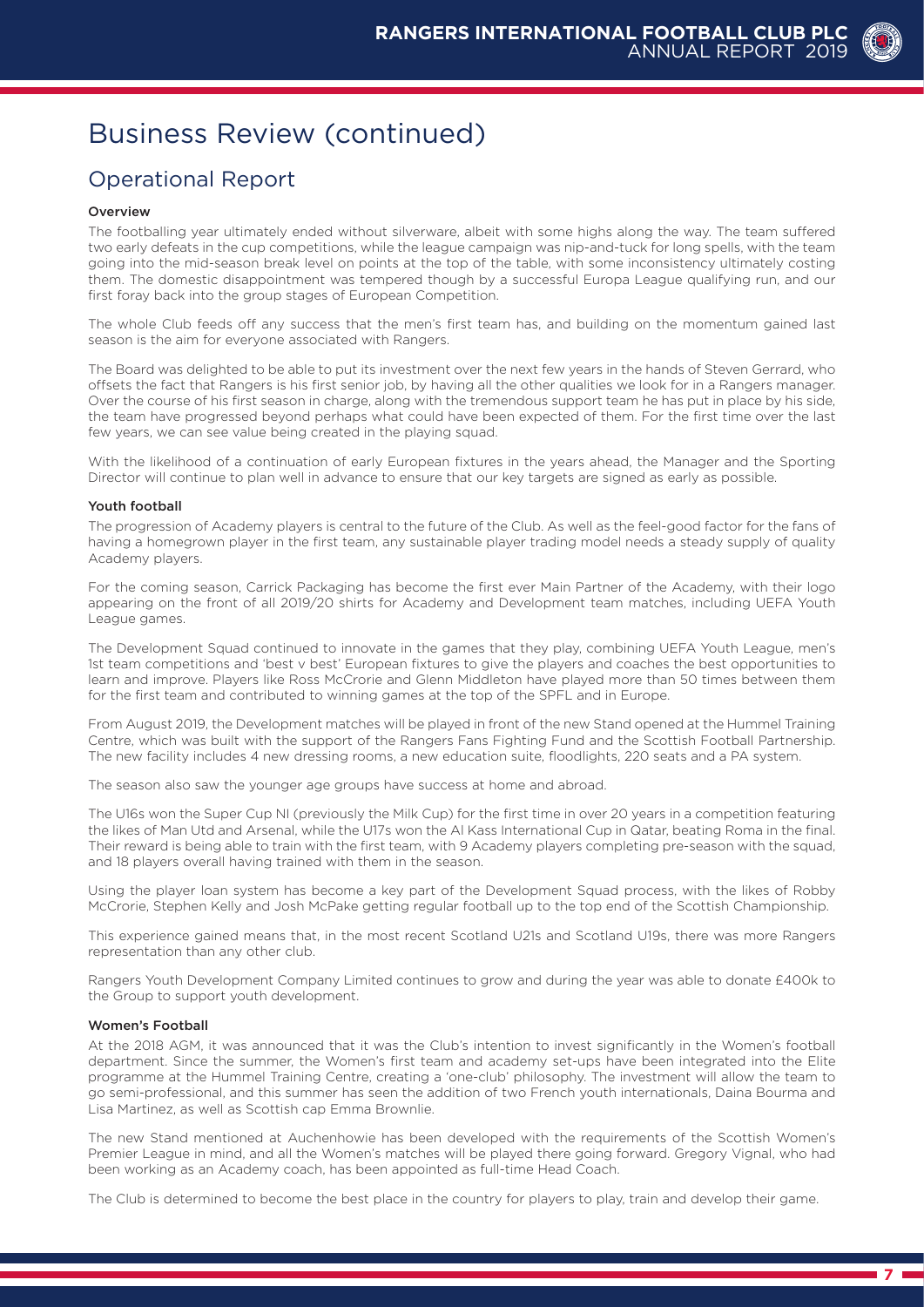

### Operational Report (continued)

#### Commercial and other operations

**Business Review (continued)**<br> **Operational Report (continued)**<br> **Operational Report (continued)**<br> **Comerational and these operations**<br> **EVALUATION** Associated these propositions and the Board continues be from and previdi Away from the pitch, the Executive and the Board continues to ensure that the rest of the Club is working to support the football department by growing revenues, protecting and enhancing the Club's brand, communicating with the fans, and providing a safe environment to enjoy a matchday. The commercial department had a busy year. 32Red extended their partnership for a further two years, taking it up to seven years, and at least 2021. The previously mentioned Academy deal with Carrick Packaging was announced for 2019/20, and the Club is also in the market for a Women's Programme Main Partner. The Club continued to add to its stable of Club Partners, and income from partnership sales and match day sponsors hit a five year high. The Club appreciates the support of brands like Utilita, Coca-Cola, Rangers Protect, Tennents, Thomas Cook and Konami. The continued investment in the Stadium on a matchday means that the product we can offer our potential partners continues to grow and evolve.

To lead this activity, the Club has been pleased to appoint a Director of Commercial and Marketing in James Bisgrove. As former Head of Sponsorship at UEFA Champions League, James will be tasked to expand the commercial programme even further.

#### Supporter relations

In July, the Club launched its new ground-breaking campaign Everyone Anyone, which aims to promote diversity and inclusion, and show Rangers as a modern football club through which fans can come together and support a common cause of equality and understanding. Rangers is for everyone and anyone and this campaign will send a clear message of zero tolerance to all forms of discrimination, on and off the pitch.

Our Supporter Liaison Officer meets with our recognised supporter groups on a regular basis, and attends all matches to assist as a point of contact with all fans, both on a matchday and online before or after the event. The SLO, along with the Club's Disability Access Manager, meets regularly as part of the Club's Disability Matters forum, with the aim of delivering improvements across all areas of the Club, both on a matchday and non-matchday. This year has seen our new 'Access Buddies' around the stadium on a matchday.

The team again received remarkable support from the fans for the 2018/19 season, with 45,500 season tickets sold, over 1,100 hospitality customers per home league game, and over 600,000 home match tickets processed by the Ticket Centre and the online sales platform.

The #FollowOn campaign saw record numbers of season ticket holders renew, and in record time. As well as that, the Club's new Seat-Sub platform has now been launched, which allows supporters to receive credits back on their season ticket when they cannot attend a game, which will help keep Ibrox full and the atmosphere right behind the team.

The Club strives to repay that support in part through its online interaction with fans. Of all the clubs competing in the Ladbrokes Premiership and UEFA Europa League, Rangers has the ninth highest number of social media engagements. Rangers TV subscription revenues were up 56%. 55 matches were broadcast to non-UK and Ireland subscribers, as well as a host of UK subscriber-only content.

#### Community and charity

The community coaching and international tours and camps run by the Soccer Schools is another important way of reaching the fanbase. Over 9,000 young people attended one of our courses throughout the world last year. Domestically, over 30 holiday courses took place across Scotland and Northern Ireland, while internationally, the Club took its programme all over the world through camps, coach education and residential events. The Soccer Schools' aim is to become one of the biggest club partnership programmes in world football, expanding throughout Europe, Asia, Oceania and North America, promoting high quality football education courses and spreading the word about our Club.

The Club continues to be a responsible employer and business partner, and to improve in these respects wherever possible. To this end, it has carried out a club-wide GDPR exercise this year, and appointed a Data Protection Officer, to comply with all new regulations.

In line with Gender Pay Gap legislation, the Group subsidiary The Rangers Football Club Limited, reported its Gender Pay Gap figures in April 2019. This report is available on the Club's website.

The Rangers Charity Foundation continues to exist to be a force for good on behalf of the Rangers Family, showing compassion to those in need, tackling inequalities and creating opportunities for people of all ages to change their lives for the better.

During the year, the Foundation delivered a diverse range of over 20 community programmes to almost 7,000 people, receiving over 3,000 letters for support. Full details of the Foundation's work can be found in its own Annual Report.

Clearly progress is being made in all areas and we continue to meet the challenges head on. This Board will not stop until Rangers return to regular triumphs.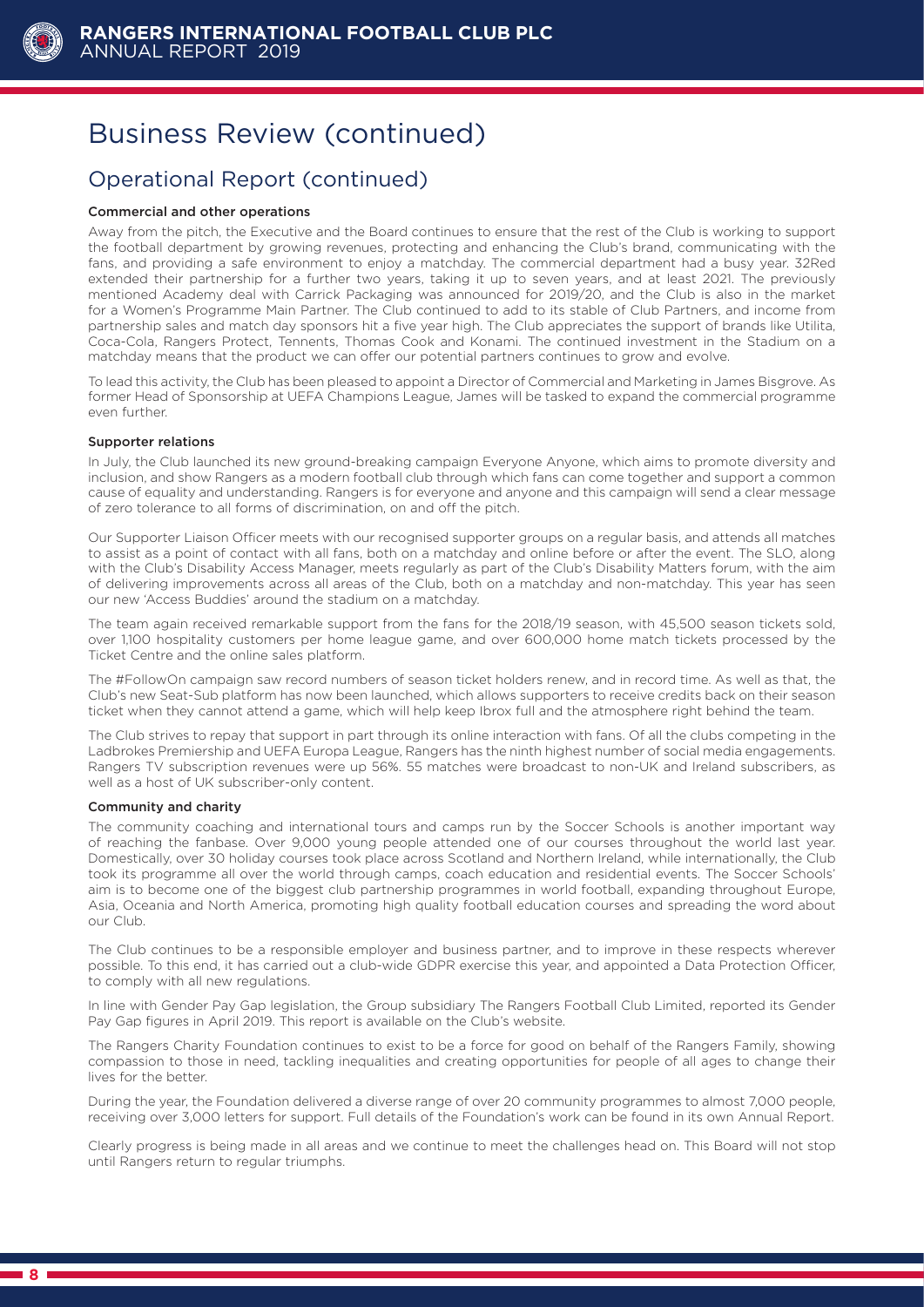### Finance Report

These results reflect the Club reestablishing itself in European football, and using the funds generated by reaching the group stages of the UEFA Europa League to continue to build a squad that can repeat that run and continue to improve in the league.

The last three financial years have seen £30m spent on first-team players, plus further funds in 2019's summer window, to bring us to where we are today. This investment is supported by the continued backing of the Board and its investors, as well as the fantastic support of the fans. Every pound generated by the team reaching the group stages of Europe has been reinvested into the team, the Stadium and the Training Centre.

Only by maintaining the strategy of redeveloping the football operations and modernising the Stadium and Training Centre, will the Club be able to make long-term profits through regular qualification for European competition, sensible player trading, and the production of top-level talent through the Academy.

Revenue for the year was £53.2m, a 63% increase on the previous year.

European competition alone was responsible for £14.3m of that increase, between prize monies, broadcasting rights, and match receipts, illustrating how important it is to the Club. Alongside that, the fans have continued to support the team fantastically well, with the average home league attendance again increasing, to 49,563, meaning season ticket incomes rose by £1.5m and hospitality revenues by £1.1m overall.

This support then allows the Club to maximise its relationship with its commercial partners, and this season has seen us add to our stable of Club Partnerships, and increase commercial and retail revenues by £3.4m.

**Business Review (continued)**<br>
Finance Report<br>
Framework and the distribution that the proposition is an any material second with the second<br>
Framework of the distribution is a set of the distribution is a set of the conti Operating expenses excluding amortisation and impairment of players' registrations increased by 50%, from £38.9m to £58.2m. The bulk of this was an increase of £7.9m to first-team salary costs, as the Club ensured it was ready for European competition. The majority of the balance of the increase in other operating expenses was driven by direct costs incurred in fulfilling nine additional home fixtures, as well as additional travel costs to European and pre-season matches.

The operating loss for the year decreased from £13.2m to £11.6m. This loss was driven by the above mentioned increase to payroll costs and a £7.2m charge for the year for amortisation and impairment of the playing squad. As investment in the playing squad continues, so too will the player registration amortisation as this value is written down over the length of player contracts. The Board chose to impair the value of the playing squad by £1.6m for players where the carrying value was deemed to be in excess of the recoverable amount.

A £3.1m profit on sale of players was recognised in the year, compared to £1.2m in the previous year.

Interest charges on finance leases and other finance facilities increased to £258k against the previous year of £159k. The Group also incurred net notional interest of £1.0m on deferred player transfers and £1.6m of other finance costs being the amortisation of loans under the effective interest rate method, both of which are non-cash items.

The Club also carried out two share issues in the financial year, approved at the last AGM and in June's General Meeting of shareholders. £16.6m of investor loans were converted to shares, and £1.6m of cash was generated by these. As well as strengthening the Balance Sheet, this was a positive move towards the Club continuing to meet its UEFA Financial Fair Play requirements for the coming years.

Dave King, Chairman 31 October 2019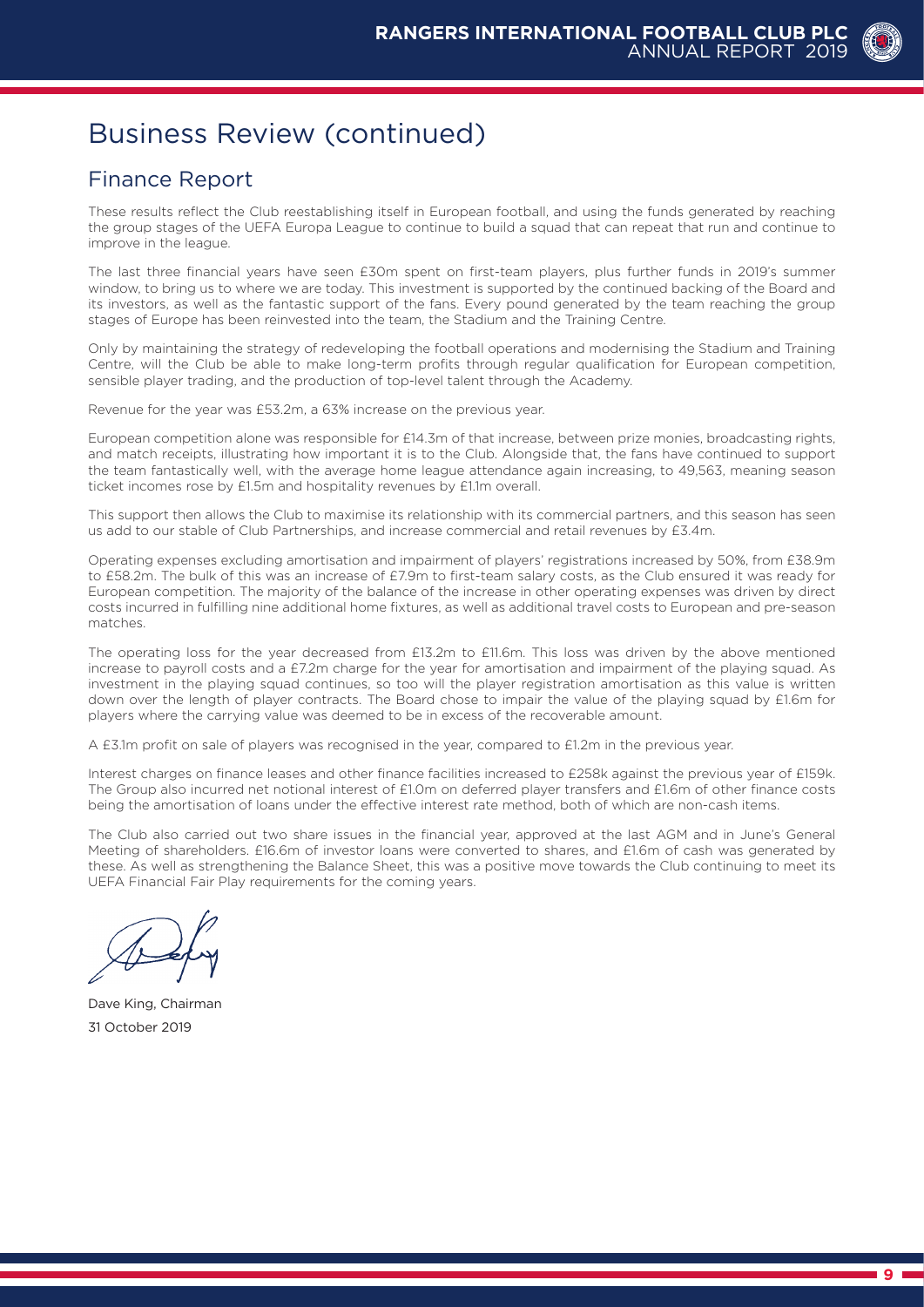

### Strategic Report

### About Rangers International Football Club plc (the "Company", "RIFC", "RIFC plc", and including its Subsidiaries, the "Group"), and Rangers Football Club (the "Club")

Rangers Football Club, formed in Scotland in 1872, is one of the world's most successful clubs, having won 54 League titles, 33 Scottish Cups, 27 League Cups and the European Cup Winners' Cup in 1972. The Club's loyal and sizeable supporter base, both in Scotland and around the world, enables the Club to boast one of the highest percentages of season ticket holders in the UK. Playing at the 50,817 seater Ibrox Stadium and benefitting from the world class 37 acre Hummel Training Centre, Rangers have been a leading force in Scottish football for decades. This world class stadium, training infrastructure and a loyal and passionate global fanbase provide an excellent foundation for the Company.

The Club finished second in the SPFL (Scottish Professional Football League) Premiership in season 2018/19. The history, facilities and ambition of the Club are such that the Club remains a desirable destination for foreign and domestic players alike. The first team squad is managed by Steven Gerrard.

The Directors, in preparing this Strategic Report, have complied with s414A to E of the Companies Act 2006.

This Strategic Report has been prepared for Rangers International Football Club plc and its subsidiary undertakings (the Group) as a whole and therefore gives greater emphasis to those matters which are significant to the Group when viewed as a whole.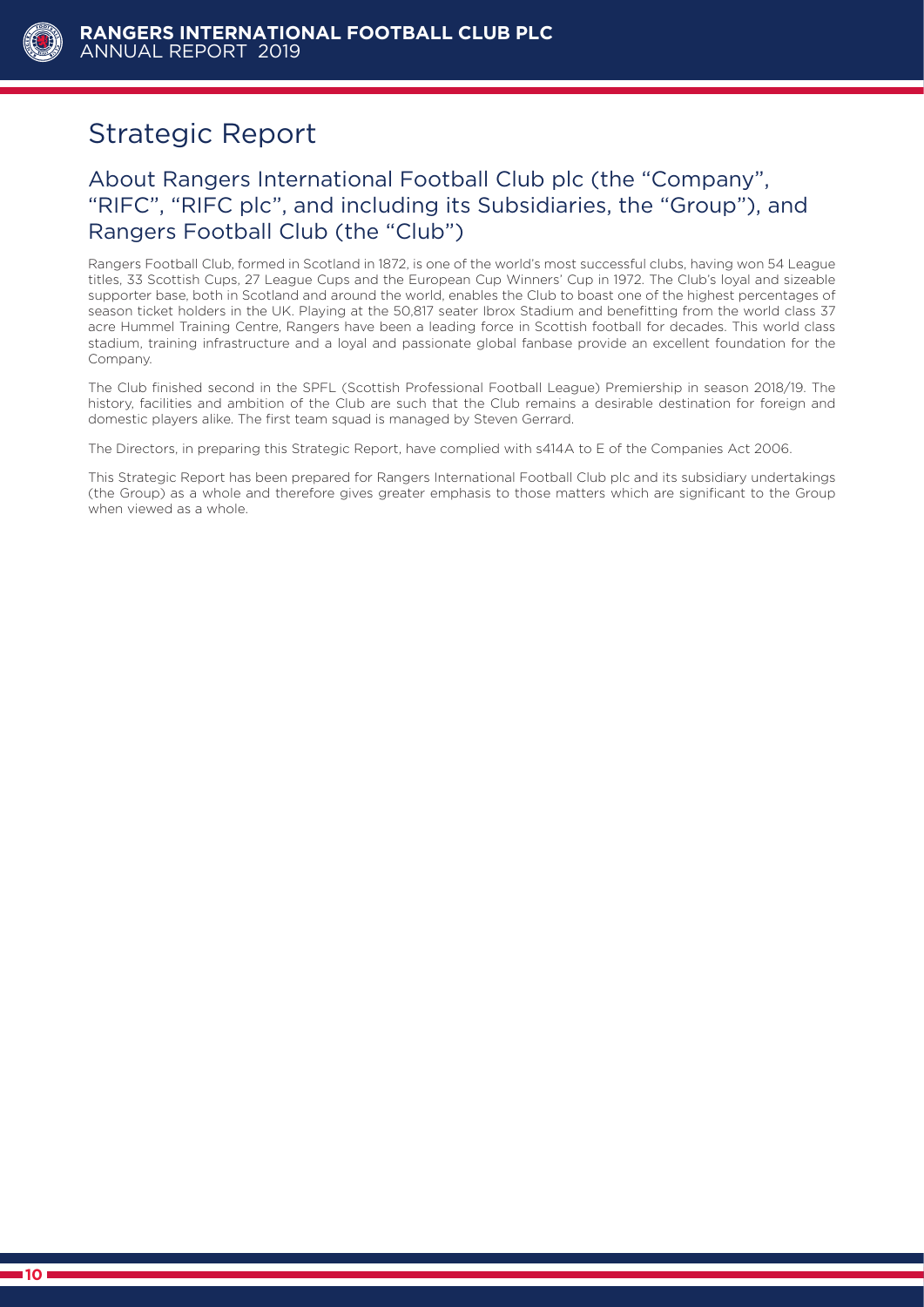### Consolidated Results of Operations

#### **REVENUE**

The table below sets out the Group's revenue during the year:

|                                  | <b>Year ended</b> | Year ended   |
|----------------------------------|-------------------|--------------|
|                                  | 30 June 2019      | 30 June 2018 |
|                                  | £'000             | £'000        |
| Gate receipts and hospitality    | 31,982            | 22,989       |
| Sponsorship and advertising      | 2,782             | 1,922        |
| Broadcasting rights              | 4,551             | 3,728        |
| Commercial and retail activities | 3,994             | 594          |
| UEFA prize money and solidarity  | 6,359             | 653          |
| Other revenue                    | 3,503             | 2.793        |
| <b>Total revenue</b>             | 53,171            | 32,679       |

Revenue for the year ended 30 June 2019 totalled £53.2 million. Of this total, gate receipts and hospitality income contributed £32.0 million. During the year the Club played nineteen home league matches, three home cup matches, seven home European ties and three home friendlies (2018: nineteen home league matches, two home cup matches, one European tie, one home friendly). No revenue is recognised in respect of away fixtures except for a small share of ticket revenue from away cup matches.

An increase to turnover of £20.5m is driven in the main by reaching the Group Stages of the UEFA Europa League, with £14.3m of turnover coming from European competition. Season ticket income of £16.1 million was recognised during the year to 30 June 2019 based on sales of 45,500 season tickets (2018: £14.7 million from 44,658).

Broadcasting revenue, UEFA prize money and solidarity were all boosted by being back in European competition, as well as an increase to the central funds received from the SPFL.

Commercial income of £0.7 million, sponsorship income of £2.8 million and broadcast income of £4.6 million recognised during the year to 30 June 2019 includes revenue earned from agreements with the Club's sponsors and commercial partners, as well as the sale of matchday publications and monies generated from TV and the SPFL for matches televised or broadcast to the public.

Retail income of £3.3 million relates to royalties and profit share of the season's merchandising arrangements.

Other revenue includes income from catering, tours, events and retail activities.

#### **OPERATING EXPENDITURE**

RIFC has incurred the following operating expenses during the year:

|                                                       | Year ended     | Year ended   |
|-------------------------------------------------------|----------------|--------------|
|                                                       | 30 June 2019   | 30 June 2018 |
|                                                       | £'000          | £'000        |
| Staff costs                                           | 34.488         | 24,132       |
| Other operating charges                               | 22,039         | 12,989       |
| Hire of plant and machinery                           | 68             | 93           |
| Depreciation of property, plant and equipment         | 1,535          | 1.623        |
| Amortisation of trade marks                           | $\overline{2}$ | 2            |
| Amortisation and impairment of players' registrations | 7.230          | 7.358        |
| Auditor's remuneration                                | 75             | 75           |
| <b>Total operating expenses</b>                       | 65,437         | 46,272       |

Player costs are RIFC's most significant expenditure, including £23.0 million (2018: £15.1 million) in respect of the first team playing squad. First team player salary costs are contractual and each player's salary is unique.

Other operating charges include matchday costs, such as policing, stewarding and pitch costs. A £9.1m increase is caused by fulfilling the nine extra home games in the season, and a £3.6m increase to legal and professional fees.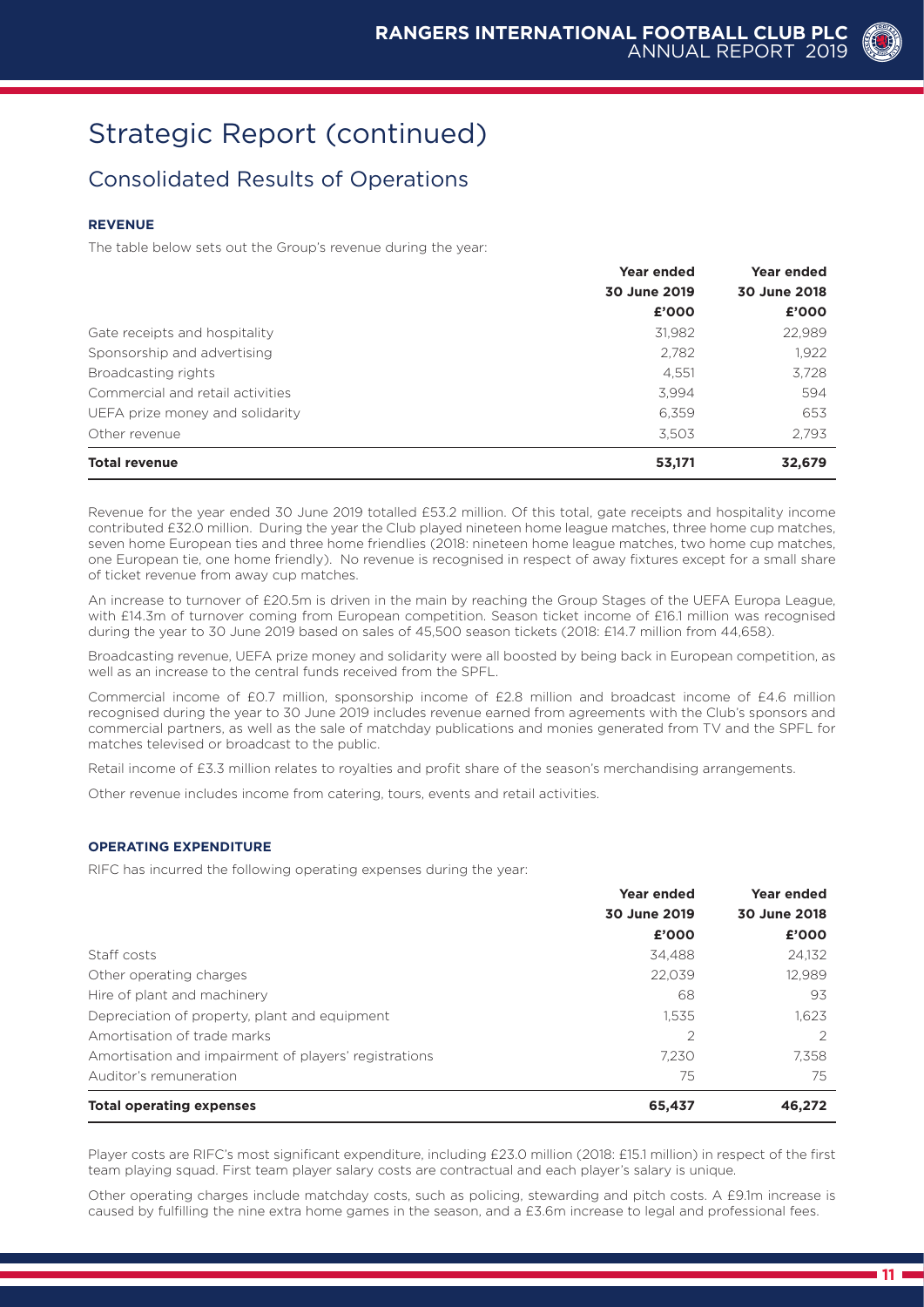

#### **CASH FLOW**

The main sources of income for RIFC and its subsidiaries are season ticket sales, other match related revenue, commercial income and proceeds from the sale of players' registrations, which typically occur during the summer transfer window.

Cash payments primarily consist of the player and staff wages, direct costs and the payment of player transfer fees payable in respect of acquired players.

The following table shows information regarding RIFC's cash flows for the year to 30 June 2019.

|                                                      | Year ended<br>30 June 2019<br>£'000 | Year ended<br>30 June 2018<br>£'000 |
|------------------------------------------------------|-------------------------------------|-------------------------------------|
| Cash flow from operating activities                  | 328                                 | (4,011)                             |
| Net cash used in investing activities                | (9,304)                             | (4,503)                             |
| Net cash from financing activities                   | 8.487                               | 7.211                               |
| Net (decrease)/increase in cash and cash equivalents | (489)                               | (1,303)                             |

There was a net cash inflow of £0.3 million from operating activities compared to an outflow of £4.0 million in the prior year. Net cash outflow on investing activities amounted to £9.3m, compared to £4.5 million in the prior year.

Included within financing activities is the net receipt of interest-free loans from investors totalling £5.1 million. This balance was used to fund the Club's working capital requirements.

#### **KEY PERFORMANCE MEASURES**

RIFC uses a number of key performance measures in its business, including statutory measures, such as revenue and operating profit/(loss), before and after player trading. The most significant non statutory measures used include the wages/turnover ratio and season ticket sales. Key non-financial measures include on-pitch performance and attendance. The table below shows some KPIs for the year to 30 June 2019.

|                                          | Year ended<br>30 June 2019 | <b>Year ended</b><br>30 June 2018 |
|------------------------------------------|----------------------------|-----------------------------------|
| Total revenue (£'000s)                   | 53,171                     | 32,679                            |
| Operating loss (£'000s)                  | (11,647)                   | (13,163)                          |
| Operational EBITDA (£'000s)*             | (2,882)                    | (4,180)                           |
| First Team Wages/Turnover ratio          | 43%                        | 46%                               |
| Number of games played (total)           | 63                         | 51                                |
| Number of games played (SPFL home)       | 19                         | 19                                |
| Number of games played (SPFL away)       | 19                         | 19                                |
| Number of games played (Cup home)        | 3                          | 2                                 |
| Number of games played (Cup away)        | 5                          | 5                                 |
| Number of games played (Euro home)       | 7                          |                                   |
| Number of games played (Euro away)       | 7                          |                                   |
| Number of other games (Friendlies home)  | 3                          |                                   |
| Number of other games (Friendlies away)  | ∩                          | 3                                 |
| Number of season tickets sold            | 45,500                     | 44,658                            |
| Season ticket sales (£'000s)             | 16,129                     | 14,664                            |
| Average season ticket price $(E)$        | 355                        | 328                               |
| Average attendance (league home matches) | 49,563                     | 49,173                            |

\*Operational EBITDA (earnings before interest, tax, depreciation and amortisation) is the Group's Operating profit / (loss) from the year adjusted for any non-recurring, depreciation, amortisation and financial items not already shown below this line.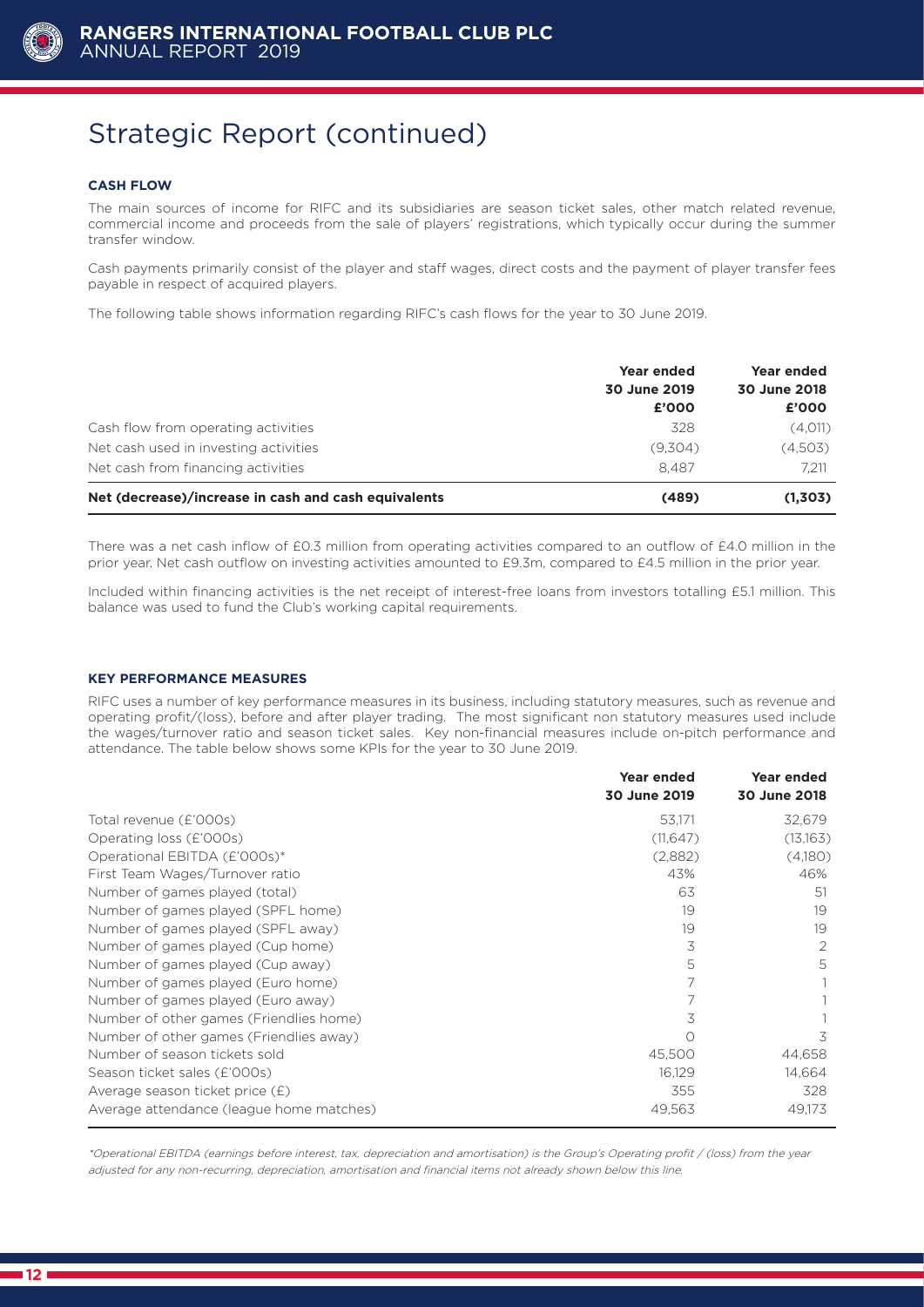#### **CURRENT TRADING AND PROSPECTS**

Last season, the Club's first team finished 2nd in the Ladbrokes SPFL Premiership. In addition, the Club reached the semi-final of the Betfred League Cup and the quarter-final of the William Hill Scottish Cup. In the current season, the Club currently sits in 2nd place in the Premiership, at the time of writing.

The Club enjoys a world class stadium and training infrastructure and a loyal and passionate global fan base, which provide a predictable income and the foundation for the Company. The Directors believe that digital media and RIFC's broadcasting arrangements enable RIFC to capitalise on the Club's brand better than has taken place before. The Directors are confident that the future of the Company is bright and are encouraged as they seek to achieve their goal of securing Rangers as a leading club in world football. Having again returned to the Europa League Qualifying rounds and then the Group Stages, the task is now to improve our performance and have regular European football at the Club.

#### **RISKS AND UNCERTAINTIES**

The Board sets out below the principal risks and uncertainties that it considers to be associated with the running of a professional football club. Due to the nature of professional football there are many risks and inherent uncertainties due to the nature of participating in competitive sport. These risks are regularly reviewed internally by executive management. Each risk when identified is analysed to determine the likelihood of the risk occurring, the potential impact it may have on the Group if it did occur, and the steps that have been or should be taken to reduce the likelihood of occurrence and mitigate any potential impact. Management personnel are responsible for managing these risks and the required steps to be taken are subject to direction and on-going review by executive management and Directors.

The Directors consider that the principal risks to the performance of the business continue to fall under the following headings:

#### **Future funding**

Building a team to challenge for the Ladbrokes SPFL Premiership and compete in European competition requires continued investment before success in these areas will generate a significant contribution to the revenues and cash flows of the Club. Until such time, the Group continues to require funding support from its investors. To this effect, the current and future financial position of the Group, its cash flows and liquidity position have been reviewed by the Directors. The forecasts indicate that funds are required to support the Club for the rest of the season 2019/20. The Board have received undertakings from the investors confirming that they will provide financial support as it is required. Further information can be found in the Going Concern section of this report and in note 1 to the financial statements.

#### **Litigation**

The Group operates at risk of litigation procedures from third parties, which are dealt with as they arise and on an individual basis. The key litigations to which the Group are party are identified later in this report alongside other pre-existing claims.

#### **Retail revenue**

The sales of this Season's Replica Kit to supporters commenced much earlier this year than has been the case in recent Seasons. It is hoped that the Club can continue this model in future Seasons, as it provides a longer window for the sale of each Season's Kit to supporters and provides a more orderly retail experience. The continued litigation on the retail front is something the Club wants to end and it will seek to do so in a way that properly rewards the Club for the licence of its IP and the profit this delivers to others involved in the branding, manufacture, supply and retail sale of its Replica Kit and merchandise.

#### **Season ticket revenues**

Significant revenue is earned from the sale of season tickets. Current economic conditions can affect supporters' available income and there is a risk that the season ticket sales may fall. As well as the level of supporter engagement, the quality on the pitch, the standard of matchday entertainment, the level of success from the previous season, the level of opposition, together with pricing all have an effect on the decision to buy. Many of these factors are beyond the control of the Group.

#### **Matchday attendances**

Substantial income is derived from matchday ticket sales and the sale of various products and services on match days, including hospitality, catering and programmes. Worse than expected results and inclement weather, especially during the winter months can lead to a drop in attendances.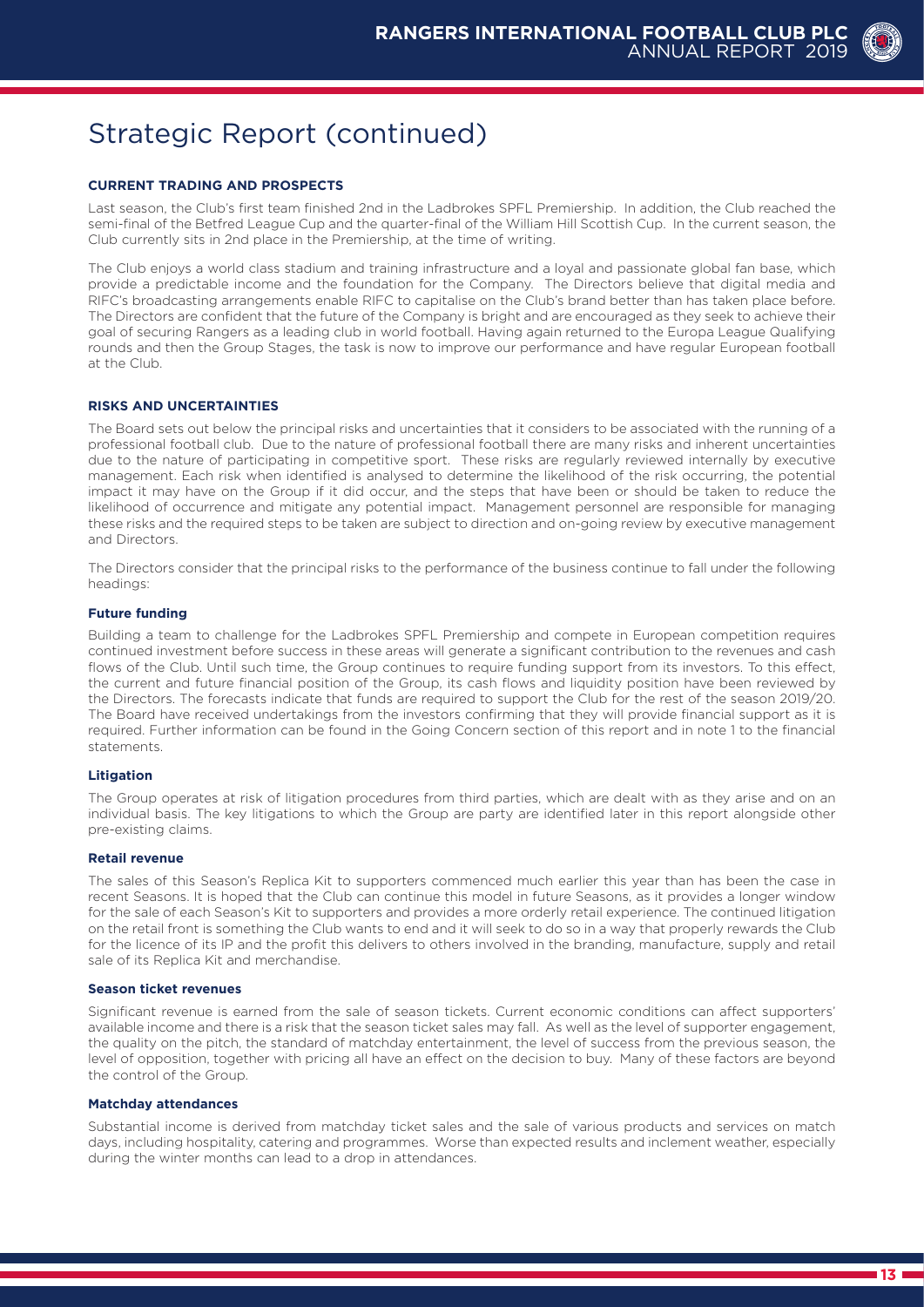

#### **RISKS AND UNCERTAINTIES (CONTINUED)**

#### **Broadcasting contracts and football competitions**

The SPFL sells domestic broadcasting rights centrally. The Club currently competes in the Ladbrokes SPFL Premiership, and the SPFL provide revenue streams to the Group. The Club also competes in European competition and UEFA provide revenue streams to the Club in these circumstances. The future level of revenue is not contractually guaranteed, and is subject to influence from third parties.

#### **Player transfer market and wages**

The football club is subject to two transfer windows within the year. The unpredictable nature of these, with players able to move relatively freely, despite their contracts and many clubs looking to buy players with comparative skills, means that all clubs cannot guarantee that they will retain or add to the squad to meet their requirements. The short transfer window can also have an inflationary effect on prices or alternatively drive selling prices down.

Player wages are subject to influence from competing clubs, particularly in those leagues with lucrative media contracts, significantly exceeding those available in smaller domestic markets. Consequently, all transactions are affected by a series of variable factors which result in the market being unpredictable.

Each of the factors above are influenced significantly by uncertainties beyond the control of the Group.

#### **FINANCIAL RISK MANAGEMENT OBJECTIVES AND POLICIES**

The Group is exposed to financial risk through its financial assets and liabilities. The key financial risk is that the proceeds from financial assets are not sufficient to fund the obligations arising from liabilities as they fall due. The most important components of financial risk are interest rate risk, currency risk, credit risk, liquidity risk, cash flow risk and price risk. Due to the nature of the Group's business the financial risk that the Directors consider particularly relevant to the Group is cash flow risk. The Group addresses cash flow risk by carefully managing its working capital inflows and outflows. The Group manages its working capital inflows and outflows to minimise any material foreign exchange risk. The Group does not enter into complex financial instruments for speculative purposes. Further information is provided in note 20 to the financial statements.

#### **GOING CONCERN**

The Board of Directors ("the Board") are required to prepare the statutory financial statements on the going concern basis unless it is inappropriate to presume that the Group and Parent Company will continue in business. In satisfaction of this responsibility the Board has considered the Group's ability to meet its liabilities as they fall due.

The Group's business activities, together with the factors likely to affect its future development and performance are set out in the Strategic Report. The Strategic Report also describes how the Group manages its capital, its liquidity risk and its exposure to credit risk.

The Group meets its day to day working capital requirements through existing cash facilities, investor loans and finance leases. Management information tools including budgets and cash flow forecasts are used to monitor and manage current and future liquidity. The Board acknowledges that there is a level of uncertainty in the general economic environment which may impact the trading position of its customers and suppliers.

The Board has undertaken a recent and thorough review of the Group's forecasts and the associated risks. These forecasts extend for a period beyond one year from the date of approval of these financial statements. The extent of this review reflected the current economic environment, the Club's current and projected trading and position in Scottish football.

Key assumptions in respect of the Group's forecasts are discussed within note 1 to the financial statements.

At the time of preparation, the forecast identified that the Group would require £10.0m by way of debt or equity funding by the end of season 2019/2020 in order to meet its liabilities as they fall due. The first tranche of funding is required from investors in November 2019. However, the final amount required is dependent on future football performance, European football participation and player trading amongst other factors.

The Board of Directors have discussed the Club's forecast cash flow shortfall and have reached agreement with Laird Investments (Pty) Limited whereby it will provide additional loan facilities as necessary to meet shortfalls to the above requirements and any further amounts that may be required a result of variances to forecast cash flows. Further to this, Laird Investments (Pty) Limited have agreed to provide a £5m facility to October 2021.

The Board has considered the level and timing of additional funding that may be needed and is satisfied that any such amounts will be made available as and when required.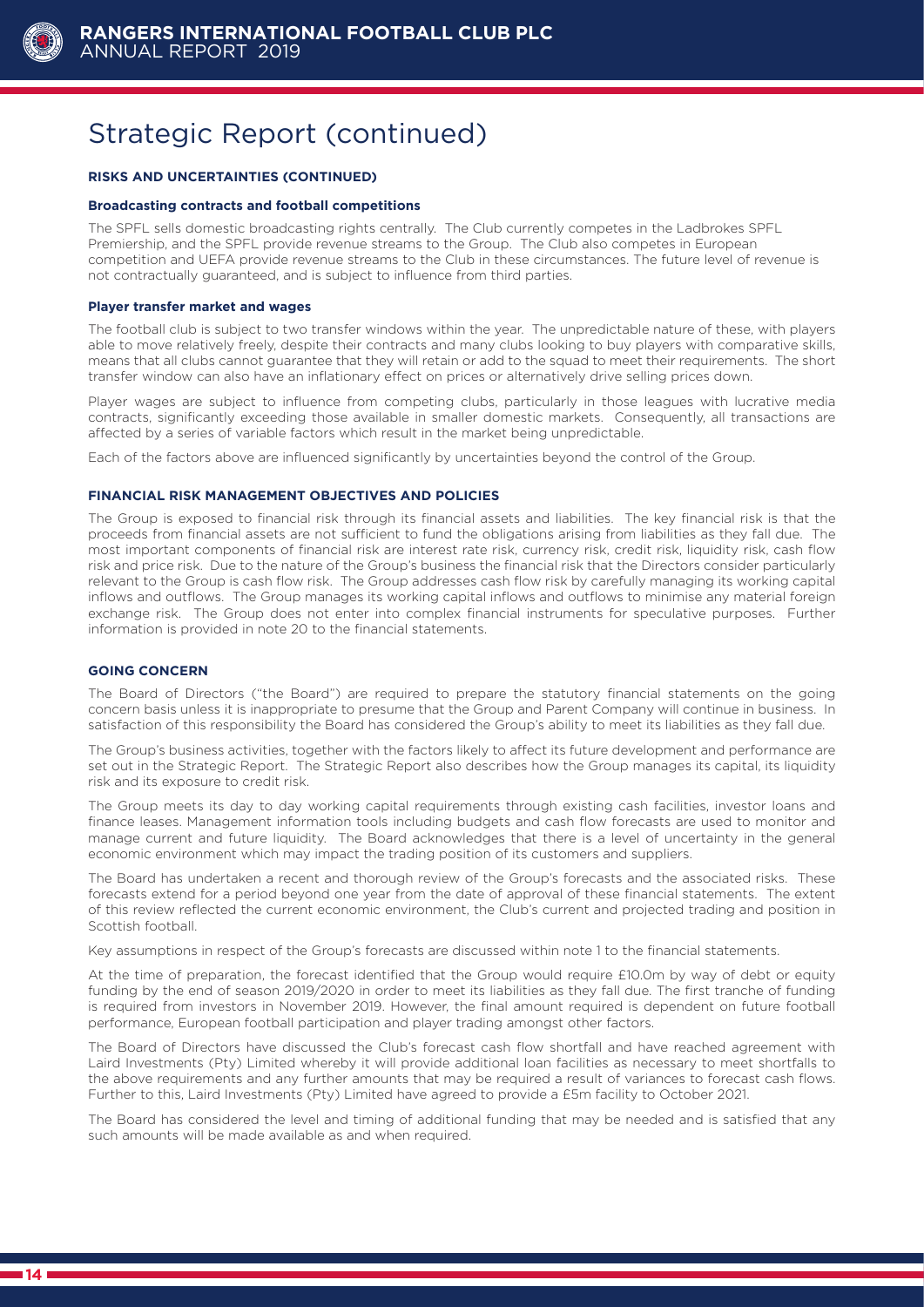

#### **GOING CONCERN (CONTINUED)**

The Board acknowledge that the uncertainty over the level of additional funds that will be required and a lack of a binding debt facility indicate that a material uncertainty exists which may cast doubt over the Group's ability to continue as a going concern and therefore its ability to realise its assets and discharge its liabilities in the normal course of business.

Nevertheless, after making the enquiries referred to above, the Board of Directors believe that there is a reasonable expectation that the Group will at all times have adequate resources to continue in operational existence for the foreseeable future. Accordingly, they continue to adopt the going concern basis in preparing this report and the statutory financial statements.

#### **LIQUIDITY AND CAPITAL RESOURCES**

The RIFC Group maintains cash to fund the daily cash requirements of its business. The Group does not have access to any further banking facilities.

As at 30 June 2019, there are interest-free, unsecured loans with investors amounting to £10.3 million, other commercial loans of £3.0m, whilst the Group also has finance lease agreements totalling £1.2 million.

As at 30 June 2019, the Group held £1.0m within cash and bank balances.

Dave King, Chairman 31 October 2019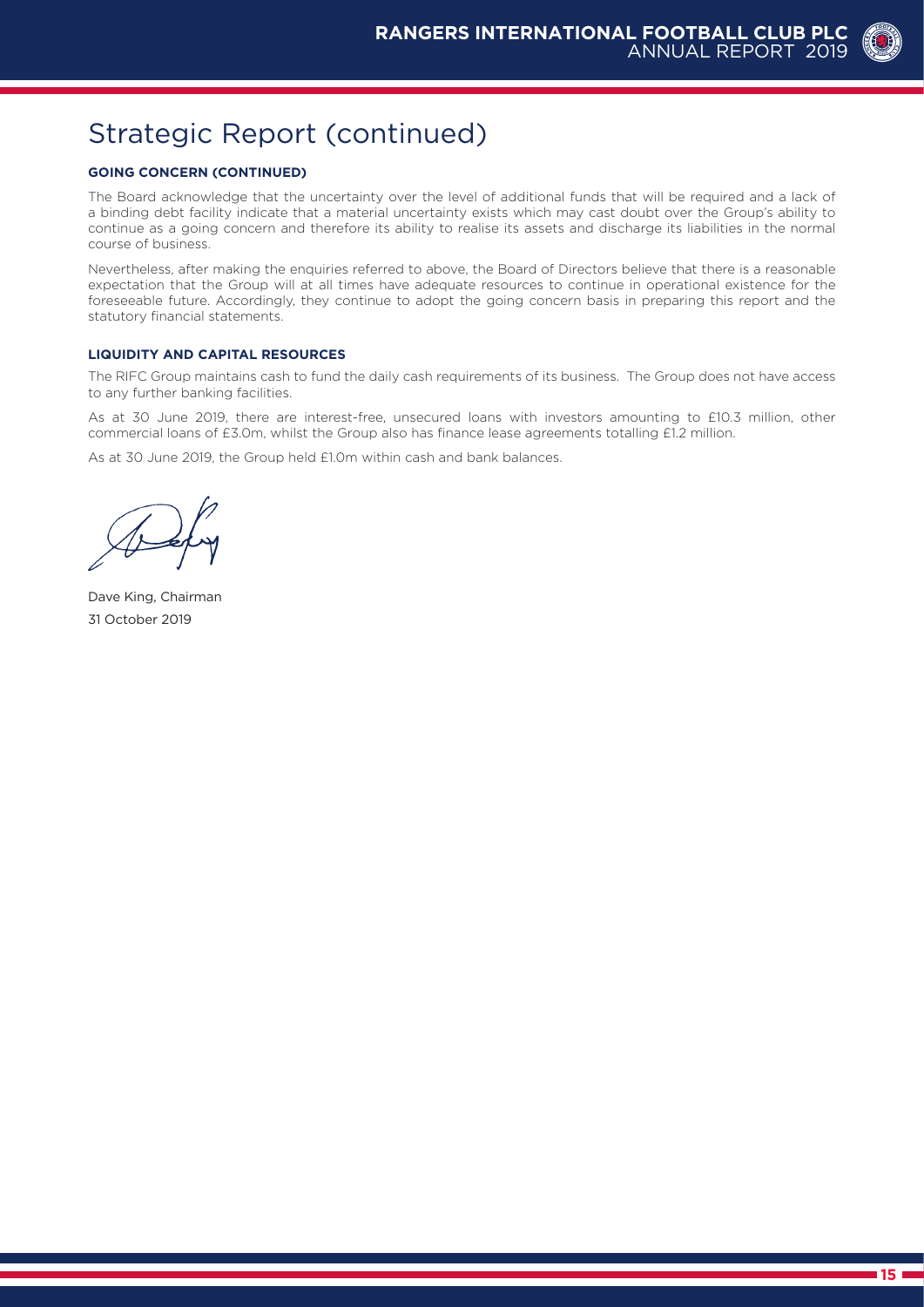

### Directors' Report

The Directors present their report on the affairs of the Group together with the financial statements and Auditor's Report for the year ended 30 June 2019.

#### **PRINCIPAL ACTIVITIES AND BUSINESS REVIEW**

The principal activities of the Group continue to be the operation of a professional football club in Scotland together with related commercial activities. A review of the Group's business, an indication of the likely future developments of its business and a description of the principal risks and uncertainties facing the Group are contained in the Business Review on pages 5 to 9, and the Strategic Report.

#### **STRATEGIC REPORT**

As the Company and its principal subsidiaries are managed and controlled as a single entity, the review of business and future developments, which is set out in the Strategic Report on pages 10 to 15, reflects the performance of the Group. A separate review of the Company would not be meaningful and is therefore not presented.

#### **ENVIRONMENTAL MATTERS AND EMPLOYEE MATTERS**

The Company aims to operate as a responsible employer. We seek to minimise the Group's impact on the environment and endeavour to achieve this through recycling and energy conservation wherever possible. We are also committed to maintaining a workplace of the highest standard and seek to do so by ensuring that we provide training programmes, appropriate remuneration and a positive working environment.

The Club has chosen to adopt the voluntary Living Wage rate as a minimum for employees over the age of 25.

#### **RESULTS AND DIVIDENDS**

The audited consolidated income statement for the year ended 30 June 2019 is set out on page 22. The Directors have not recommended the payment of a dividend (2018: nil).

#### **DIRECTORS**

The Directors serving throughout the year and to the date of this report were as follows:-

| <b>Name</b>          | <b>Position</b>   |                          |
|----------------------|-------------------|--------------------------|
| Dave King            | Chairman          |                          |
| Douglas Park         | Non-exec Director |                          |
| John Bennett         | Non-exec Director |                          |
| Graeme Park          | Non-exec Director |                          |
| Alastair Johnston    | Non-exec Director |                          |
| Julian Juul Wolhardt | Non-exec Director |                          |
| Barry Scott          | Non-exec Director | appointed 5 October 2018 |

#### **OTHER INFORMATION**

The Directors have included other information, in accordance with S414(C) of the Companies Act 2006, within the Strategic Report, being information on the exposure to risks and uncertainties.

#### **DIRECTORS' INDEMNITIES**

The Group or Company has not made any qualifying third-party indemnity provisions for the benefit of its Directors during the period.

#### **CHARITABLE AND POLITICAL DONATIONS**

The Group made cash donations of £4k (2018: £2k) to international, UK-based and local charities during the period. The Group made no political donations during the year (2018: nil).

#### **DISABLED EMPLOYEES**

Applications for employment by disabled persons are always considered fully, bearing in mind the aptitudes of the applicant concerned. In the event of members of staff becoming disabled, every effort is made to ensure that their employment within the Group continues. Suitable training and adjustments to their work environment are arranged where appropriate, to allow staff to reach their potential. It is the policy of the Group that the training, career development and promotion of disabled people should, as far as possible, be identical to that of other employees.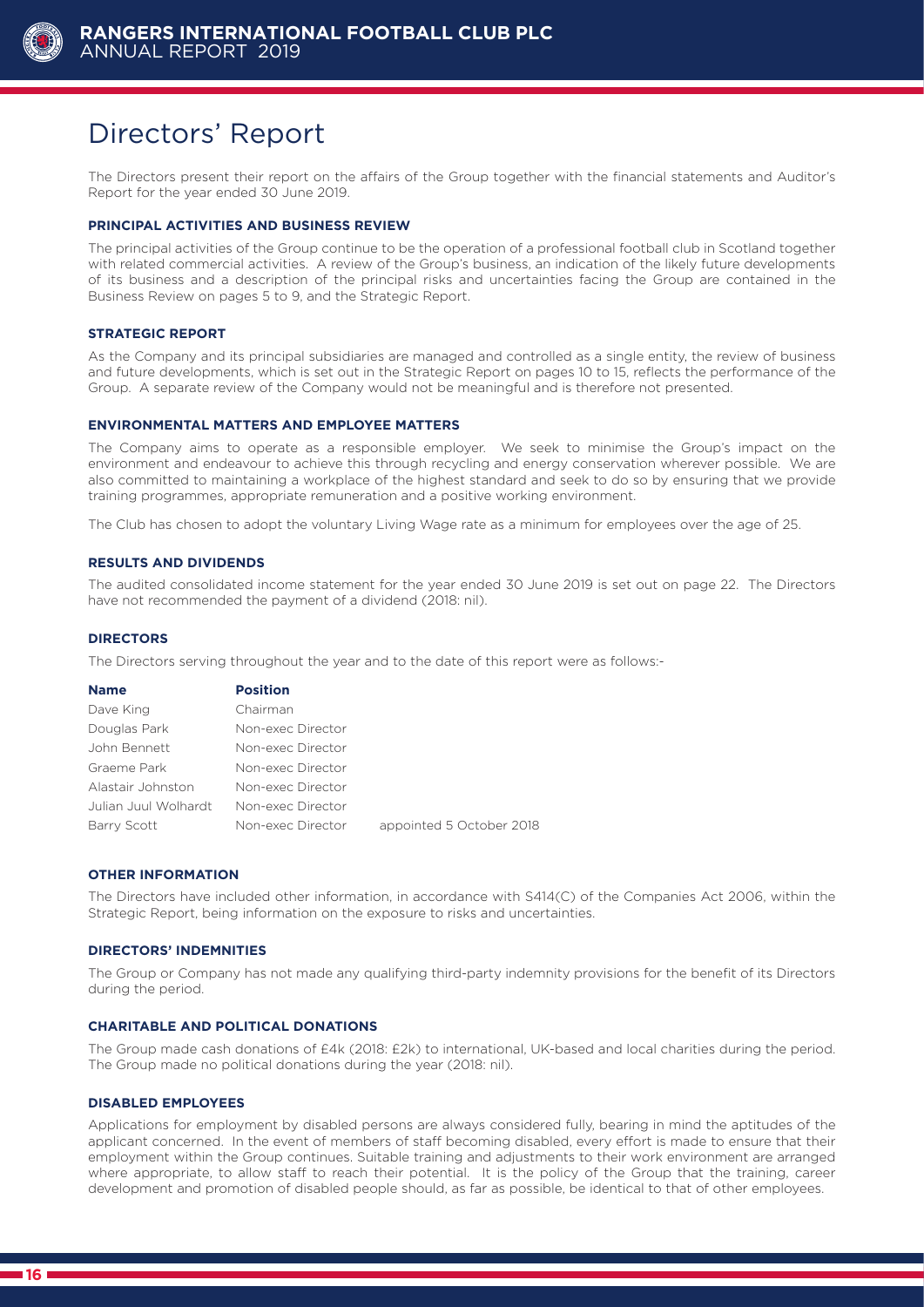### Directors' Report (continued)

#### **EMPLOYEES CONSULTATION**

The Group places considerable value on the involvement of its employees throughout the business. Employees are kept well-informed on matters affecting them as employees and on the various factors affecting the Group, such as performance. This is achieved by regular departmental meetings, email correspondence and intranet notices.

#### **SUPPLIER PAYMENT POLICY**

The Group's policy on payment of creditors is to negotiate payment terms when agreeing the terms of each transaction. In the majority of cases this involves payment within 30 days of the invoice date; however, where discounts are available it is generally the policy to pay earlier and benefit accordingly.

#### **KEY PERFORMANCE INDICATORS**

The Directors monitor the business based on a number of key performance measures, being both financial and football-related, as shown in the Strategic Report.

#### **EVENTS SINCE THE END OF THE YEAR**

Information relating to events since the year-end is given in the notes to the financial statements.

#### **AUDITOR**

In the case of each of the persons who are Directors of the Company at the date when this report was approved:

- so far as each of the Directors are aware, there is no relevant audit information (as defined by the Companies Act 2006) of which the Company's auditor is unaware; and
- each of the Directors has taken all of the steps that he ought to have taken as a Director to make himself aware of any relevant audit information (as defined) and to establish that the Company's auditor is aware of that information.

This information is given and should be interpreted in accordance with the provision of Section 418 of the Companies Act 2006.

A resolution to reappoint Campbell Dallas Audit Services will be proposed at the forthcoming Annual General Meeting.

Approved by the Board and signed on its behalf by:

Dave King, Chairman 31 October 2019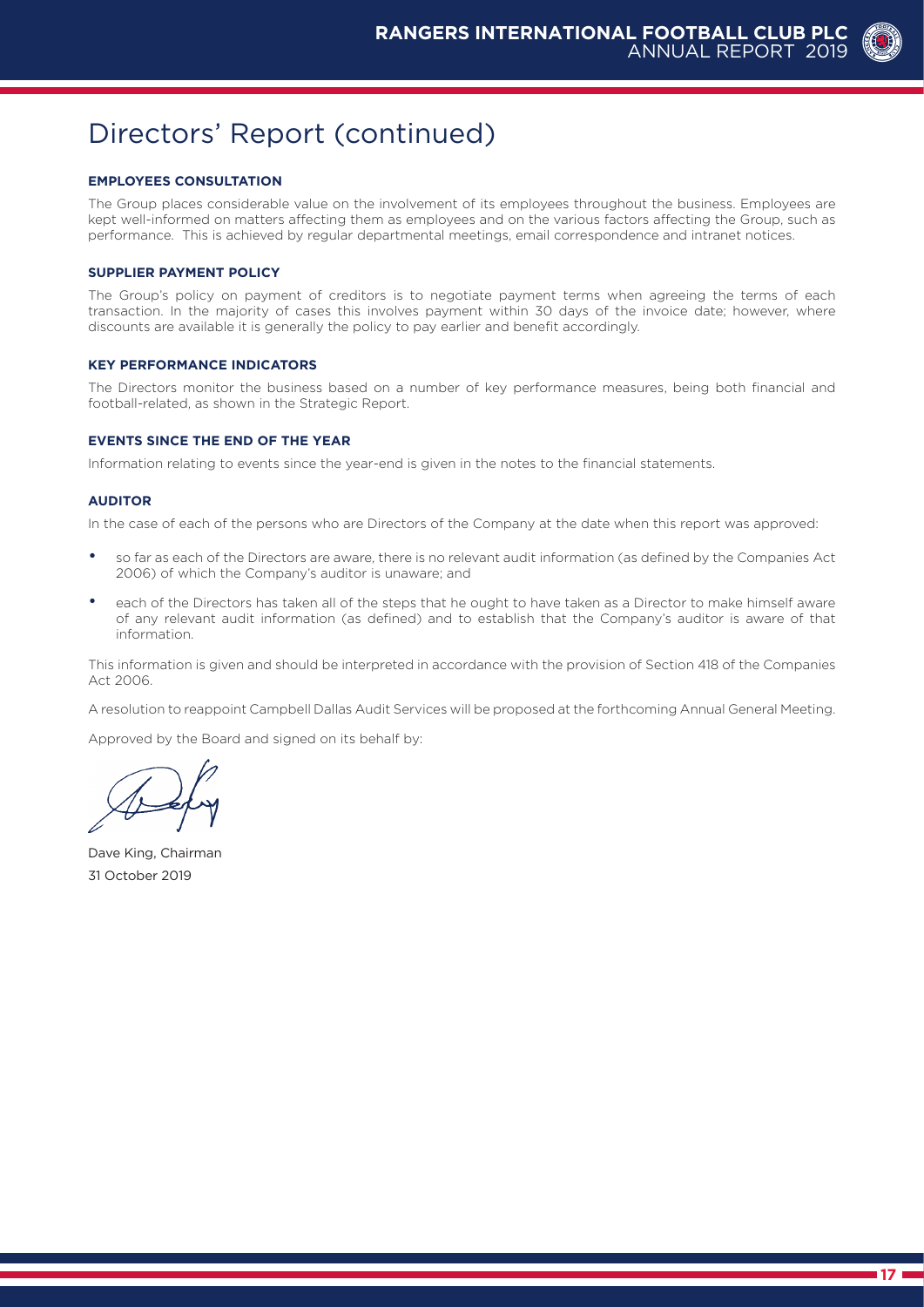

### Directors' Responsibilities Statement

The Directors are responsible for preparing the Strategic Report, Directors' Report and the financial statements in accordance with applicable law and regulations.

Company law requires the Directors to prepare financial statements for each financial year. Under that law the Directors have chosen to prepare the Group and Parent Company financial statements in accordance with International Financial Reporting Standards (IFRSs) as adopted by the European Union. Under company law the Directors must not approve the accounts unless they are satisfied that they give a true and fair view of the state of affairs of the Company and of the profit or loss of the Company for that period. In preparing these financial statements, International Accounting Standard 1 requires that Directors:

- select suitable accounting policies and apply them consistently;
- make judgements and accounting estimates that are reasonable and prudent;
- present information, including accounting policies, in a manner that provides relevant, reliable, comparable and understandable information;
- state whether IFRS as adopted by the EU has been followed subject to any material departures disclosed or explained in the financial statements;
- provide additional disclosures when compliance with the specific requirements in IFRSs are insufficient to enable users to understand the impact of particular transactions, other events and conditions on the entity's financial position and financial performance; and
- prepare the financial statements on the going concern basis unless it is inappropriate to presume that the Group will continue in business.

The Directors are responsible for keeping adequate accounting records that are sufficient to show and explain the Company and Group's transactions and disclose with reasonable accuracy at any time the financial position of the Company and Group and enable them to ensure that the financial statements comply with the Companies Act 2006, and as regards the Group accounts, article 4 of the IAS Regulations. They are also responsible for safeguarding the assets of the Company and Group and hence for taking reasonable steps for the prevention and detection of fraud and other irregularities.

The Directors are responsible for the maintenance and integrity of the corporate and financial information included on the Company's website. Legislation in the United Kingdom governing the preparation and dissemination of financial statements may differ from legislation in other jurisdictions.

Dave King, Chairman

31 October 2019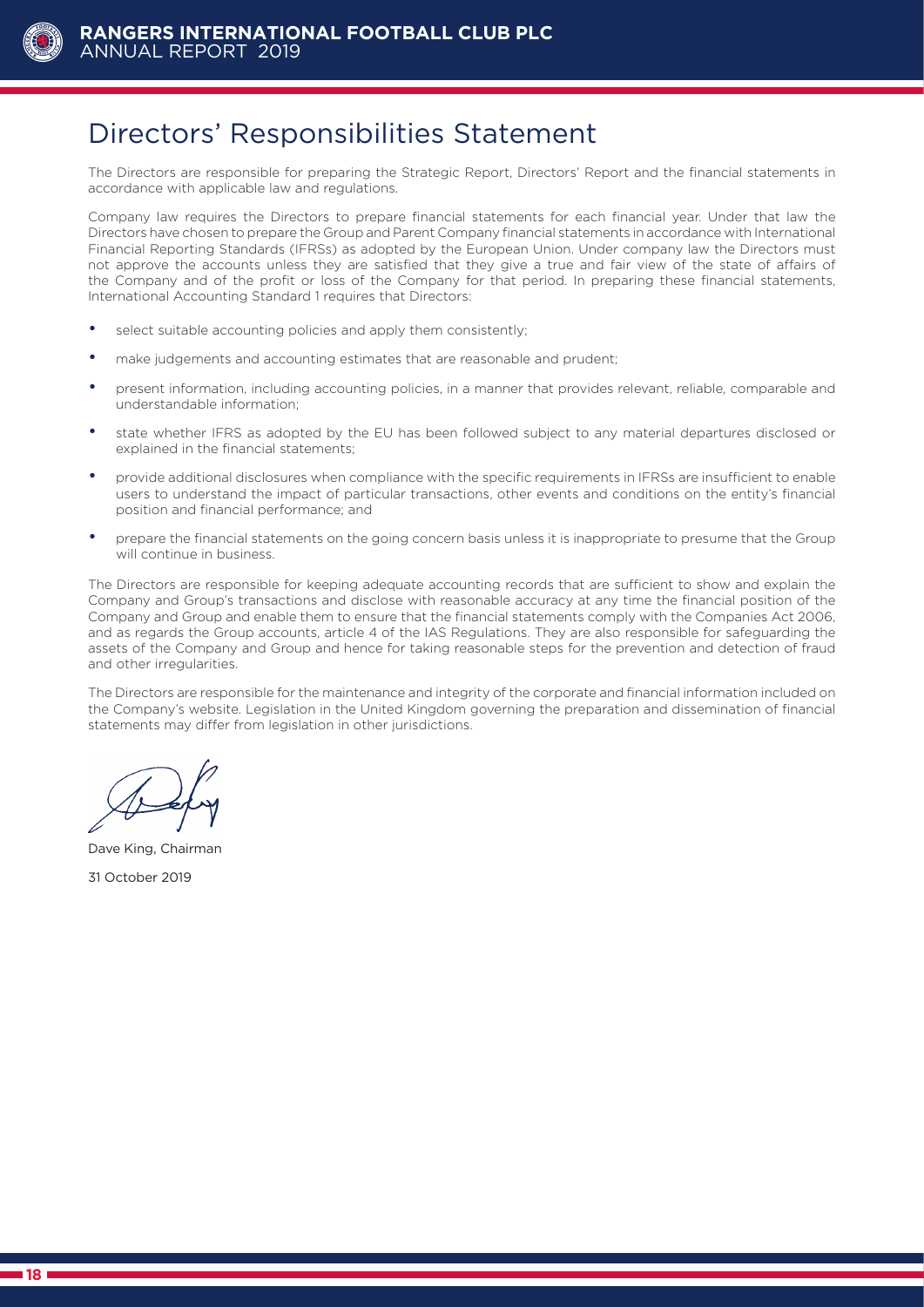### Corporate Governance Statement

#### **CORPORATE GOVERNANCE**

The Board of Rangers International Football Club plc are committed to maintaining principles of strong corporate governance and standards of good practice that are appropriate to the size of the Company and that meet the standards expected of the Company's shareholders and other stakeholders including fans, employees and suppliers.

#### **THE BOARD OF DIRECTORS**

The Board of Directors operates within the framework discussed below.

The Board meets quarterly to consider all aspects of the Company's activities. A formal schedule of matters reserved for the Board is maintained and includes overall strategy, approval of major capital expenditure and consideration of significant financial and operational matters. The Board currently consists of the Chairman, six non-executive Directors and a company secretary.

#### **OPERATIONAL BOARD**

A separate operational Board functions within The Rangers Football Club Limited, and liaises directly with the RIFC plc Board. The operational Board consists of members of executive management and is responsible for implementing the Board's strategy and for monitoring the day to day operations of the Club.

#### **INTERNAL CONTROL**

The Directors acknowledge their responsibility for the Company's system of internal control and for reviewing its effectiveness. The system of internal control is designed to manage the risk of failure to achieve the Company's strategic objectives. It cannot totally eliminate the risk of failure but will provide reasonable, although not absolute, assurance against material misstatement or loss.

The Company's key risk management processes and system of internal control procedures include the following:

#### **MANAGEMENT CONTROL SYSTEMS**

The Company continues to invest in IT software and infrastructure in anticipation of future growth. Ticket, hospitality and event bookings are controlled and monitored by the Company's own bespoke booking software. Business-wide income and expenditure is controlled by in-house accounting systems.

These systems provide tight cash and cost controls, aid maximisation of attendance at matches and provide the necessary information for company management and the Board to effectively and efficiently run the business. The Company receives a large amount of its income in cash from its activities and the Directors have implemented rigorous cash control measures at each of its sites, particularly the Ticket Centre, which include: daily reconciliations of cash; daily monitoring of upcoming matches; use of safes; and regular reviews by company and department management.

#### **PERFORMANCE MEASUREMENT**

The Company's financial reporting procedures include detailed operational budgets for the year ahead and a five year plan, reviewed and approved by the Board. Performance is monitored throughout the year through monthly reporting of results versus budget, and key performance indicators. Relevant action is then taken including the preparation of updated forecasts for the year.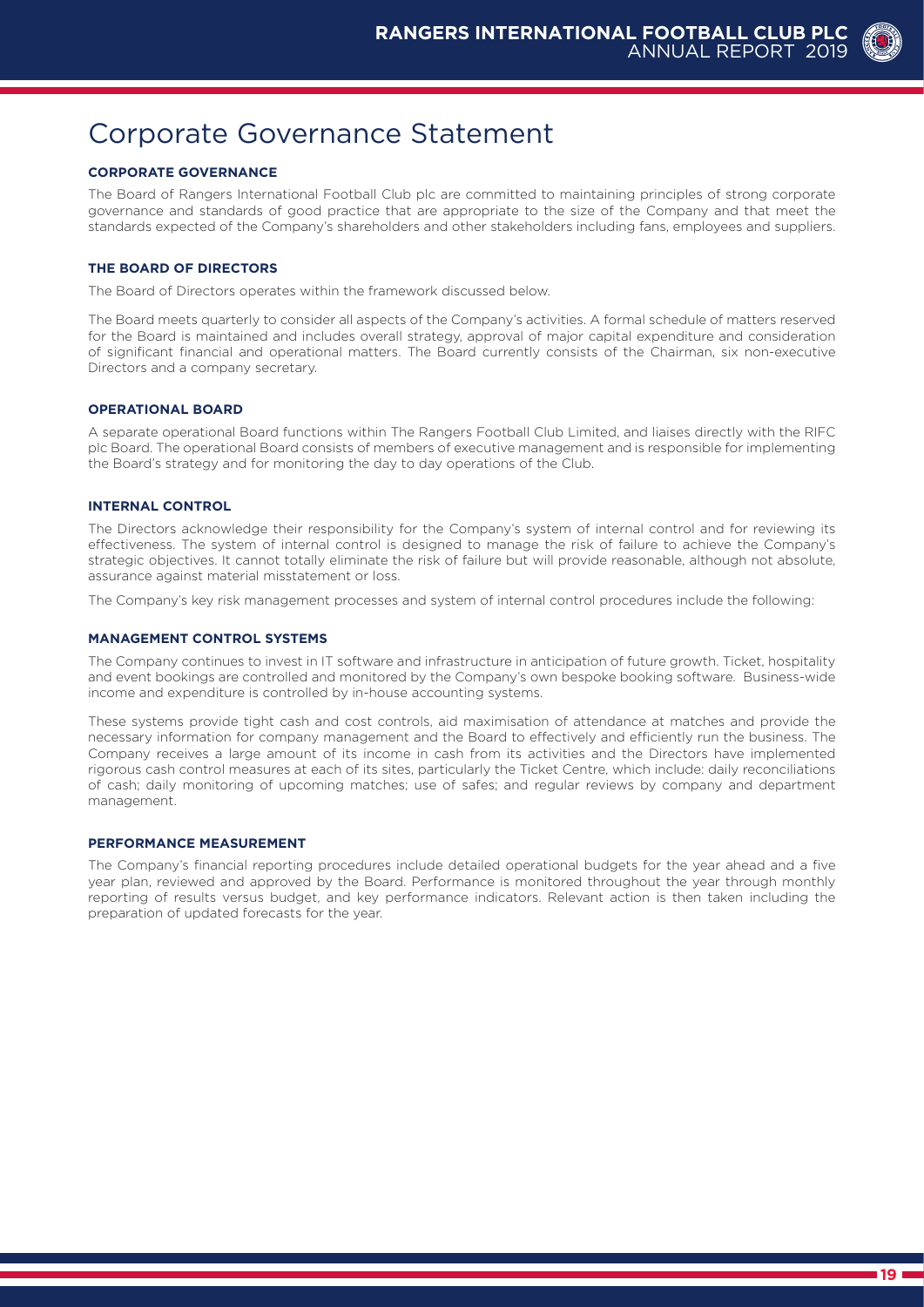

# Independent auditor's report to the members of Rangers International Football Club plc

#### **OPINION**

We have audited the financial statements of Rangers International Football Club plc (the 'Parent Company') and its subsidiaries (the 'Group') for the year ended 30 June 2019 which comprise the Consolidated Income Statement, Consolidated Statement of Comprehensive Income, the Consolidated and Parent Company Balance Sheets, the Consolidated and Parent Company Statement of Changes in Equity, the Consolidated and Parent Company Statement of Cash Flows and the notes to the financial statements, including a summary of significant accounting policies. The financial reporting framework that has been applied in their preparation is applicable law and International Financial Reporting Standards (IFRSs) as adopted by the European Union, and as regards the Parent Company financial statements, as applied in accordance with the provisions of the Companies Act 2006.

In our opinion:

- the financial statements give a true and fair view of the state of the Group's and of the Parent Company's affairs as at 30 June 2019 and of the Group's loss for the year then ended;
- the Group financial statements have been properly prepared in accordance with IFRSs as adopted by the European Union;
- the Parent Company financial statements have been properly prepared in accordance with IFRSs as adopted by the European Union and as applied in accordance with the provisions of the Companies Act 2006; and
- the financial statements have been prepared in accordance with the requirements of Companies Act 2006.

#### **BASIS FOR OPINION**

We conducted our audit in accordance with International Standards on Auditing (UK) (ISAs (UK)) and applicable law. Our responsibilities under those standards are further described in the Auditors' responsibilities for the audit of the financial statements section of our report. We are independent of the Group and Parent Company in accordance with the ethical requirements that are relevant to our audit of the financial statements in the UK, including the FRC's Ethical Standard, and we have fulfilled our other ethical responsibilities in accordance with these requirements. We believe that the audit evidence we have obtained is sufficient and appropriate to provide a basis for our opinion.

#### **MATERIAL UNCERTAINTY RELATED TO GOING CONCERN**

We draw attention to information in note 1 in the financial statements concerning the Group's ability to continue as a going concern. In order to continue operations for the next 12 months the Group is dependent upon raising additional finance to cover projected cash shortfalls in season 2019/20. The precise level of funding required is uncertain as it is inherently dependent on a number of key variables, including the achievement of forecast football performance and player trading. As stated in note 1 the risk that key cash flows are not achieved as forecast , along with the absence of a binding debt facility for any shortfalls, indicate that a material uncertainty exists that may cast significant doubt on the Group's ability to continue as a going concern.

Our opinion is not modified in respect of this matter.

#### **OTHER INFORMATION**

The Directors are responsible for the other information. The other information comprises the information in the Group Strategic Report and the Report of the Directors, but does not include the financial statements and our Report of the Auditors thereon. Our opinion on the financial statements does not cover the other information and we do not express any form of assurance conclusion thereon.

In connection with our audit of the financial statements, our responsibility is to read the other information and, in doing so, consider whether the other information is materially inconsistent with the financial statements or our knowledge obtained in the audit or otherwise appears to be materially misstated. If we identify such material inconsistencies or apparent material misstatements, we are required to determine whether there is a material misstatement in the financial statements or a material misstatement of the other information. If, based on the work we have performed, we conclude that there is a material misstatement of this other information, we are required to report that fact.

We have nothing to report in this regard.

#### **OPINION ON OTHER MATTERS PRESCRIBED BY THE COMPANIES ACT 2006**

In our opinion, based on the work undertaken in the course of the audit:

- the information given in the Group Strategic Report and the Report of the Directors for the financial year for which the financial statements are prepared is consistent with the financial statements; and
- the Group Strategic Report and the Report of the Directors have been prepared in accordance with applicable legal requirements.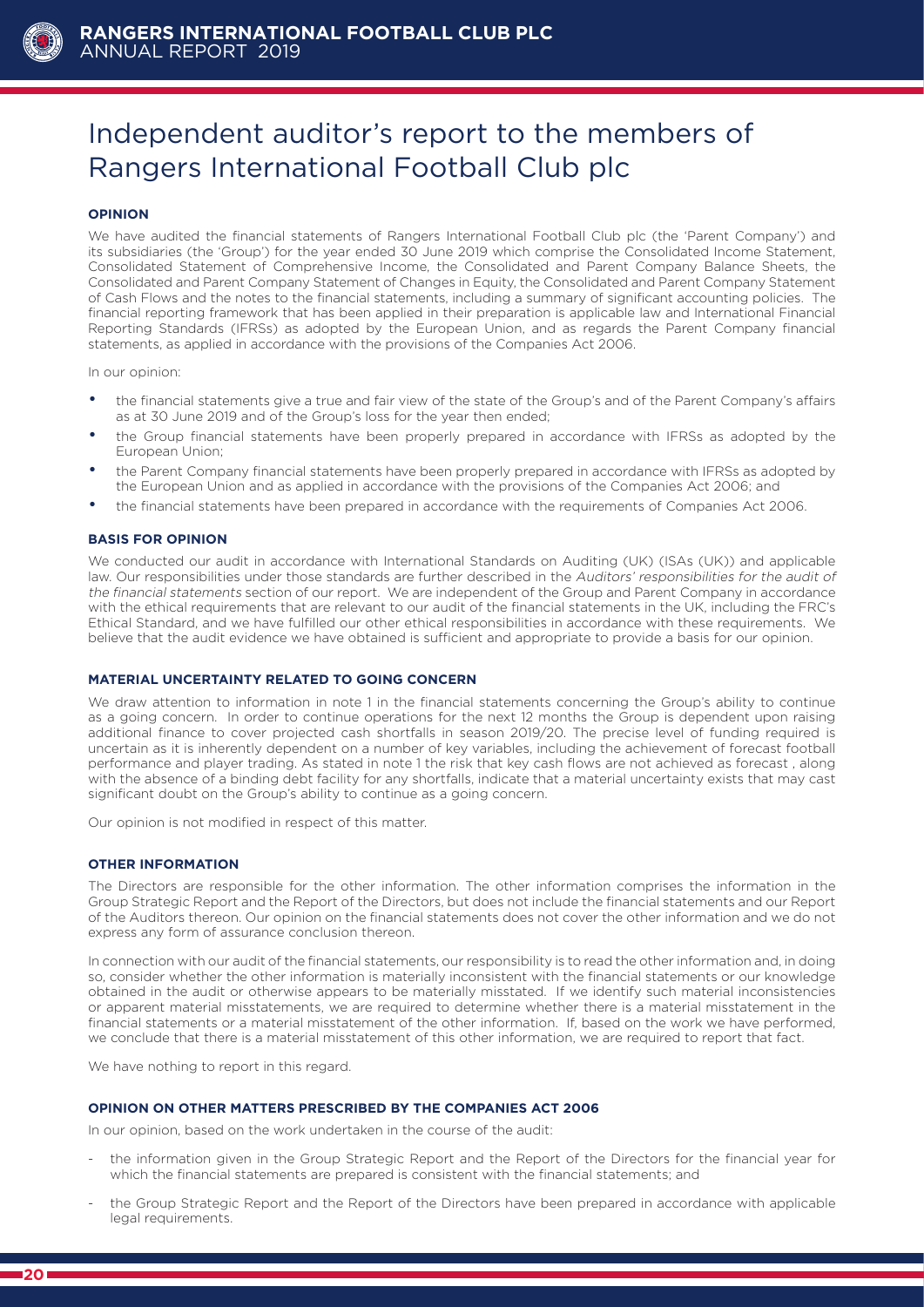## Independent auditor's report to the members of Rangers International Football Club plc (continued)

#### **MATTERS ON WHICH WE ARE REQUIRED TO REPORT BY EXCEPTION**

In the light of the knowledge and understanding of the Group and Parent Company and its environment obtained in the course of the audit, we have not identified material misstatements in the Group Strategic Report or the Report of the Directors.

We have nothing to report in respect of the following matters where the Companies Act 2006 requires us to report to you if, in our opinion:

- adequate accounting records have not been kept by the Parent Company, or returns adequate for our audit have not been received from branches not visited by us; or
- the Parent Company financial statements are not in agreement with the accounting records and returns; or
- certain disclosures of Directors' remuneration specified by law are not made; or
- we have not received all the information and explanations we require for our audit.

#### **RESPONSIBILITIES OF DIRECTORS**

As explained more fully in the Directors' Responsibilities Statement set out on page 18, the Directors are responsible for the preparation of the financial statements and for being satisfied that they give a true and fair view, and for such internal control as the Directors determine necessary to enable to preparation of financial statements that are free from material misstatement, whether due to fraud or error.

In preparing the financial statements, the Directors are responsible for assessing the Group and Parent Company's ability to continue as a going concern, disclosing, as applicable, matters related to going concern and using the going concern basis of accounting unless the Directors either intend to liquidate the company or to cease operations, or have no realistic alternative but to do so.

#### **AUDITOR'S RESPONSIBILITIES FOR THE AUDIT OF THE FINANCIAL STATEMENTS**

Our objectives are to obtain reasonable assurance about whether the financial statements as a whole are free from material misstatement, whether due to fraud or error, and to issue a Report of the Auditors that includes our opinion. Reasonable assurance is a high level of assurance, but is not a guarantee that an audit conducted in accordance with ISAs (UK) will always detect a material misstatement when it exists. Misstatements can arise from fraud or error and are considered material if, individually or in the aggregate, they could reasonably be expected to influence the economic decisions of users taken on the basis of these financial statements.

A further description of our responsibilities for the audit of the financial statements is located on the Financial Reporting Council's website at www.frc.org.uk/auditorsresponsibilities. This description forms part of our Report of the Auditors.

#### **USE OF OUR REPORT**

This report is made solely to the company's members, as a body, in accordance with Chapter 3 of Part 16 of the Companies Act 2006. Our audit work has been undertaken so that we might state to the company's members those matters we are required to state to them in an auditor's report and for no other purpose. To the fullest extent permitted by law, we do not accept or assume responsibility to anyone other than the company and the company's members as a body, for our audit work, for this report, or for the opinions we have formed.

Cany Will Salles Aulin Services

Greig McKnight (Senior Statutory Auditor) for and on behalf of Campbell Dallas Audit Services Statutory Auditors Titanium 1 King's Inch Place Renfrew PA4 8WF

31 October 2019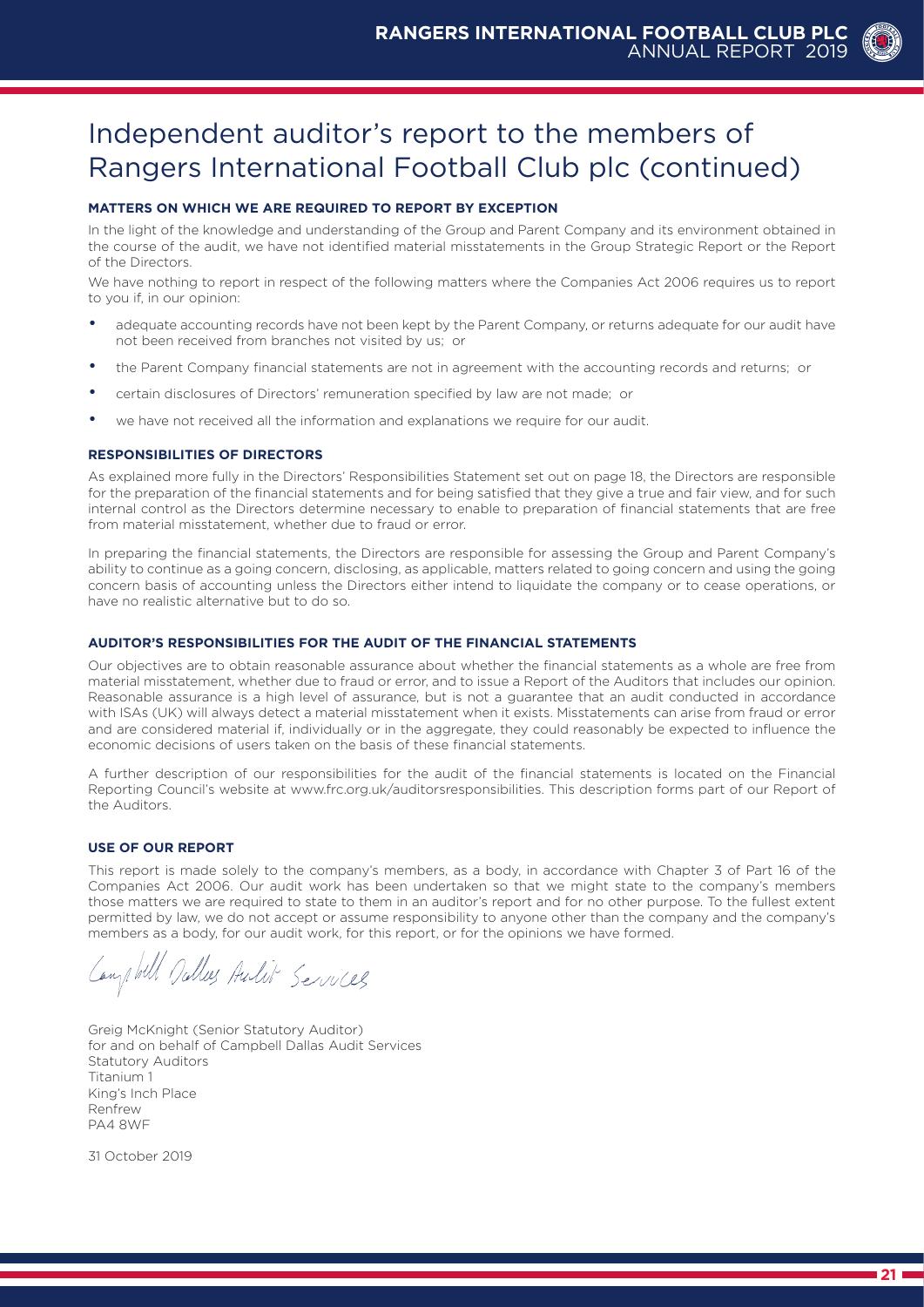

# Consolidated Income Statement

### For the year ended 30 June 2019

|                                                       |              | <b>Year ended</b> | <b>Year ended</b> |
|-------------------------------------------------------|--------------|-------------------|-------------------|
|                                                       |              | 30 June 2019      | 30 June 2018      |
|                                                       |              | £'000             | £'000             |
|                                                       | <b>Notes</b> |                   |                   |
| <b>REVENUE</b>                                        | 2            | 53,171            | 32,679            |
| Operating expenses                                    | 3            | (58, 207)         | (38, 914)         |
|                                                       |              | (5,036)           | (6,235)           |
| Other operating income                                | $\preceq$    | 619               | 430               |
| <b>OPERATING LOSS BEFORE PLAYER AMORTISATION</b>      |              | (4, 417)          | (5,805)           |
| Amortisation and impairment of players' registrations | 3            | (7,230)           | (7,358)           |
| <b>OPERATING LOSS</b>                                 |              | (11, 647)         | (13, 163)         |
| Profit on disposal of players' registrations          | 3            | 3,129             | 1.187             |
| Share of income from associates                       |              |                   | 15                |
| Other charges                                         | 7            | (1,571)           | (1,708)           |
| Finance costs                                         | 7            | (1,302)           | (754)             |
| <b>LOSS ON ORDINARY ACTIVITIES BEFORE TAXATION</b>    |              | (11, 391)         | (14, 423)         |
| Taxation                                              | 8            | 114               | 82                |
| <b>LOSS FOR THE YEAR</b>                              |              | (11, 277)         | (14, 341)         |
| Loss for the year attributable to:                    |              |                   |                   |
| Owners of the Company                                 |              | (11, 277)         | (14, 341)         |
| Non-controlling interests                             |              |                   |                   |
|                                                       |              | (11, 277)         | (14, 341)         |
| Basic and diluted earnings per ordinary share         | 29           | (8.50p)           | (17.60p)          |

All profits and losses are derived from continuing operations.

The notes on pages 29 to 59 form an integral part of the financial statements.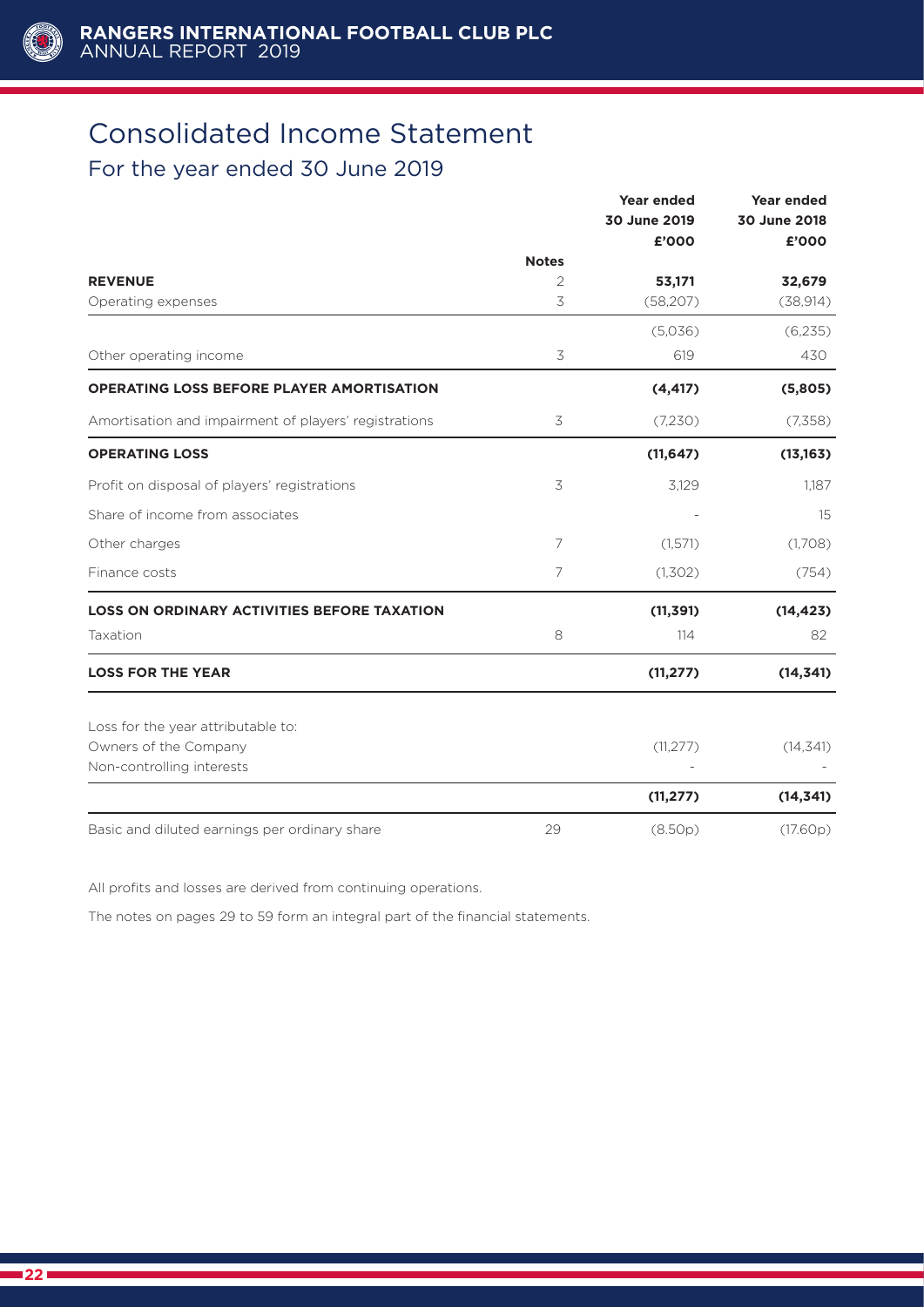### Consolidated Statement of Comprehensive Income For the year ended 30 June 2019

|                                                                   |              | Year ended<br>30 June 2019<br>£'000 | Year ended<br>30 June 2018<br>£'000 |
|-------------------------------------------------------------------|--------------|-------------------------------------|-------------------------------------|
| <b>LOSS FOR THE YEAR</b>                                          | <b>Notes</b> | (11, 277)                           | (14, 341)                           |
|                                                                   |              |                                     |                                     |
| Deferred tax relating to components of other comprehensive income | 8            |                                     |                                     |
| Other comprehensive income for the year                           |              |                                     |                                     |
| <b>TOTAL COMPREHENSIVE LOSS FOR THE YEAR</b>                      |              | (11, 277)                           | (14, 341)                           |
| Total comprehensive loss for the year attributable to:            |              |                                     |                                     |
| Owners of the Company                                             |              | (11, 277)                           | (14, 341)                           |
| Non-controlling interests                                         |              |                                     |                                     |
|                                                                   |              | (11, 277)                           | (14, 341)                           |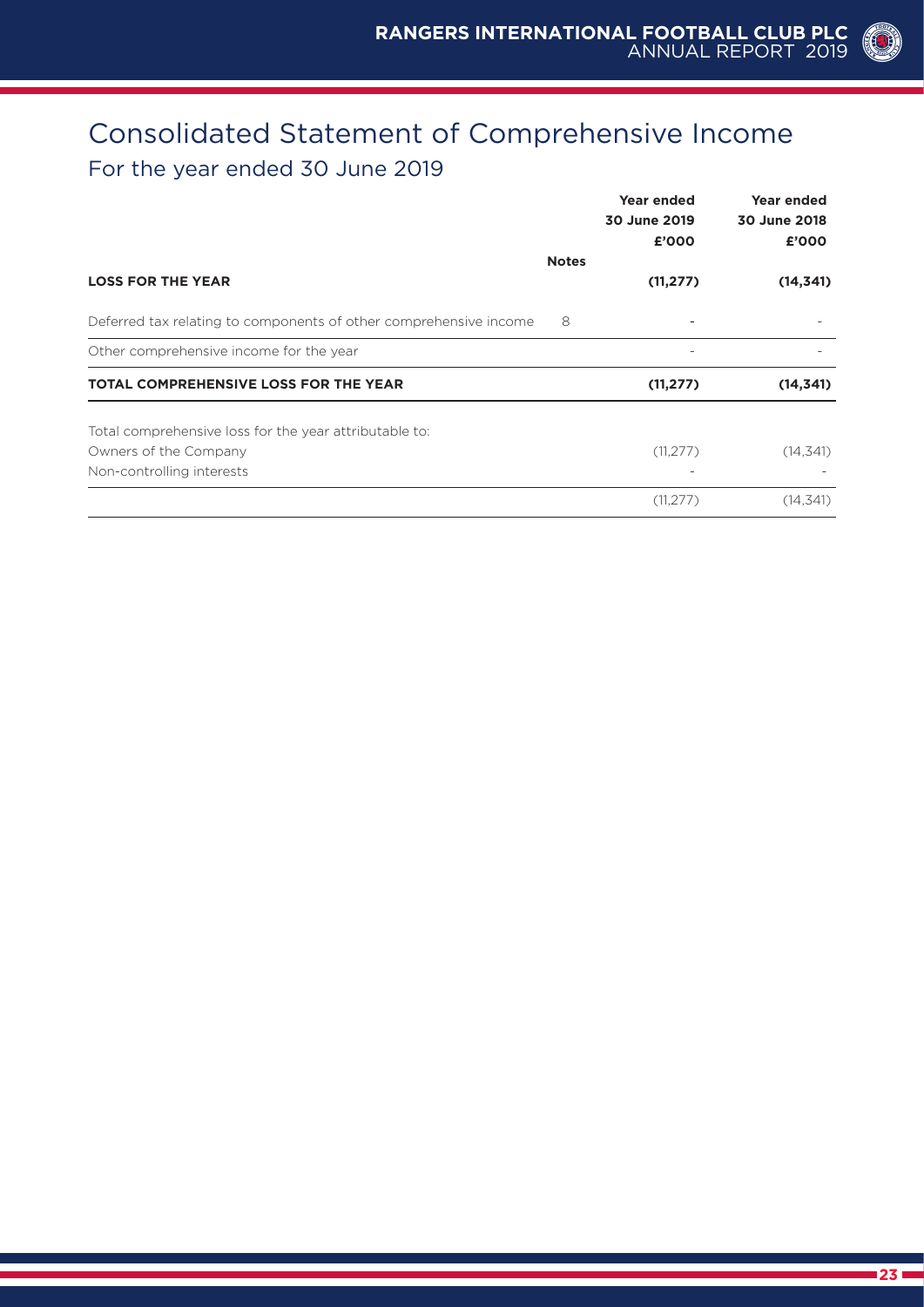

# Consolidated Balance Sheet

### As at 30 June 2019

|                                         |              | 2019      | 2018      |
|-----------------------------------------|--------------|-----------|-----------|
|                                         | <b>Notes</b> | £'000     | £'000     |
| <b>NON-CURRENT ASSETS</b>               |              |           |           |
| Property, plant and equipment           | 9            | 45,986    | 43,222    |
| Intangible assets                       | 10           | 29.165    | 27,271    |
| Trade and other receivables             | 13           | 79        |           |
|                                         |              | 75,230    | 70,493    |
| <b>CURRENT ASSETS</b>                   |              |           |           |
| Trade and other receivables             | 13           | 22,823    | 18,541    |
| Cash and bank balances                  | 14           | 1,037     | 1,526     |
|                                         |              | 23,860    | 20,067    |
| <b>TOTAL ASSETS</b>                     |              | 99,090    | 90,560    |
| <b>CURRENT LIABILITIES</b>              |              |           |           |
| Other loans                             | 15           | (5,496)   | (3,625)   |
| Trade and other payables                | 16           | (20, 206) | (11, 747) |
| Obligations under finance leases        | 17           | (403)     | (338)     |
| Deferred income                         | 18           | (23, 119) | (20,746)  |
|                                         |              | (49, 224) | (36, 456) |
| <b>NET CURRENT (LIABILITIES)/ASSETS</b> |              | (25, 364) | (16, 389) |
| <b>NON-CURRENT LIABILITIES</b>          |              |           |           |
| Other Joans                             | 15           | (7,770)   | (17,692)  |
| Trade and other payables                | 16           | (3,102)   | (4,389)   |
| Obligations under finance leases        | 17           | (835)     | (866)     |
| Deferred income                         | 18           | (366)     | (488)     |
| Deferred tax liability                  | 19           | (4,909)   | (4,997)   |
|                                         |              | (16, 982) | (28, 432) |
| <b>TOTAL LIABILITIES</b>                |              | (66, 206) | (64, 888) |
| <b>NET ASSETS</b>                       |              | 32,884    | 25,672    |
| <b>EQUITY</b>                           |              |           |           |
| Share capital                           | 22           | 1,722     | 815       |
| Share premium account                   | 23           | 36,279    | 19,048    |
| Merger reserve                          | 23           | 12,960    | 12,960    |
| Revaluation reserve                     | 24           | 26,016    | 26,378    |
| Capital contribution                    | 24           | 2,699     | 5,142     |
| Retained earnings                       | 25           | (46,792)  | (38, 671) |
| <b>TOTAL EQUITY</b>                     |              | 32,884    | 25,672    |

The financial statements of Rangers International Football Club plc (registered number SC437060) were approved by the Directors and authorised for issue on 31 October 2019. They were signed on its behalf by:

Dave King, Chairman

The notes on pages 29 to 59 form an integral part of these financial statements.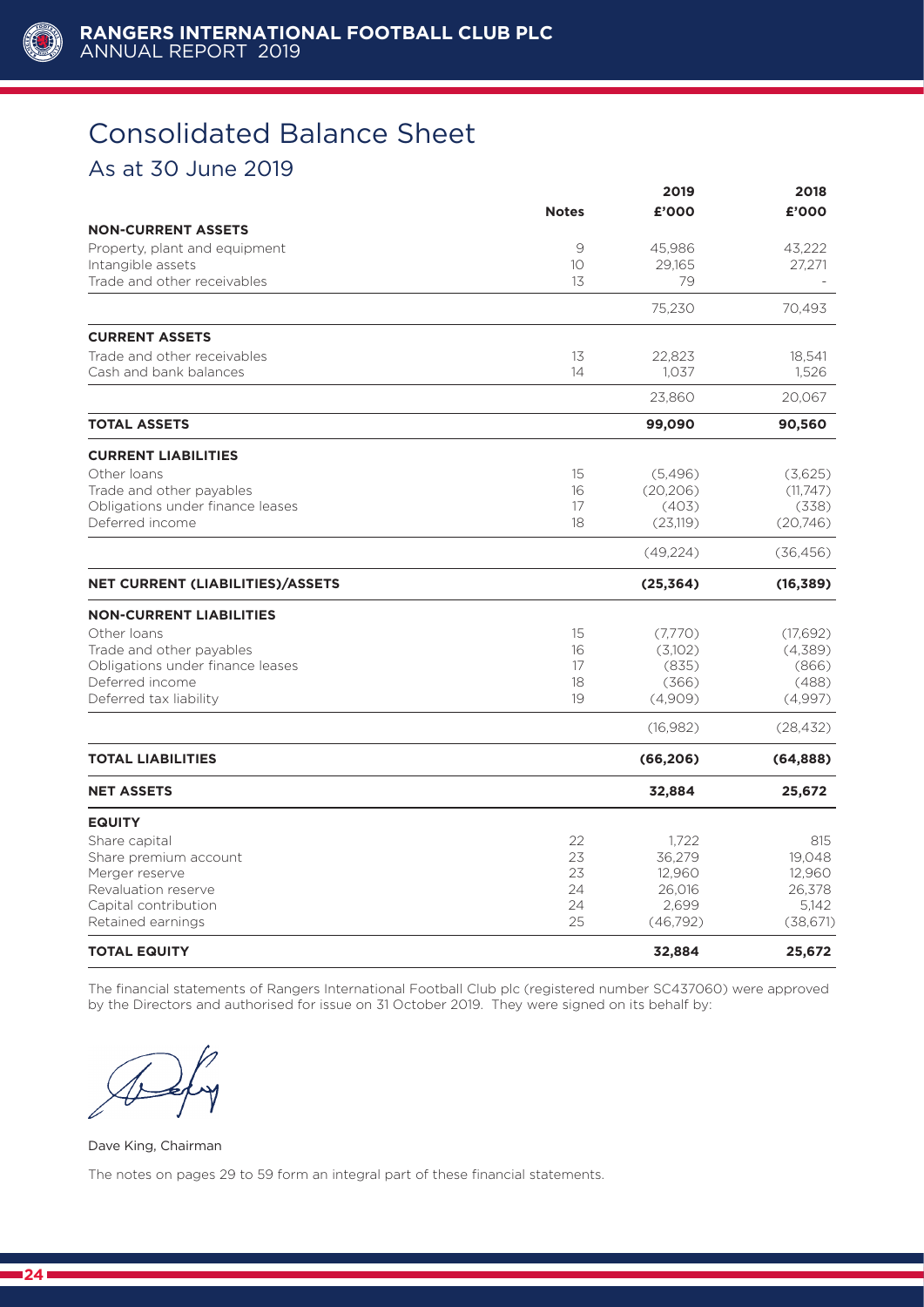### Company Balance Sheet As at 30 June 2019

|                                         |              | 2019      | 2018      |  |
|-----------------------------------------|--------------|-----------|-----------|--|
|                                         | <b>Notes</b> | £'000     | £'000     |  |
| <b>NON-CURRENT ASSETS</b>               |              |           |           |  |
| Investment in subsidiaries              | 11           | 60,688    | 54,821    |  |
| <b>TOTAL ASSETS</b>                     |              | 60,688    | 54,821    |  |
| <b>CURRENT LIABILITIES</b>              |              |           |           |  |
| Amounts due to subsidiary undertakings  |              | (115)     | (85)      |  |
| Other loans                             | 15           | (2,496)   | (3,625)   |  |
| <b>NET CURRENT (LIABILITIES)/ASSETS</b> |              | (2,611)   | (3,710)   |  |
| <b>NON-CURRENT LIABILITIES</b>          |              |           |           |  |
| Other loans                             | 15           | (7,770)   | (17,692)  |  |
| <b>TOTAL LIABILITIES</b>                |              | (10, 381) | (21, 402) |  |
| <b>NET ASSETS</b>                       |              | 50,307    | 33,419    |  |
| <b>EQUITY</b>                           |              |           |           |  |
| Share capital                           | 22           | 1,722     | 815       |  |
| Share premium account                   | 23           | 36,279    | 19,048    |  |
| Merger reserve                          | 23           | 12,960    | 12,960    |  |
| Capital contribution                    | 24           | 2,699     | 5,142     |  |
| Retained earnings                       | 25           | (3,353)   | (4,546)   |  |
| <b>TOTAL EQUITY</b>                     |              | 50,307    | 33,419    |  |

The financial statements of Rangers International Football Club plc (registered number SC437060) were approved by the Directors and authorised for issue on 31 October 2019. They were signed on its behalf by:

#### Dave King, Chairman

The notes on pages 29 to 59 form an integral part of these financial statements.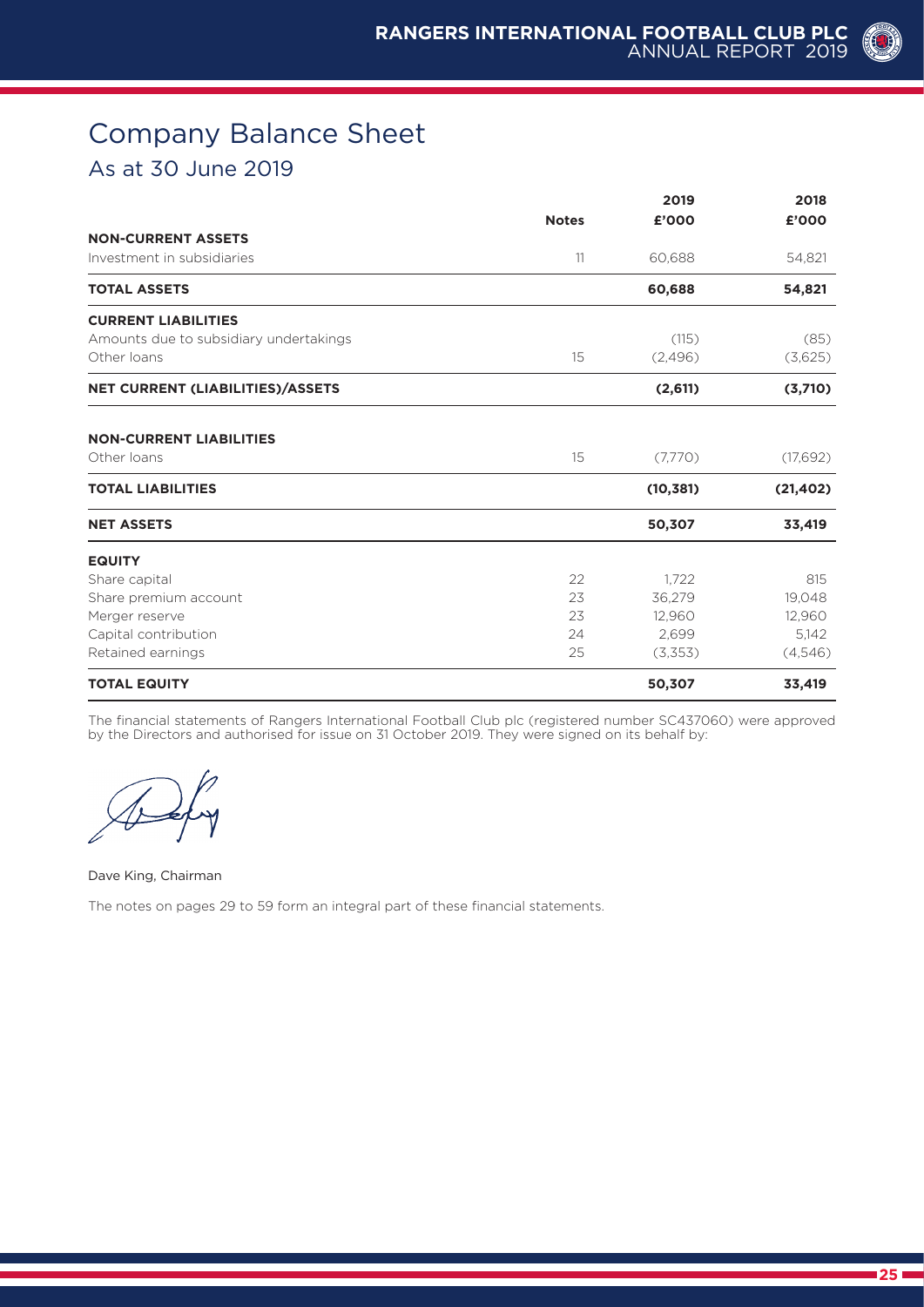

# Consolidated Statement of Changes in Equity For the year to 30 June 2019

|                                                                                     | <b>Share</b><br>capital<br>£'000 | <b>Share</b><br>premium<br>£'000 | <b>Merger</b><br>reserve<br>£'000 | <b>Retained</b><br>earnings<br>£'000 | Capital<br>contribution<br>£'000 | <b>Revaluation</b><br>reserve<br>£'000 | <b>Total</b><br>equity<br>£'000 |
|-------------------------------------------------------------------------------------|----------------------------------|----------------------------------|-----------------------------------|--------------------------------------|----------------------------------|----------------------------------------|---------------------------------|
| As at 30 June 2017                                                                  | 815                              | 19,048                           | 12,960                            | (24, 721)                            | 3,271                            | 26,740                                 | 38,113                          |
| Loss for the year to 30 June 2018                                                   |                                  |                                  |                                   | (14, 341)                            |                                  | $\overline{\phantom{a}}$               | (14, 341)                       |
| Transfer from revaluation reserve to<br>retained earnings                           |                                  |                                  |                                   | 453                                  |                                  | (453)                                  |                                 |
| Deferred tax liability on transfer from<br>revaluation reserve to retained earnings |                                  |                                  |                                   | (91)                                 |                                  | 91                                     |                                 |
| Equity element of interest-free loans<br>from investors                             |                                  |                                  |                                   |                                      | 1,900                            |                                        | 1,900                           |
| Transfer on repayment of<br>interest-free loans                                     |                                  |                                  |                                   | 29                                   | (29)                             |                                        |                                 |
| As at 30 June 2018                                                                  | 815                              | 19,048                           | 12,960                            | (38, 671)                            | 5,142                            | 26,378                                 | 25,672                          |
| Loss for the year to 30 June 2019                                                   |                                  |                                  |                                   | (11, 277)                            |                                  |                                        | (11, 277)                       |
| Share issues                                                                        | 907                              | 17,231                           |                                   |                                      |                                  |                                        | 18,138                          |
| Transfer from revaluation reserve to<br>retained earnings                           |                                  |                                  |                                   | 453                                  |                                  | (453)                                  |                                 |
| Deferred tax liability on transfer from<br>revaluation reserve to retained earnings |                                  |                                  |                                   | (91)                                 |                                  | 91                                     |                                 |
| Equity element of interest-free loans<br>from investors                             |                                  |                                  |                                   |                                      | 1,481                            |                                        | 1,481                           |
| Transfer on repayment of<br>interest-free loans                                     |                                  |                                  |                                   | 2,794                                | (3,924)                          |                                        | (1,130)                         |
| As at 30 June 2019                                                                  | 1,722                            | 36,279                           | 12,960                            | (46,792)                             | 2,699                            | 26,016                                 | 32,884                          |

# Company Statement of Changes in Equity For the year to 30 June 2019

|                                                         | <b>Share</b><br>capital<br>£'000 | <b>Share</b><br>premium<br>£'000 | <b>Merger</b><br>reserve<br>£'000 | <b>Retained</b><br>earnings<br>£'000 | Capital<br>contribution<br>£'000 | <b>Total</b><br>equity<br>£'000 |
|---------------------------------------------------------|----------------------------------|----------------------------------|-----------------------------------|--------------------------------------|----------------------------------|---------------------------------|
| As at 30 June 2017                                      | 815                              | 19,048                           | 12,960                            | (2,843)                              | 3,271                            | 33,251                          |
| Loss for the year to 30 June 2018                       |                                  |                                  |                                   | (1,732)                              |                                  | (1,732)                         |
| Equity element of interest-free loans<br>from investors |                                  |                                  |                                   |                                      | 1,900                            | 1,900                           |
| Transfer on repayment of interest-free loans            |                                  |                                  |                                   | 29                                   | (29)                             |                                 |
| As at 30 June 2018                                      | 815                              | 19,048                           | 12,960                            | (4, 546)                             | 5,142                            | 33,419                          |
| Loss for the year to 30 June 2019                       |                                  |                                  |                                   | (1,601)                              |                                  | (1,601)                         |
| Share issues                                            | 907                              | 17.231                           |                                   |                                      | $\overline{\phantom{a}}$         | 18,138                          |
| Equity element of interest-free loans<br>from investors |                                  |                                  |                                   |                                      | 1,481                            | 1,481                           |
| Transfer on repayment of interest-free loans            |                                  |                                  |                                   | 2,794                                | (3,924)                          | (1,130)                         |
| As at 30 June 2019                                      | 1,722                            | 36,279                           | 12,960                            | (3,353)                              | 2,699                            | 50,307                          |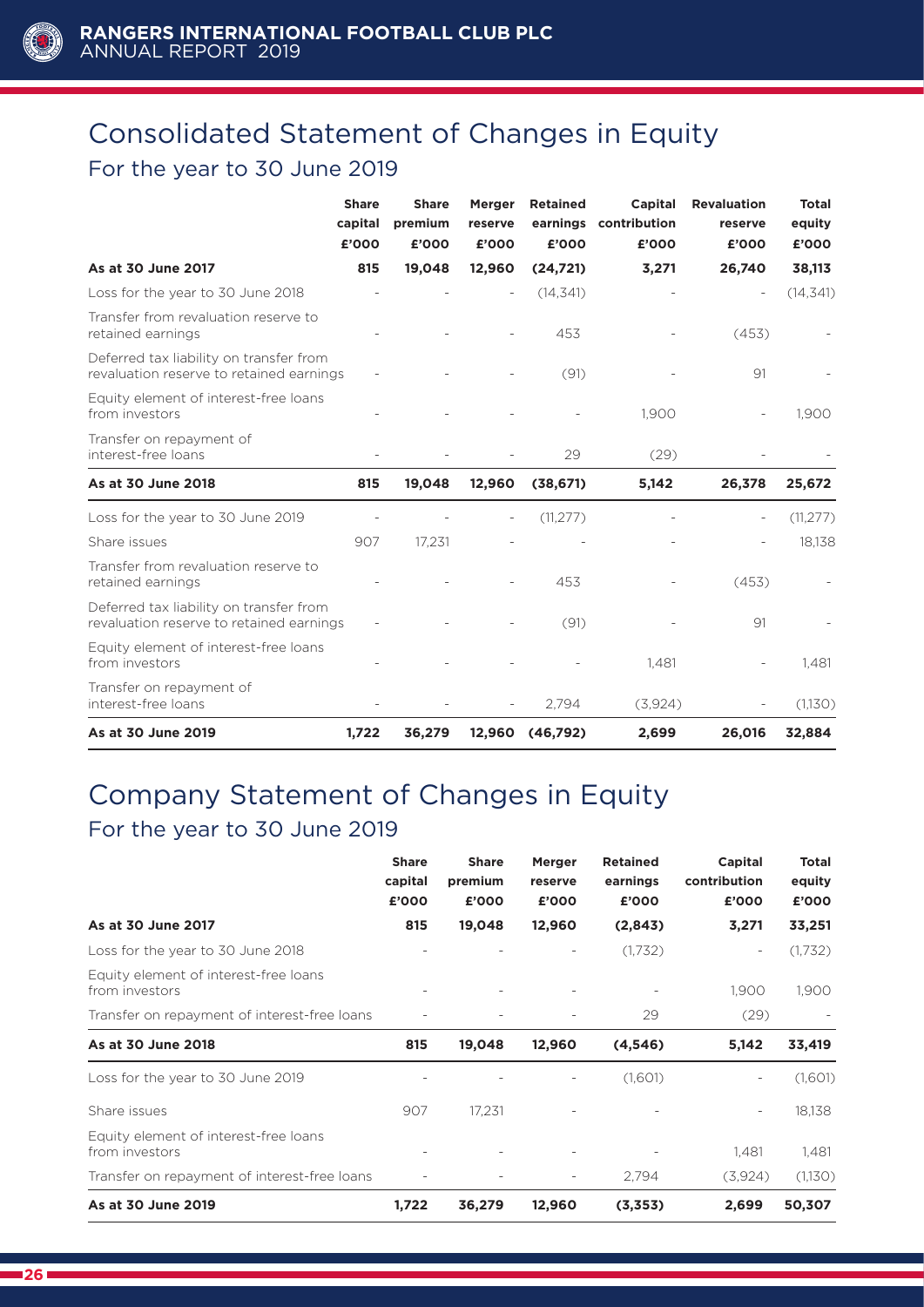### Consolidated Statement of Cash Flows For the year to 30 June 2019

|                                                          |              | Year ended   | Year ended   |
|----------------------------------------------------------|--------------|--------------|--------------|
|                                                          |              | 30 June 2019 | 30 June 2018 |
|                                                          | <b>Notes</b> | £'000        | £'000        |
| <b>CASH USED IN OPERATIONS</b>                           | 26           | 328          | (4,011)      |
| <b>CASH FLOWS FROM INVESTING ACTIVITIES:</b>             |              |              |              |
| Purchase of intangible assets                            |              | (9,676)      | (6,080)      |
| Purchase of property, plant and equipment                |              | (2,968)      | (1,035)      |
| Proceeds from sale of intangible assets                  |              | 3,596        | 2,199        |
| Proceeds from sale of tangible assets                    |              |              |              |
| Interest paid                                            |              | (256)        | (155)        |
| Receipt of dividend from associate                       |              |              | 568          |
| <b>NET CASH USED IN INVESTING ACTIVITIES</b>             |              | (9,304)      | (4,503)      |
| <b>FINANCING ACTIVITIES:</b>                             |              |              |              |
| Payment of lease finance liabilities                     |              | (380)        | (314)        |
| Loans received                                           |              | 8.191        | 7,571        |
| Loans repaid                                             |              | (875)        | (46)         |
| Proceeds from issue of shares                            |              | 1,551        |              |
| <b>NET CASH INFLOW FROM FINANCING ACTIVITIES</b>         | 26           | 8,487        | 7,211        |
| NET (DECREASE)/INCREASE IN CASH AND CASH EQUIVALENTS     |              | (489)        | (1,303)      |
| Cash and cash equivalents at the beginning of the period |              | 1,526        | 2,829        |
| Cash and cash equivalents at the end of the period       |              | 1,037        | 1,526        |
|                                                          |              | (489)        | (1,303)      |

(O)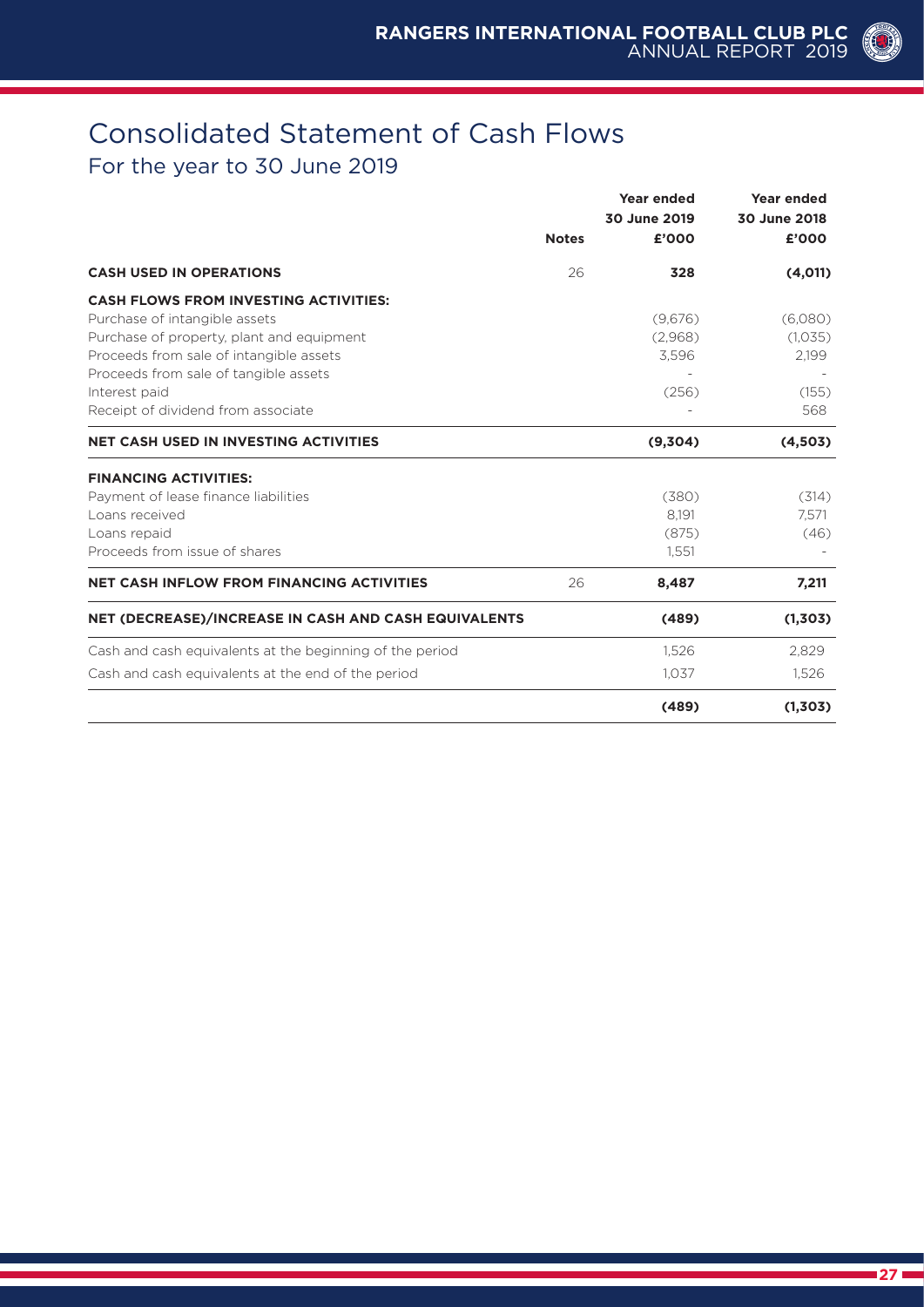

### Company Statement of Cash Flows For the year to 30 June 2019

|                                                          | <b>Notes</b> | Year ended<br>30 June 2019<br>£'000 | Year ended<br>30 June 2018<br>£'000 |
|----------------------------------------------------------|--------------|-------------------------------------|-------------------------------------|
| <b>CASH USED IN OPERATIONS</b>                           | 26           |                                     |                                     |
| <b>CASH USED IN INVESTING ACTIVITIES</b>                 |              |                                     |                                     |
| <b>CASH USED IN FINANCING ACTIVITIES</b>                 |              |                                     |                                     |
| Proceeds from issue of shares                            |              | 1,551                               |                                     |
| Loans received                                           |              | 5,191                               | 7,571                               |
| Loans repaid                                             |              | (875)                               | (46)                                |
| Funds passed to subsidiary                               |              | (5,867)                             | (7,525)                             |
| <b>NET CASH INFLOW FROM FINANCING ACTIVITIES</b>         |              |                                     |                                     |
| Net (decrease)/increase in cash and cash equivalents     |              |                                     |                                     |
| Cash and cash equivalents at the beginning of the period |              |                                     |                                     |
| Cash and cash equivalents at the end of the period       |              |                                     |                                     |
|                                                          |              |                                     |                                     |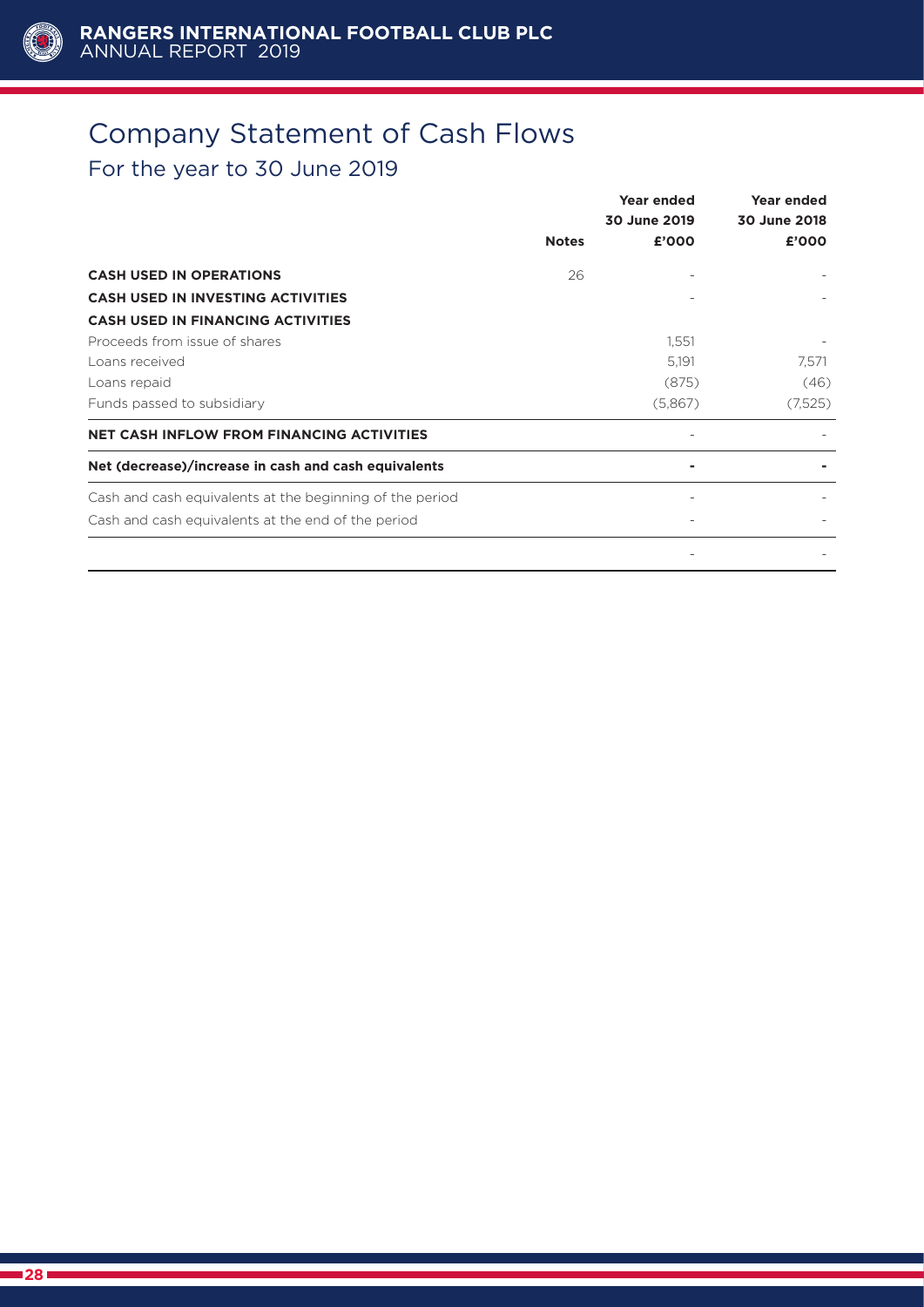

#### **1. ACCOUNTING POLICIES**

#### **GENERAL INFORMATION**

Rangers International Football Club plc was incorporated in Scotland on 16 November 2012 as a public company with registration number SC437060.

The address of the registered office is Ibrox Stadium, Glasgow, G51 2XD. The nature of the Group's operations is that of a football club.

The financial information is presented in pounds sterling, the currency of the primary economic environment in which the Group operates, and is rounded to the nearest thousand (£'000). All activities of the Group are performed in the United Kingdom.

#### **BASIS OF PREPARATION**

The financial statements have been prepared in accordance with International Financial Reporting Standards (IFRSs) as adopted by the EU, the IFRIC interpretations and with those parts of the Companies Act 2006 applicable to companies reporting under IFRS.

#### **ACCOUNTING POLICIES AND CRITICAL ACCOUNTING JUDGEMENTS**

The following accounting policies have been identified by the Board as being the most significant to the statutory financial statements.

#### **USE OF ESTIMATES AND JUDGEMENTS**

The preparation of Financial Statements requires management to make judgements, estimates and assumptions that affect the application of accounting policies and reported amounts of assets, liabilities, income and expenses. Actual results may differ from these estimates.

Estimates and assumptions are reviewed on an ongoing basis. Revisions to estimates are recognised in the period in which the estimate is revised and in any future periods affected.

In particular, information about significant areas of estimates and judgements in applying accounting policies that have the most significant effect on the amounts recognised in the Financial Statements are described further in significant accounting policies.

#### **SIGNIFICANT ACCOUNTING POLICIES**

#### **Basis of accounting**

The Annual Report comprises the Strategic Report, Directors Report and the Annual Accounts. The Annual Accounts comprise the Consolidated Income Statement, Consolidated Statement of Comprehensive Income, Consolidated and Parent Company Balance Sheet, Consolidated and Parent Company Statement of Cash Flows, Consolidated and Parent Company Statement of Changes in Equity, and note disclosures for the Group and Parent Company. The accounting year is the year to 30 June 2019. A separate Income Statement for the Parent Company has not been presented, as permitted by s408 of the Companies Act 2006.

The financial statements have been prepared on the historical cost basis, except where IFRS permits recognition at fair value, specifically in relation to the valuation of property.

The principal accounting policies adopted are set out below.

#### **Going concern**

The Board of Directors ("the Board") are required to prepare the statutory financial statements on the going concern basis unless it is inappropriate to presume that the Group and Parent Company will continue in business. In satisfaction of this responsibility the Board have considered the Group's ability to meet its liabilities as they fall due.

The Group's business activities, together with the factors likely to affect its future development and performance are set out in the Strategic Report. The Strategic Report also describes how the Group manages its capital, its liquidity risk and its exposure to credit risk.

The Group meets its day to day working capital requirements through existing cash facilities, investor loans and finance leases. Management information tools including budgets and cash flow forecasts are used to monitor and manage current and future liquidity. The Board acknowledges that there is a level of uncertainty in the general economic environment which may impact the trading position of its customers and suppliers.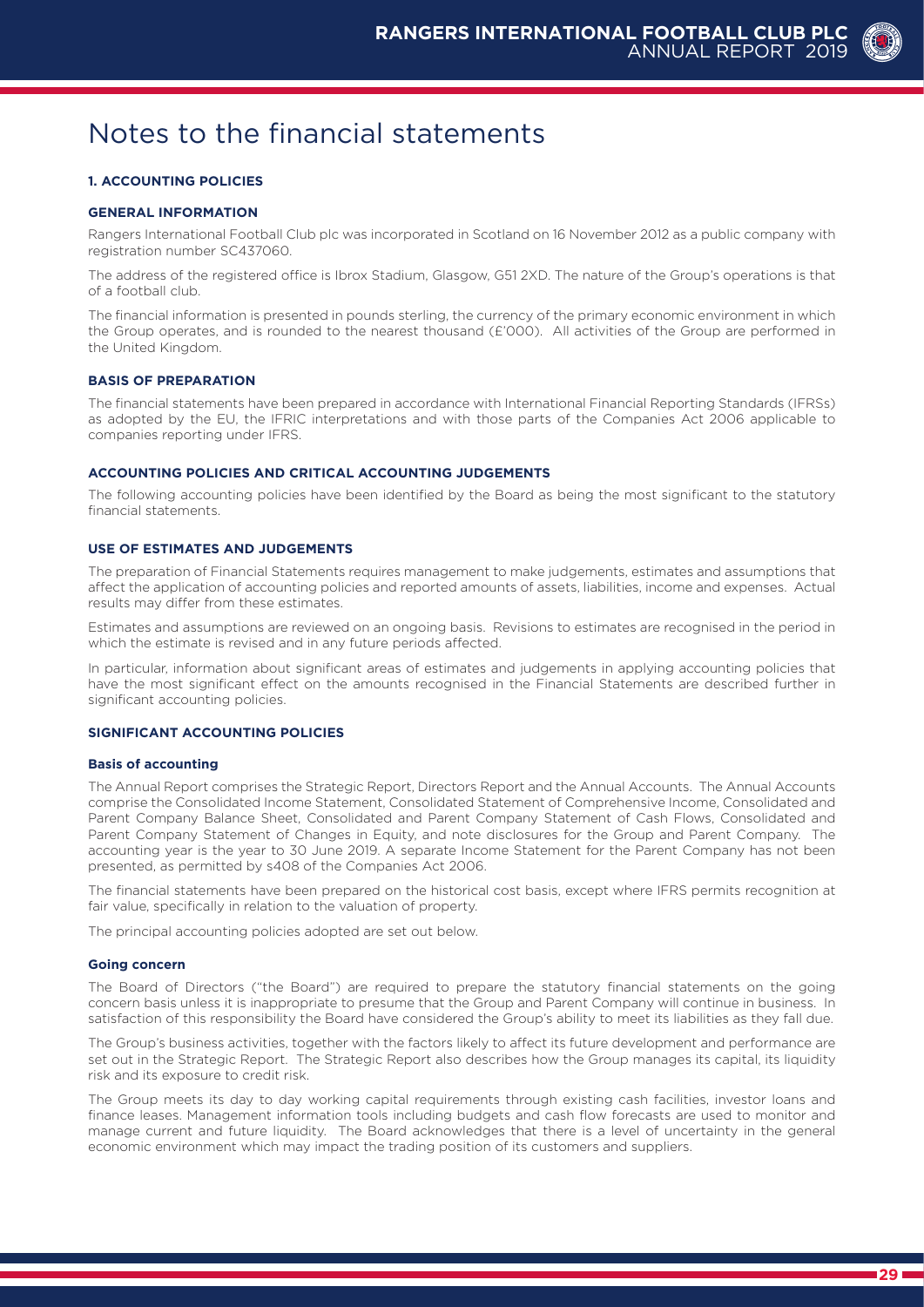

#### **1. ACCOUNTING POLICIES (CONTINUED)**

#### **Going concern (continued)**

The Board has undertaken a recent and thorough review of the Group's forecasts and the associated risks. These forecasts extend for a period beyond one year from the date of approval of these financial statements. The extent of this review reflected the current economic environment, the Club's current and projected trading and position in Scottish football.

The forecasts make key assumptions, based on information available to the Board, around:

- Football performance, the forecast assumes the Club will challenge for the European places in the Ladbrokes SPFL Premiership in 2019/20 and participate in European competition in the season thereafter;
- Season ticket sales, the timing and amount of which are consistent with the Club's historic experience. The forecasts include an uplift in season ticket prices to reflect annual inflationary increases and forecast improved football performance;
- Matchday income, which is projected to grow as a result of improving footballing performance and success;
- Sponsorship, commercial and other non-matchday income reflecting continuing customer confidence and increased hospitality demand:
- The amount and timing of cash flows from retail activities;
- The forecast overhead cost base of the Club;
- Payroll costs reflecting the 2019/20 squad size and composition in perspective to its assumptions around football performance;
- The quantum of future transfer receivables and payables;
- The capital expenditure necessary to maintain and improve the stadium, training facility and general Ibrox vicinity;
- The Group's ability to secure further debt or equity finance from its current investors or through public share issue to allow the Group to continue to meet its liabilities as they fall due.

The Board recognises that achievement of its forecast is critically dependent on a number of the key assumptions noted above.

At the time of preparation, the forecast identified that the Group would require £10.0m by way of debt or equity funding by the end of season 2019/2020 in order to meet its liabilities as they fall due. The first tranche of funding is required from investors in November 2019. However, the final amount required is dependent on future football performance, European football participation and player trading amongst other factors.

The Board of Directors have discussed the Club's forecast cash flow shortfall and have reached agreement with Laird Investments (Pty) Limited whereby it will provide additional loan facilities as necessary to meet shortfalls to the above requirements and any further amounts that may be required a result of variances to forecast cash flows. Further to this, Laird Investments (Pty) Limited have agreed to provide a £5m facility to October 2021.

The Board has considered the level and timing of additional funding that may be needed and is satisfied that any such amounts will be made available as and when required.

The Board acknowledge that the uncertainty over the level of additional funds that will be required and a lack of a binding debt facility indicate that a material uncertainty exists which may cast doubt over the Group's ability to continue as a going concern and therefore its ability to realise its assets and discharge its liabilities in the normal course of business.

Nevertheless, after making the enquiries referred to above, the Board of Directors believe that there is a reasonable expectation that the Group will at all times have adequate resources to continue in operational existence for the foreseeable future. Accordingly, they continue to adopt the going concern basis in preparing this report and the statutory financial statements.

#### **Consolidation**

The consolidated accounts present the financial position, results, and cash flows for Rangers International Football Club plc and its subsidiaries as a combined entity.

#### **Subsidiaries**

The Group's consolidated accounts comprise the accounts of companies in which the Parent Company or subsidiaries have control.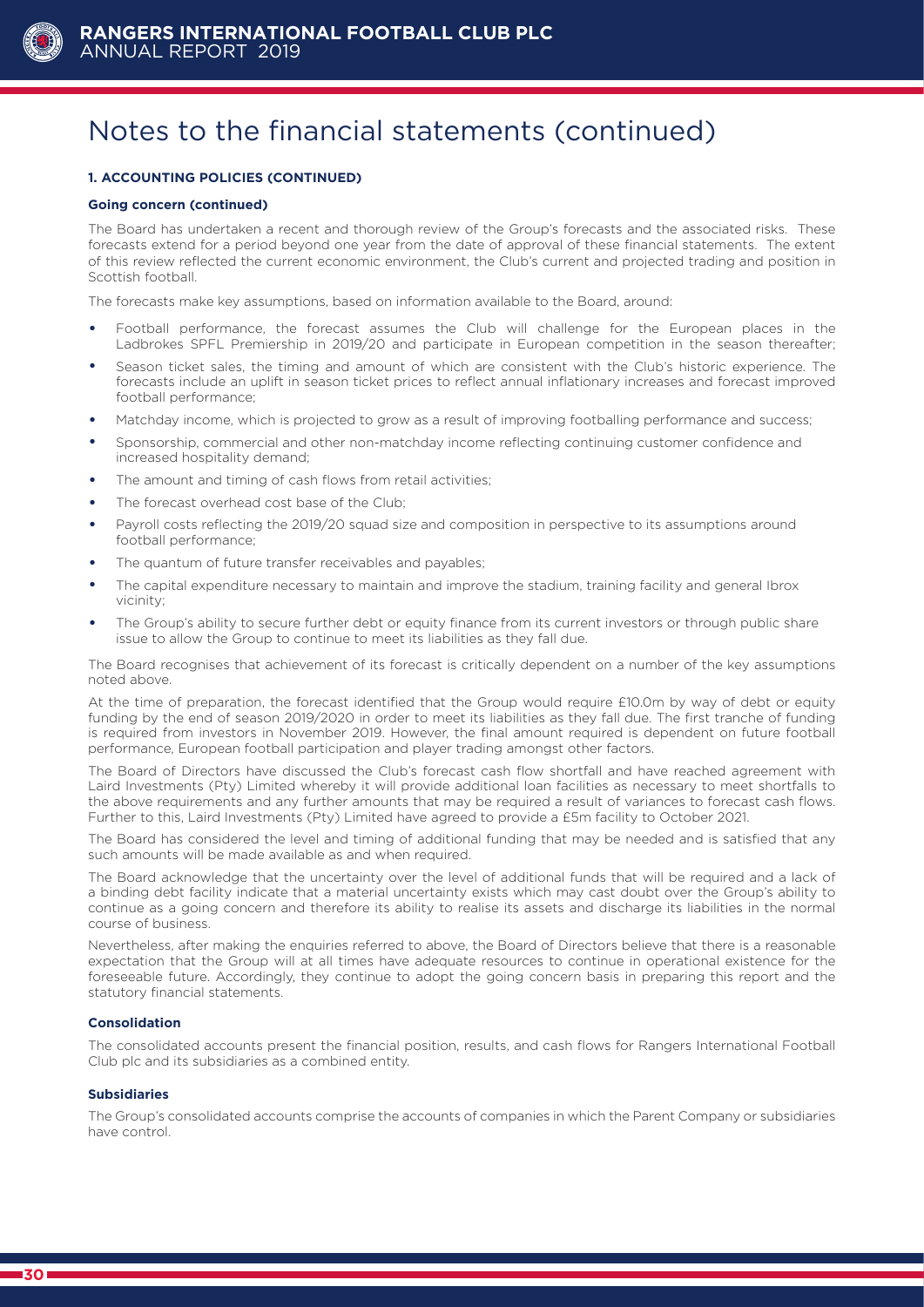#### **1. ACCOUNTING POLICIES (CONTINUED)**

#### **Control**

A company controls an entity when it is exposed, or has rights, to variable returns from its involvement with the entity and has the ability to affect those returns through its power to govern the financial and operating policies of the entity. A company loses control over an entity when it loses any of the above components. The loss of control can occur with or without a change in absolute or relative ownership levels.

Rangers Retail Limited was granted rights as part of the retail operations, distribution and IP licence agreement entered into with SDI Retail Services Limited on 21 June 2017 as may reasonably be required to effect the run off and cessation of that entity. SDI Retail Services Limited's A shares grant it twice as many voting rights on all financial matters including any day to day decisions in relation to carrying out the business in its ordinary course. As such, the Board maintain that the Group does not possess the ability to govern the financial and operating policies of Rangers Retail Limited, and therefore does not control the entity.

Rangers Retail Limited continues to be treated as an associate of the Group.

#### **Associates**

Associates are entities over which the Group has significant influence, but not control. The existence of significant influence by an entity is usually evidenced, amongst other aspects, by a holding of 20-50% of the voting rights, by representation on the Board of Directors or equivalent governing body of the investee, participation in the policymaking process and material transactions between the entity and the investee.

Investments in associates are initially recognised at cost.

Thereafter investments in associates are accounted for using the equity method of accounting, less any impairment losses. The Group's proportionate share of the after tax profits or losses is recognised in the Consolidated Income Statement in a separate line. This share adds to or reduces the value of the investment in the Consolidated Balance Sheet. Distributions (dividends) received reduce the carrying amount of the investment.

The equity method is used from the date that significant influence arises, to the date significant influence ceases.

The Group's share of a loss is not recognised where this would reduce the value of an investment beyond £nil.

Investments in associates are classified as non-current assets inclusive of any goodwill on acquisition and presented as one-line items in the Consolidated Balance Sheet.

#### **Elimination of intra-Group transactions**

All intra-Group transactions, balances, income and expenses are eliminated on consolidation.

#### **Business combinations**

Acquisitions of subsidiaries and businesses are accounted for using the acquisition method, other than for The Rangers Football Club Ltd. The use of merger accounting was applied to the acquisition of The Rangers Football Club Ltd in 2012.

The cost of acquisition is the consideration given in exchange for control over the identifiable assets, liabilities and contingent liabilities of the acquired company. This consideration includes cash paid plus the fair value at the date of exchange of assets given, liabilities incurred or assumed and equity instruments issued by the Group.

Contingent consideration arrangements are included in the cost of acquisition at fair value.

Management judgement is required to assess facts and circumstances existing at the Balance Sheet date that indicate the ability to meet the conditions of the arrangements. The value of consideration is assessed in line with these judgements. Changes in the fair value of assets acquired, liabilities assumed and the value of contingent consideration that the Group recognises after the acquisition date as the result of additional information about facts and circumstances that existed at the acquisition date are considered measurement period adjustments. In accordance with IFRS 3, adjustments are recognised to the provisional amounts as if the accounting for the business combination had been completed at the acquisition date. Increases and decreases resulting from the above are recognised by means of an increase and decrease in goodwill. Comparative information for prior periods presented in the Financial Statements is amended as necessary.

Changes resulting from additional information in relation to circumstances occurring after the acquisition date are not measurement period adjustments. Changes that are not measurement period adjustments are recognised in the Income Statement in accordance with IAS 39.

Directly attributable transaction costs are expensed in the current period and reported within general and administration expenses unless these relate to the issue of debt or equity. Issue costs are taken directly against the debt or equity issued.

The acquired net assets, being the identifiable assets, liabilities and contingent liabilities are initially recognised at fair value.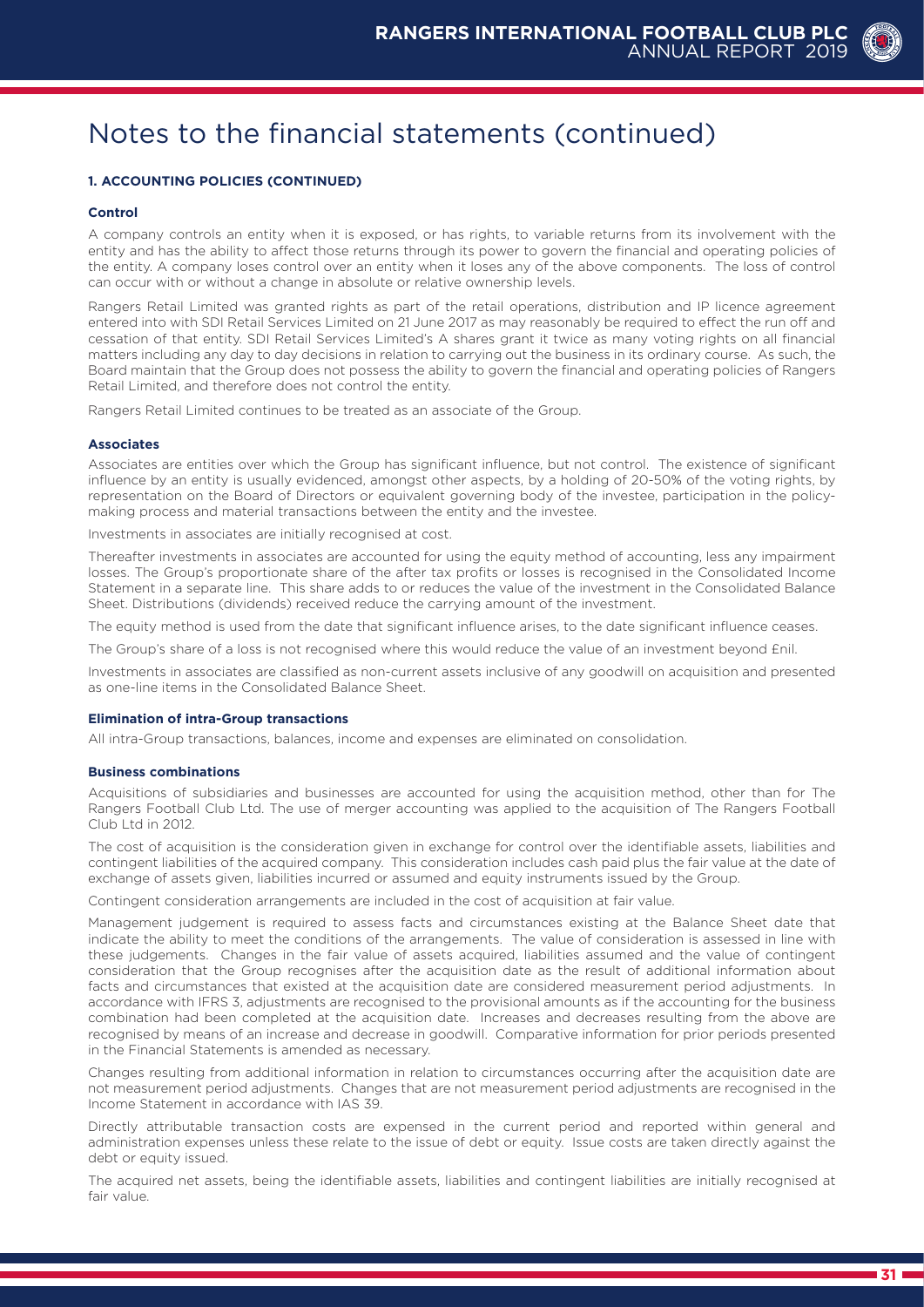

### **1. ACCOUNTING POLICIES (CONTINUED)**

#### **Business combinations (continued)**

Negative goodwill arising on acquisitions represents a gain on purchase. In accordance with IFRS 3 this constitutes an economic gain that is immediately recognised in the Income Statement.

Positive goodwill acquired in a business combination is initially measured at cost being the excess of the cost of the business combination over the Group's interest in the net fair value of the acquired identifiable assets, liabilities and contingent liabilities. Following initial recognition, goodwill is measured at cost less any accumulated impairment losses. For the purpose of impairment testing, goodwill acquired in a business combination is, from the acquisition date, allocated to each of the Group's cash generating units, or groups of cash generating units, that are expected to benefit from the synergies of the combination, irrespective of whether other assets or liabilities of the Group are assigned to those units or group of units.

Where goodwill forms part of a cash generating unit (group of cash generating units) and part of the operation within that unit is disposed of, the goodwill associated with the operation disposed of is included in the carrying amount of the operation when determining the gain or loss on disposal of the operation.

#### **Assets and liabilities**

An asset that is associated with the Group's normal operating cycle, held primarily for the purpose of being traded, expected to be realised within twelve months after the Balance Sheet date or is cash or cash equivalents (unless it is restricted from being exchanged or used to settle a liability for at least twelve months after the Balance Sheet date) is classified as a current asset. All other assets are classified as non-current assets.

A liability is classified as current if it is expected to be settled in the Group's normal operating cycle, is held primarily for trading purposes and is due to be settled within twelve months after the statement of financial position date or the Group does not have an unconditional right to defer settlement of the liability for at least twelve months after the Balance Sheet date. All other liabilities are classified as non-current liabilities.

#### **Equity**

Ordinary shares are classified as equity. Costs directly attributable to the issue of shares are shown in equity as a deduction from proceeds within the share premium account.

#### **Financial instruments**

Financial instruments are classified as debt or equity in accordance with their underlying economic reality. Costs directly attributable to the issue of debt are shown as a deduction from the debt issued. Interest, dividends, gains or losses related to a financial instrument that is classified as debt, will be presented as an expense or income in the Income Statement.

The Group has two main categories of financial instruments, which are trade and other receivables and other financial liabilities.

#### **Trade and other receivables**

Trade and other receivables are non-derivative financial assets with fixed or determinable payments that are not quoted in an active market. Upon recognition, these assets are measured at fair value less directly related transaction expenses. In successive periods these are measured at amortised cost, and any differences between acquisition cost and redemption value is accounted for over the borrowing period by using the effective interest method. If transaction costs are immaterial and the credit period is short, amortised cost is equal to the nominal value less any allowance for credit losses. Amortised interest is recognised as income within the Consolidated Income Statement.

Where these are provided interest-free or below market rate, the market value on initial recognition is required to be estimated by discounting the loan amount to the present value of future payments using an equivalent rate of a similar instrument.

#### **Other financial liabilities**

Other financial liabilities are recognised initially at fair value, net of transaction costs incurred. In successive periods these are measured at amortised cost. Any differences between the value on initial recognition and the value on redemption is accounted for over the borrowing period by using the effective interest method. If transaction costs are immaterial and the credit period is short, amortised cost is equal to the nominal value. The amortisation of financial liabilities is recognised as an expense within the Consolidated Income Statement.

Other financial liabilities includes Other loans and Trade and other payables. Where these are provided interest-free or below market rate, the market value on initial recognition is required to be estimated by discounting the loan amount to the present value of future payments using an equivalent rate of a similar instrument.

The difference arising between the fair value of investor loans and the redemption value is deemed as a capital contribution and taken direct to equity.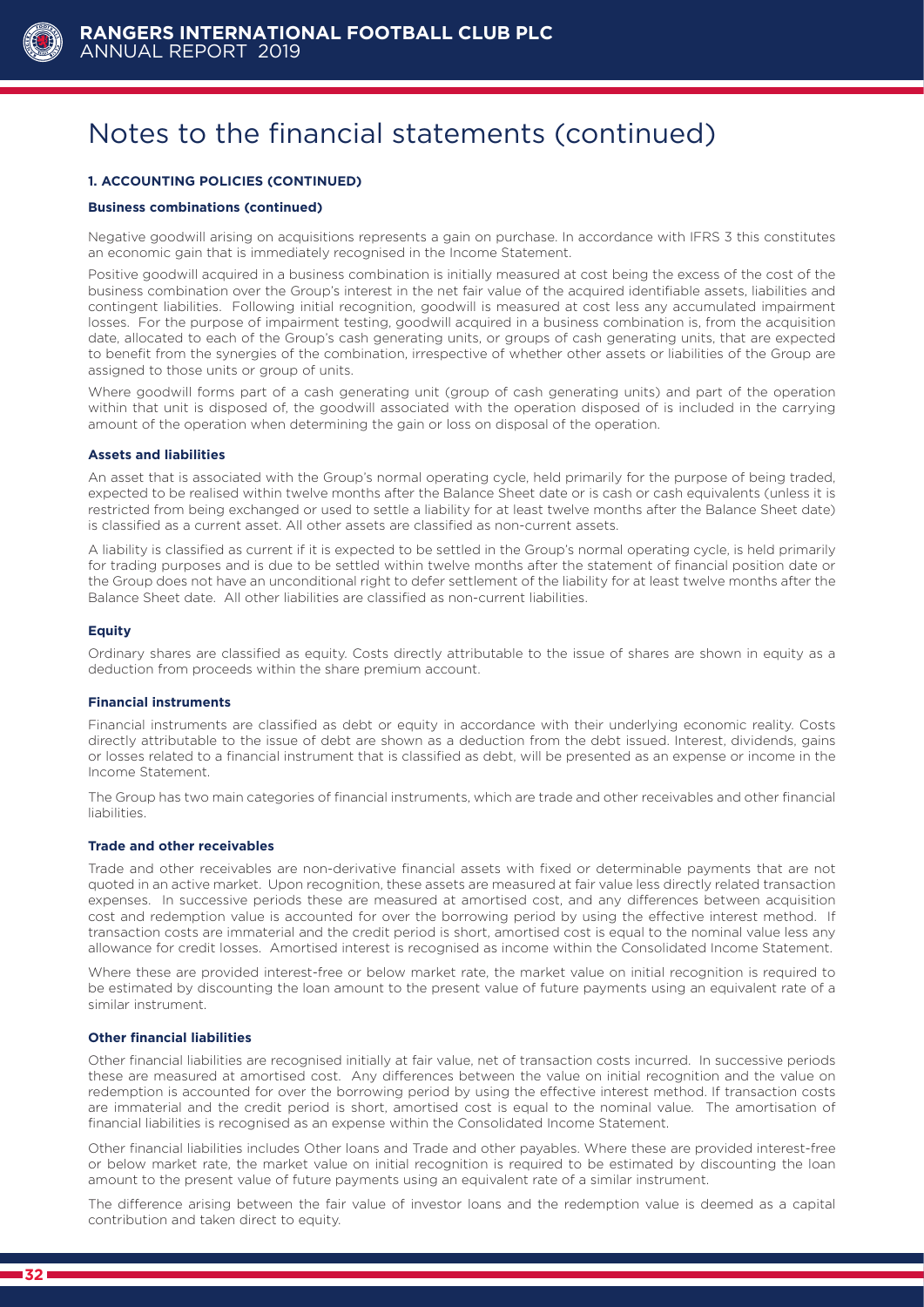#### **1. ACCOUNTING POLICIES (CONTINUED)**

#### **Cash and bank balances**

Cash and bank balances in the Balance Sheet comprise cash at hand and in banks and short term deposits which without significant currency risk can be converted to cash within three months.

#### **Impairment of financial instruments**

An assessment is made at each Balance Sheet date as to whether there is any objective evidence of impairment. An asset is considered for impairment where events occur such as a reduction in anticipated future cashflows or a breach of contract. All losses from impairment are recognised as financial items in the Consolidated Income Statement.

#### **Offsetting financial instruments**

Financial assets and liabilities are offset and the net amount reported in the Balance Sheet where there is a legally enforceable right to offset the recognised amounts.

#### **Leasing**

Leases that largely transfer rights and obligations to the Group (financial leasing) are capitalised as Property, plant and equipment, and the financial obligations are entered as obligations under finance leases. Other lease expenses are treated as operational leasing costs, and presented as operating expenses in the Consolidated Income Statement.

Leased items that are recorded in the Balance Sheet are subject to depreciation according to the useful life of the asset, and the leasing liabilities are reduced with the leasing fees paid, after deduction of interest.

#### **Discontinued operations**

A discontinued operation is a component of the Group's business whose operation and cash flows can be clearly distinguished from the rest of the Group and which:

- represents a separate major line of the Group's business or geographical area of operation;
- is part of a single coordinated plan to dispose of a major line of the Group's business or geographical area of operation; or
- is a subsidiary acquired exclusively with a view to re-sale.

Classification as a discontinued operation occurs on disposal or when the operation meets the criteria for re-sale. A disposal occurs on loss of control.

A discontinued operation is presented as a single amount on the face of the Consolidated Income Statement that includes:

- post tax profit or loss from discontinued operations;
- the post-tax gain or loss recognised in the measurement to fair value less costs to sell; and
- when realised, the post-tax gain or loss on disposal of the discontinued operation.

#### **Non-recurring items**

Items that are deemed to be non-recurring by virtue of their nature or size are separately identified on the Consolidated Income Statement to assist in understanding the financial performance of the Group. Such items are classed as 'nonrecurring' within the Income Statement.

#### **Revenue recognition**

Revenue is measured at the fair value of the consideration received or receivable and represents amounts receivable in the normal course of business, net of discounts, VAT and other sales-related tax.

Merchandising revenue is recognised when goods are delivered and title has passed.

Gate receipts and other matchday revenue are recognised as the games are played. Prize money in respect of cup competitions is recognised when earned on progression. Sponsorship and similar commercial income is recognised over the duration of the respective contracts. The fixed element of broadcasting revenues is recognised over the duration of the football season whilst facility fees received for live coverage or highlights are taken when earned. Merit awards for league placing are accounted for on an accruals basis when the amount of revenue can be reliably measured and it is probable that future economic benefits will flow to the entity.

The Group has applied IFRS 15: 'Revenue from contracts with customers' from 1 July 2018. On transition to IFRS 15, the Group reviewed the contracts in place with customers and concluded that IFRS 15 has no material impact on the recognition of revenue in the current or prior year financial statements and is not expected to significantly affect future periods. IFRS 15 requires the Group to determine revenues recognised at a point in time from those recognised over time.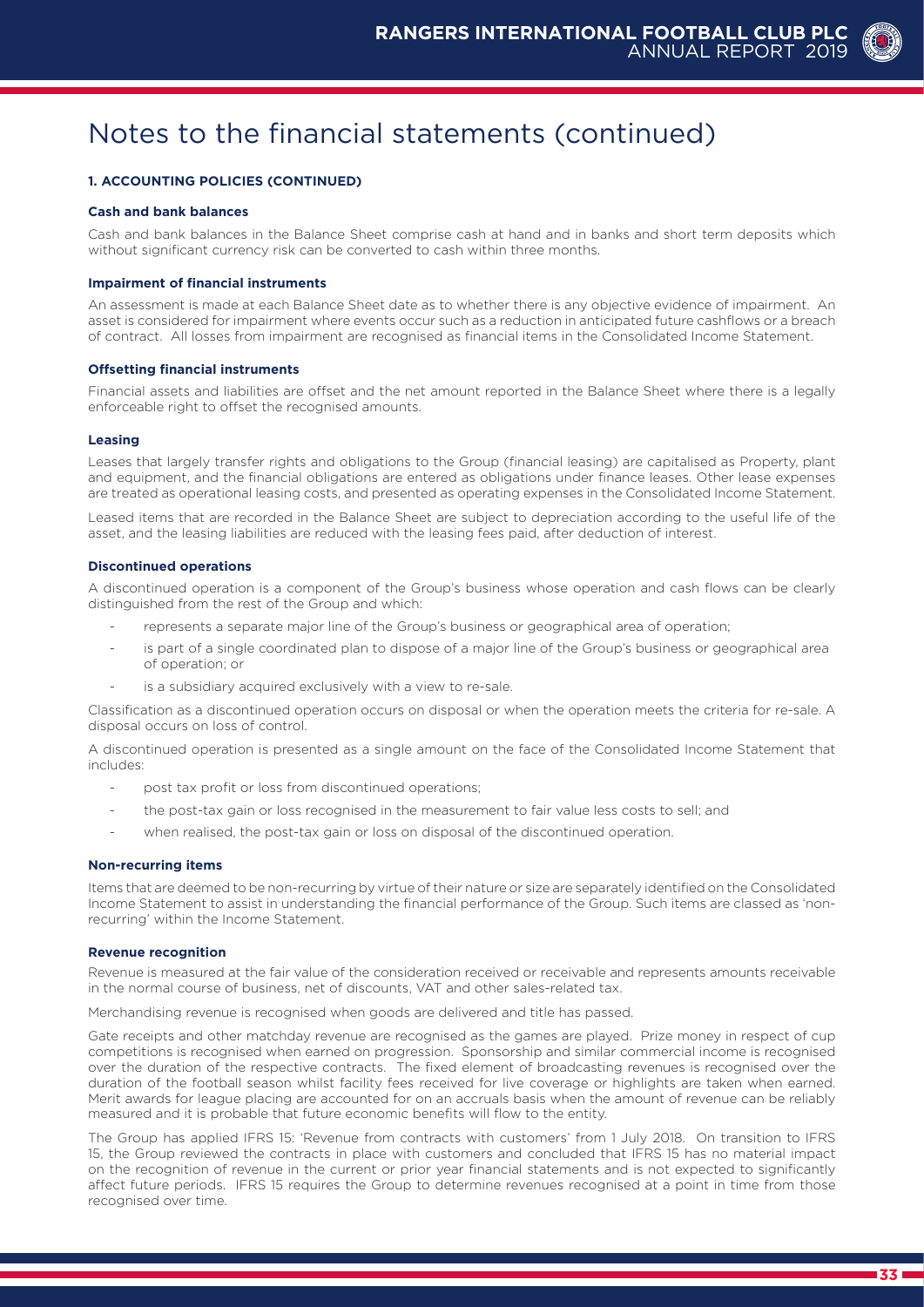

#### **1. ACCOUNTING POLICIES (CONTINUED)**

#### **Taxation**

The tax expense represents the sum of the tax currently payable and deferred tax. The tax currently payable is based on taxable profit for the period. Taxable profits differ from net profit as reported in the income statement because they exclude items of income or expense that are taxable or deductible in other years and they further exclude items that are never taxable or deductible. The Group's liability for current tax is calculated using tax rates that have been enacted by the Balance Sheet date.

Deferred tax is the tax expected to be payable on the differences between the carrying amounts of assets and liabilities in the financial statements and the corresponding tax bases used in the computation of taxable profit and is accounted for using the Balance Sheet liability method. Deferred tax liabilities are generally recognised for all taxable temporary differences and deferred tax assets are recognised to the extent that it is probable that taxable profits will be available against which deductible temporary differences can be utilised.

Deferred tax assets and liabilities are offset when there is a legally enforceable right to offset current tax assets against current tax liabilities and when the deferred tax assets and liabilities relate to taxes levied by the same taxation authority on either the taxable entity or different taxable entities where there is an intention to settle the balances on a net basis.

Deferred tax is charged or credited in the Income Statement or in the Statement of Other Comprehensive Income, where appropriate. The Group's liability for deferred tax is calculated using tax rates that have been substantively enacted by the Balance Sheet date. Where changes in tax rates occur that affect a deferred tax asset or liability relating to an item previously recognised in Other Comprehensive Income or direct to Equity, such changes are recognised within that applicable area. All other changes in tax rates are reflected within the Income Statement.

Deferred tax assets and liabilities require management judgement in determining such amounts to be recognised. In particular, significant judgement around the timing and quantum of future taxable income available is required when assessing the extent to which deferred tax assets should be recognised.

#### **Brand intangible assets**

The Group only carries brand intangible assets that have been acquired on the Consolidated Balance Sheet. Acquired brands are carried at cost, being estimated fair value on acquisition. Subject to an impairment review, no amortisation is charged on those brand intangible assets which the Board believes have an indefinite life on the basis that there is no foreseeable limit on the period of time for which the intangible asset is expected to generate cash flows.

The Group carries out an impairment review on the brand intangible assets, at least annually, or when a change in circumstances or situation indicates that those assets have suffered an impairment loss. Impairment is measured by comparing the carrying amount of an intangible asset with the 'recoverable amount', that is the higher of its fair value less costs to sell (FVLCS) and its value in use (VIU).

#### **Player registrations**

The costs associated with acquiring players' registrations, or extending their contracts, including agents' fees, are capitalised and amortised, in equal instalments, over the period of the respective players' contracts. Where players are acquired on deferred payment terms, these are deemed to be a financing transaction with a deemed interest rate applied. In such cases, the amount capitalised is the present value of future payments discounted using the deemed interest rate. When a contract life is renegotiated, the unamortised costs, together with the new costs relating to the contract extension, are amortised over the term of the new contract. Where the acquisition of a player registration involves a non-cash consideration, such as an exchange for another player registration, the transaction is accounted for using an estimate of market value for the non-cash consideration.

Under the conditions of certain transfer agreements, further fees will be payable in the event of the players concerned making a certain number of first team appearances or on the occurrence of certain other specified future events. Liabilities in respect of these fees are accounted for when it becomes probable that the number of appearances will be achieved or the specified future events will occur. These additional costs are capitalised and amortised as above. Likewise, any additional assets that are realised after selling players are recognised as debtors when it becomes probable that the conditions in the sale agreement will be met.

#### **Donations**

Cash or other monetary donations received with no performance related or claw back conditions are recognised as received within the income statement.

#### **Impairment of tangible and intangible assets excluding goodwill**

The Group assesses at each balance sheet date whether there is an indication that an asset may be impaired.

If any such indication exists, or when annual impairment testing for an asset is required, the recoverable amount of the asset is estimated to determine the extent of the impairment loss (if any). Where the asset does not generate cash flows that are independent from other assets, the Group estimates the recoverable amount of the cash-generating unit (CGU) to which the asset belongs. Impairment losses recognised with respect to CGUs are allocated to reduce the carrying amounts of the assets in the CGU on a pro rata basis.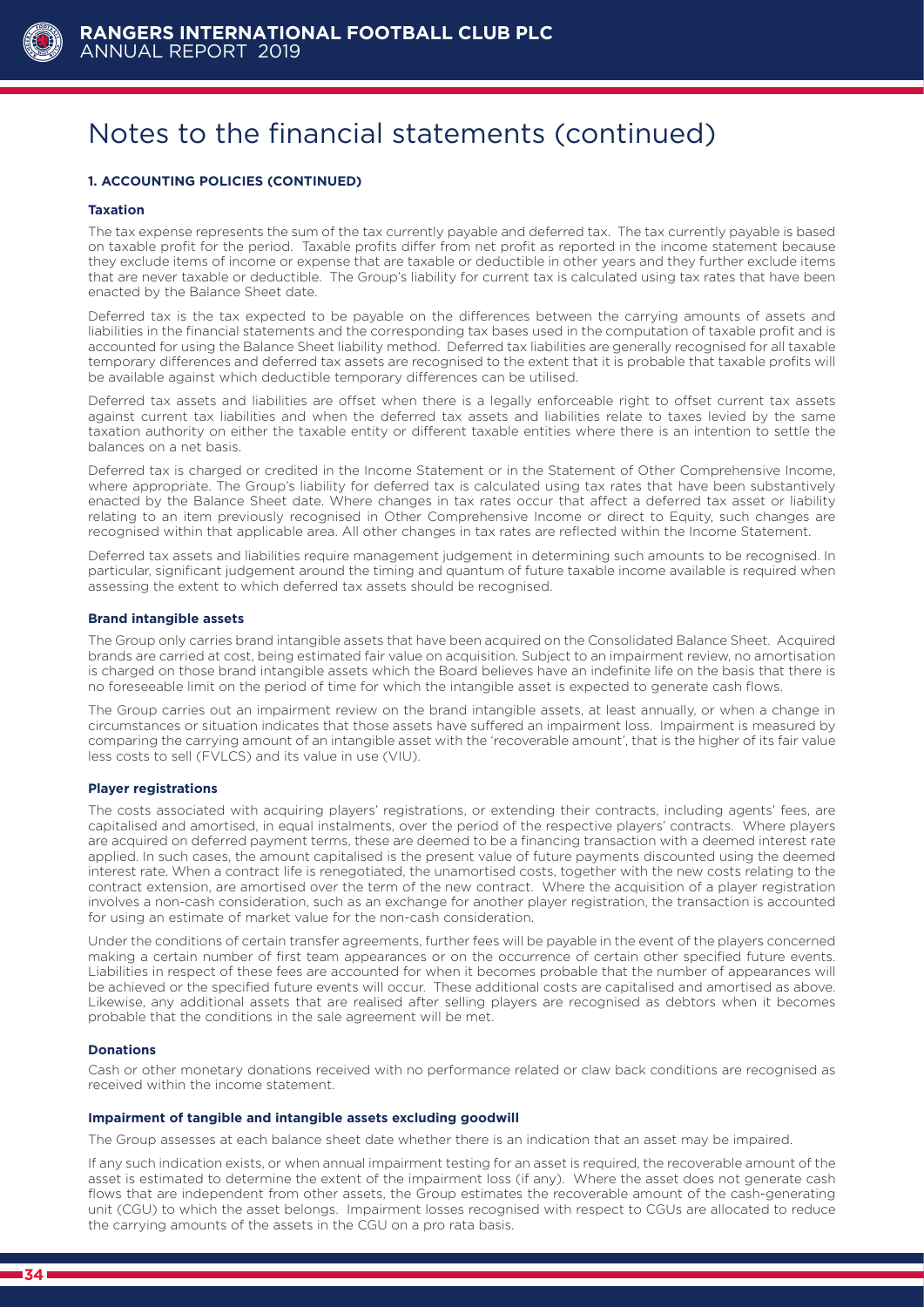#### **1. ACCOUNTING POLICIES (CONTINUED)**

#### **Impairment of tangible and intangible assets excluding goodwill (continued)**

An asset's recoverable amount is the higher of an asset's or cash generating unit's fair value less costs to sell (FVLCS) and its value in use (VIU). If the recoverable amount of an asset is estimated to be less than its carrying amount, the carrying amount of the asset is reduced to its recoverable amount.

Impairment losses are reported separately in the Consolidated Income Statement, unless the relevant asset is carried at a revalued amount, in which case the impairment loss is treated as a revaluation decrease. The best evidence of FVLCS is the value obtained from an active market or binding sale agreement. Where neither exists, FVLCS is based on the best information available to reflect the amount the Company could receive for the CGU

in an arm's length transaction. In determining FVLCS, fair value has been measured using the Income approach, in accordance with IFRS 13, and is categorised into level 3 in the fair value hierarchy as the inputs include unobservable inputs. Under this approach, the expected future pre-tax cash flows are discounted to their present value using a pre-tax discount rate that reflects current market assessments of the time value of money and the risks specific to the asset or group of assets.

An impairment loss is recognised if the carrying amount of an asset or its CGU exceeds its estimated recoverable amount.

A previously recognised impairment loss is reversed only if there is any indication that an impairment loss recognised in prior periods for an asset may no longer exist or may have decreased. If that is the case the carrying amount of the asset is increased to its recoverable amount. That increased amount cannot exceed the carrying amount that would have been determined, net of depreciation, had no impairment loss been recognised for the asset in prior years. Such a reversal is recognised in the Consolidated Income Statement unless the asset is carried at a revalued amount, in which case the reversal is treated as a revaluation increase.

Intangible assets with indefinite useful lives are not amortised but are instead subject to an annual impairment review. The Group considers its Brand to have indefinite useful life. Furthermore, the Group tests its tangible and intangible assets for impairment more frequently if there are indicators that the assets could be impaired.

#### **Impairment testing procedures**

The impairment test is carried out using the Income approach by assessing the net present value of future expected cash flows (on the basis of the continued operation of the cash generating unit) and comparing this to the carrying amount of net assets held by the cash generating unit.

If the carrying amount of net assets is higher than the calculated net present value then the assets are considered to be impaired.

The expected cash flow is based on the Group's forecasted results and margins, including the necessary capital expenditure to meet anticipated performance. The assumptions used represent Management's best estimate and are based on past experience and internal information held by the Group. Given that the calculations for recoverable amounts require the use of estimates and assumptions, it is possible that the assumptions may change, which may impact the carrying value of the CGU and result in impairment.

#### **Key assumptions**

| Football team performance -                            | short term (1)          | Finish in top-3 of SPFL Premiership.<br>qualify for Europa League participation                                                                                          |  |  |
|--------------------------------------------------------|-------------------------|--------------------------------------------------------------------------------------------------------------------------------------------------------------------------|--|--|
| Football team performance -                            | medium to long term (1) | Predictions of expected football results beyond<br>season 2019/20 i.e. league placings, cup<br>progressions, match day attendance,<br>and future European participation. |  |  |
| Cash generating unit (2)                               |                         | Football club operations                                                                                                                                                 |  |  |
| Budget period (3)                                      |                         | 5 years                                                                                                                                                                  |  |  |
| Discount rate (4)                                      |                         | 13% pre tax                                                                                                                                                              |  |  |
| Growth rate (5)                                        |                         | 2.0%                                                                                                                                                                     |  |  |
| UEFA Club Competitions revenue distribution system (6) |                         | Revenue available to Scottish clubs from future<br>UEFA competitions to be at least equal to that<br>available from the 2018-21 cycle                                    |  |  |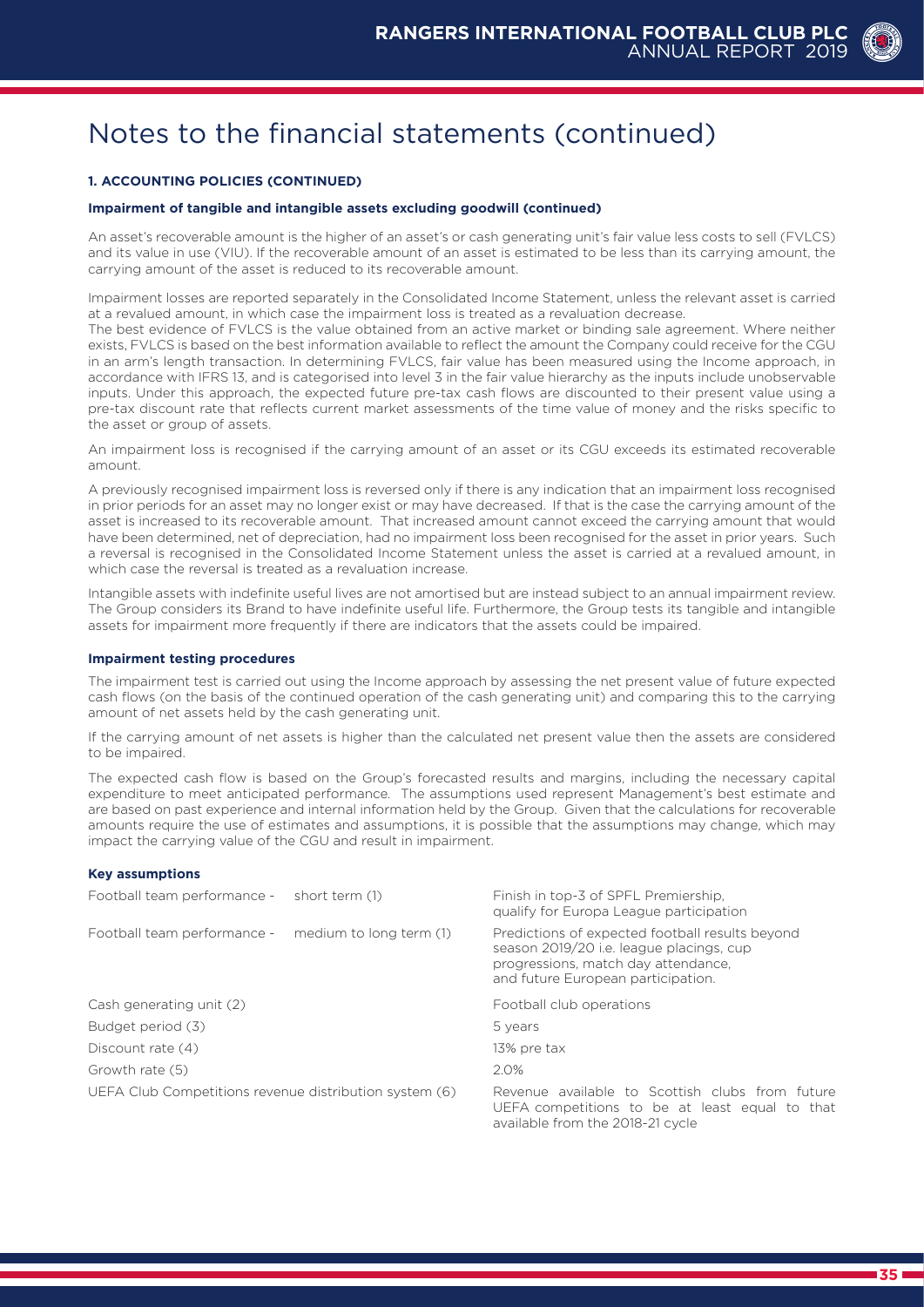

#### **1. ACCOUNTING POLICIES (CONTINUED)**

#### **Key assumptions (continued)**

- (1) The assumptions utilised in the model involve key judgements in respect of football performance in the short, medium and long term. The Directors are satisfied over the robustness of these assumptions.
- (2) The group considers that the only cash generating unit is the operation of the football club. All income, costs and associated cash flows from retail operations are included in the impairment review.

Individual player registrations are included within the cash generating unit unless there are certain circumstances arising which would exclude them from the playing squad (such as sustaining a significant long term injury). In such circumstances, the players are unlikely to contribute to the future economic benefits of the cash generating unit and, as such, the carrying value of the player is removed from the cash generating unit. This is then assessed for impairment in isolation against the Group's best estimate of the player's fair value less any costs to sell. If the Group considers that impairment has occurred, a provision would be made as appropriate.

- (3) The basis for the expected cash flow is the confirmed budgets for 2019/20 and the cash flow forecasts for the next four years after. Expected cash flows are calculated using a weighted average of possible outcomes based on football team performance.
- (4) In management's judgement, a discount rate of 13% reflects current market assessments of the time value of money and the risks specific to the assets for which the estimates of future cash flows have not been adjusted. The discount rate used in the prior year was 13%.
- (5) The growth rate utilised is based on expected inflationary growth in the UK beyond the period of forecasting. The growth rate used in the prior year was 2.0%.
- (6) The financial distributions available from UEFA competitions in the forecast period are based on distributions available from the current UEFA cycle. The competitions available, and the entry points for Scottish clubs in the 2021-24 cycle are to be determined by future Scottish club coefficient rankings which may result in two Scottish teams entering the qualification rounds for the UEFA Champions League or alternatively, may result in the team finishing second in the Scottish Premiership entering the qualification rounds for the UEFA Europa League 2. Given the uncertainty, in management's judgement the most appropriate estimate of future distributions are those available in the current cycle. While the distributions from the future UEFA competitions are currently unknown it is envisaged that the new structure of European competition will result in more financial distributions being available to participating Scottish clubs.

#### **Indications of impairment**

As part of the impairment testing, a sensitivity analysis was performed with changes (both positive and negative) to Domestic and European football related performance, player salaries and transfers, retail revenue, discount rate and growth rate. These are considered by the Group to be the key unobservable inputs which would impact the valuation model significantly. The weighted average results from the sensitivity analysis were then taken to determine the estimated net present value of the cash generating unit.

The impairment testing did not result in the identification of impairment losses.

The valuation model showed headroom of approximately £4.9m. The valuation model by its nature is based upon uncertain assumptions and whilst the Group has a degree of expertise in these assumptions they are subject to change.

Interrelationships exist between all unobservable inputs. For example, a reduction in football related performance could impact the value of player costs or commercial and sponsorship income.

### **Critical sensitivities**

| <b>Sensitivity applied</b>                 | Critical value - resulting in impairment charge                                                                                    |
|--------------------------------------------|------------------------------------------------------------------------------------------------------------------------------------|
| Domestic and European football performance | Failure to participate in Europa League group stages a<br>minimum of two times during the forecast period after<br>season 2019/20. |
| Discount factor                            | An increase in discount rate to 13.61%.                                                                                            |
| Player costs & transfers                   | An increase in the annual player salary costs by 1.99%<br>above those projected in the cash flows.                                 |
|                                            | An increase in the annual transfer spend by 7.19%<br>above those projected in the cash flows.                                      |
|                                            | A decrease in the annual transfer receipts by 5.44%<br>below those projected in the cash flows.                                    |
| Retail revenue                             | A reduction in forecast annual retail revenue by 11.48%.                                                                           |
| Growth rate                                | A reduction in growth rate to 1.13%.                                                                                               |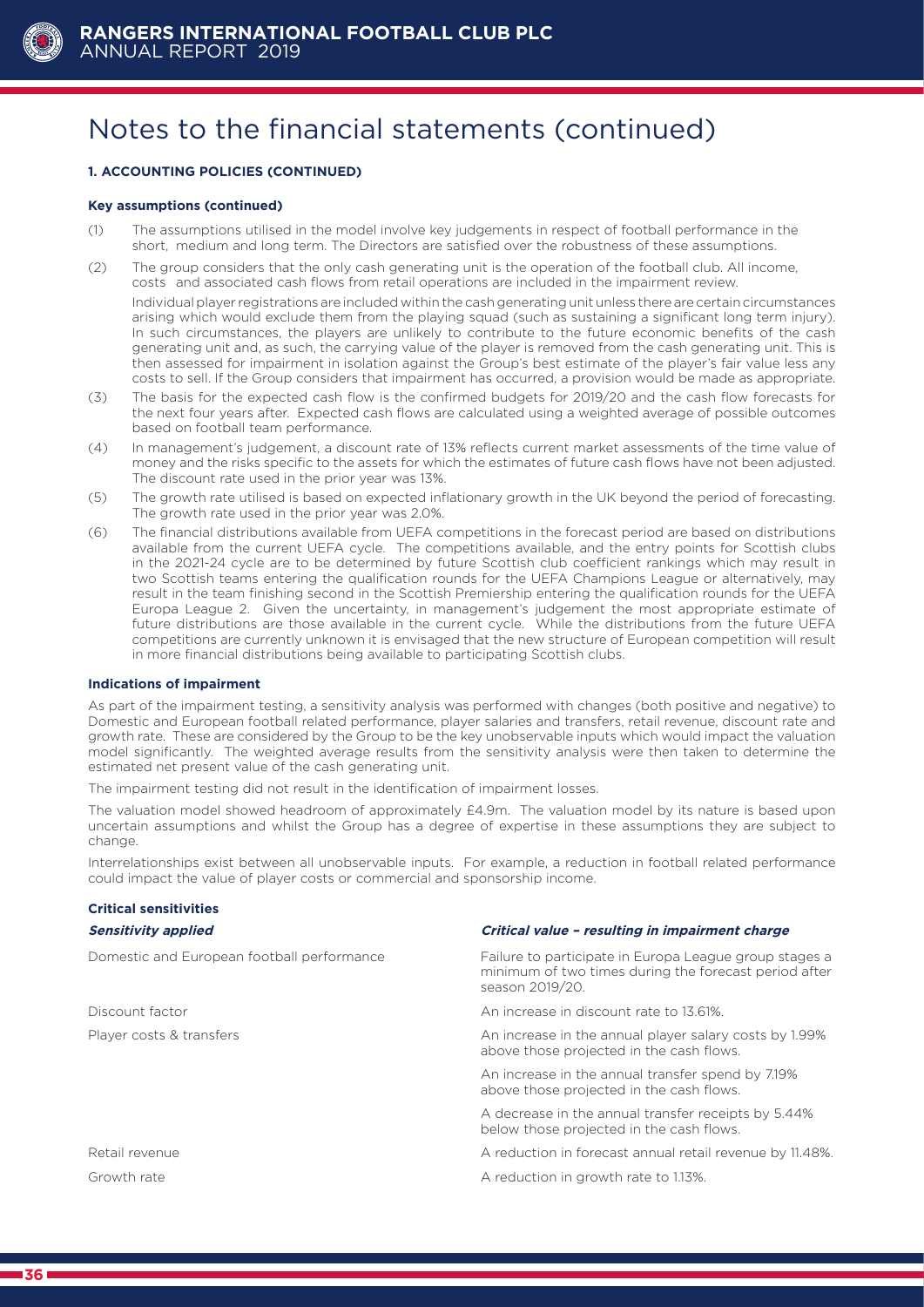#### **1. ACCOUNTING POLICIES (CONTINUED)**

#### **Property, plant and equipment**

Land and buildings held for use in operations, or for administrative purposes, are stated in the Balance Sheet at their revalued amounts, being the fair value at the date of revaluation, less any subsequent accumulated depreciation and subsequent accumulated impairment losses. Revaluations are performed with sufficient regularity such that the carrying amount does not differ materially from that which would be determined using fair values at the Balance Sheet date.

At the date of revaluation, the Group estimates the fair value of the cash-generating unit (CGU) to which Land and buildings belong. The best evidence of fair value is the value obtained from an active market or binding sale agreement. Where neither exists, fair value is based on the best information available to reflect the amount the Group could receive for the CGU in an arm's length transaction.

Fair value has been measured using the Income approach, in accordance with IFRS 13, and is categorised into level 3 in the fair value hierarchy as the inputs include unobservable inputs. Under this approach, the expected future pre-tax cash flows are discounted to their present value using a pre-tax discount rate that reflects current market assessments of the time value of money and the risks specific to the asset or group of assets.

Further details with regard to the cash flow model used can be found within the Impairment testing section above. Relatively small changes in the assumptions could have a significant impact on the valuation of the CGU. For example, a reduction in discount rate applied, by 1%, would increase the value of the CGU by £9.0m.

The fair value of the CGU is allocated pro rata across the individual assets within the CGU, including Land and buildings. Management then perform a review of the individual fair values and consider whether this allocation is reflective of the current condition of the assets in question. Where they consider that the fair value allocated does not reflect the true condition of the assets, judgement is applied to correct this allocation to a more appropriate basis.

Any revaluation increase arising on the revaluation of Land and buildings to fair value is credited to the properties revaluation reserve, except to the extent that it reverses a revaluation decrease for the same asset previously recognised as an expense. Under such circumstances, the increase is credited to the Income Statement to the extent of the decrease previously expensed. A decrease in carrying amount arising on the revaluation of such Land and buildings is charged as an expense to the extent that it exceeds the balance, if any, held in the properties revaluation reserve relating to a previous revaluation of that asset.

Depreciation on revalued buildings is charged to the Income Statement. On the subsequent sale or scrappage of a revalued property, the attributable revaluation surplus remaining in the properties revaluation reserve is transferred directly to retained earnings. There is also an annual transfer from revaluation reserve to retained earnings relating to annual depreciation.

Freehold land is not depreciated. Leasehold property is depreciated over the term of the lease. Other fixed assets are depreciated on a straight-line basis at annual rates appropriate to their estimated useful lives as follows:

Freehold properties 1.33%

General plant and equipment 2.5% – 33%

The Group capitalises costs in relation to an asset when an economic benefit from the asset is considered probable. Assets under the course of construction are carried at cost and include professional fees. Depreciation commences when the assets are ready for their intended use.

#### **Provisions, contingent assets and liabilities**

The Group only recognises liabilities where there is a present obligation from a past event, a transfer of economic benefits is probable and the amount of costs of the transfer can be reliably estimated. In such instances a provision is calculated and recorded in the Financial Statements.

A contingent asset is not recognised in the Financial Statements but is disclosed when a possible asset arises from past events whose existence will be confirmed only by uncertain future events not wholly within the control of the entity and the inflow of economic benefits is assessed as probable at the Balance Sheet date.

A contingent liability is not recognised in the Financial Statements but is disclosed when an obligation arises from past events whose existence will be confirmed only by uncertain future events not wholly within the control of the entity; or an obligation arises from past events but is not recognised because it is not probable that an outflow of resources will be required to settle the obligation; or the amount of the obligation cannot be measured with sufficient reliability.

#### **Segmental accounting**

IFRS 8 requires operating segments to be identified on the basis of internal reports about components of the Group that are regularly reviewed by the Directors to allocate resources to the segments and to assess their performance. The Directors have concluded that in the year to 30 June 2019 the Group has only operated in one segment, namely the operation of a football club, and therefore no operating segment note has been prepared.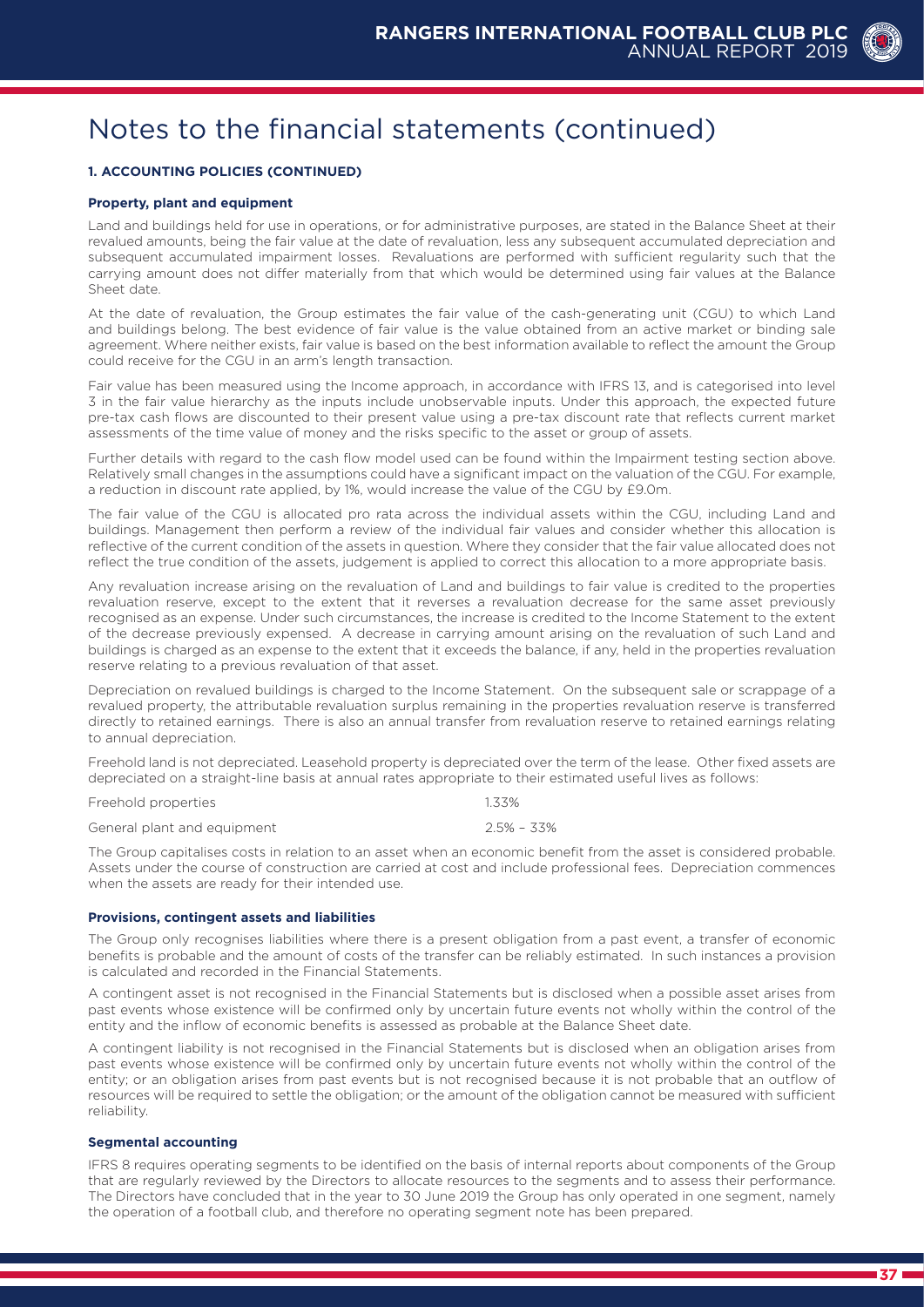

#### **1. ACCOUNTING POLICIES (CONTINUED)**

#### **Adoption of new and revised Standards**

The Group has applied the following new, revised or amended standards for the first time in these financial statements for the year to 30 June 2019.

| <b>Title</b>                                                                     | <b>Key Issues</b>                                                                                                                                                                                                                                                                                                                                                                                                                                                | <b>Impact on RIFC plc</b>                                                                                                                                                                                                                                                                                                                                                                                                                                                                                                     |
|----------------------------------------------------------------------------------|------------------------------------------------------------------------------------------------------------------------------------------------------------------------------------------------------------------------------------------------------------------------------------------------------------------------------------------------------------------------------------------------------------------------------------------------------------------|-------------------------------------------------------------------------------------------------------------------------------------------------------------------------------------------------------------------------------------------------------------------------------------------------------------------------------------------------------------------------------------------------------------------------------------------------------------------------------------------------------------------------------|
| <b>IFRS 15 Revenue from</b><br>Contracts with<br>Customers                       | The new standard is a single global revenue<br>standard and replaces IAS11, IAS18, IFRIC 13,<br>IFRIC 18 and SIC 31. The standard contains a<br>single model that applies to two approaches,<br>being at point in time and over time.<br>For complex transactions with multiple<br>components, variable consideration or<br>extended periods, application of the standard<br>can lead to revenue being accelerated or<br>deferred in comparison to current IFRS. | The Group has reviewed the contracts in<br>place with customers and concluded that<br>IFRS 15 has no material impact on the<br>recognition of revenue in the current<br>or prior year financial statements and is<br>not expected to significantly affect future<br>periods.                                                                                                                                                                                                                                                  |
| <b>IFRS 9 Financial</b><br>Instruments                                           | IFRS 9 was introduced in 2014 as a complete<br>standard including the requirements<br>previously issued and the additional<br>amendments to introduce a new expected<br>loss impairment model and limited changes<br>to the classification and measurement<br>requirements for financial assets.                                                                                                                                                                 | The Group has certain types of financial<br>assets that are subject to IFRS 9's new<br>expected credit loss model. On transition<br>to IFRS 9, the Group revised its impairment<br>methodology - the identified impairment<br>loss was immaterial.<br>The changes to the classification and<br>measurement requirements for financial<br>assets have not materially impacted the<br>numbers presented in the current or prior<br>year financial statements and are not<br>expected to significantly affect future<br>periods. |
| IFRIC 22 Foreign<br><b>Currency Transactions</b><br>and Advance<br>Consideration | IFRIC 22 was introduced in December 2016 to<br>clarify the applicable exchange rate to be used<br>when an entity has received advanced<br>consideration in a foreign currency and to<br>provide guidance to reduce diversity in practice.                                                                                                                                                                                                                        | On the adoption of IFRIC 22, the Group<br>reviewed contracts in place and<br>concluded that there is no impact on the<br>numbers presented in the current or<br>prior year financial statements and are not<br>expecting a significant effect on future                                                                                                                                                                                                                                                                       |

There were no other IFRS standards or IFRIC interpretations adopted for the first time in these financial statements that had a material impact on the Group's financial statements.

periods. The contract of the contract of the contract of the contract of the contract of the contract of the contract of the contract of the contract of the contract of the contract of the contract of the contract of the c

At the date of authorisation of these financial statements, the following Standards and interpretations that are relevant to the Group were in issue but not yet effective, and have not been adopted early in the financial statements:

| <b>Title</b>                                                               | <b>Key Issues</b>                                                                                                                                                                                                                 | <b>Effective Date</b>               | Impact on RIFC plc                                                                                                                                                                                            |
|----------------------------------------------------------------------------|-----------------------------------------------------------------------------------------------------------------------------------------------------------------------------------------------------------------------------------|-------------------------------------|---------------------------------------------------------------------------------------------------------------------------------------------------------------------------------------------------------------|
| <b>IFRS 16 Leases</b>                                                      | The standard provides a single lease<br>accounting model requiring lessees to<br>recognise assets and liabilities for all leases<br>unless the lease term is 12 months or less or<br>the underlying asset value is insignificant. | Periods beginning<br>1 January 2019 | The Group is not<br>party to any material<br>operating leases. As<br>such, the<br>implementation of<br>this standard will not<br>have a significant<br>impact on the<br>financial statements<br>of the Group. |
| IFRIC 23<br>Interpretation<br>Uncertainty over<br>Income Tax<br>Treatments | IERIC 23 was introduced in June 2017 to<br>clarify how the recognition and measurement<br>requirements of IAS 12 Income Taxes are<br>applied when there is uncertainty over tax<br>treatments.                                    | Periods beginning<br>1 January 2019 | The Group has no<br>disputed tax<br>treatments as at<br>30 June 2019<br>therefore IFRIC 23 is<br>unlikely to have an<br>impact.                                                                               |

There are no other standards that are not yet effective that would be expected to have a material impact on the entity in the current or future reporting periods and on foreseeable future transactions.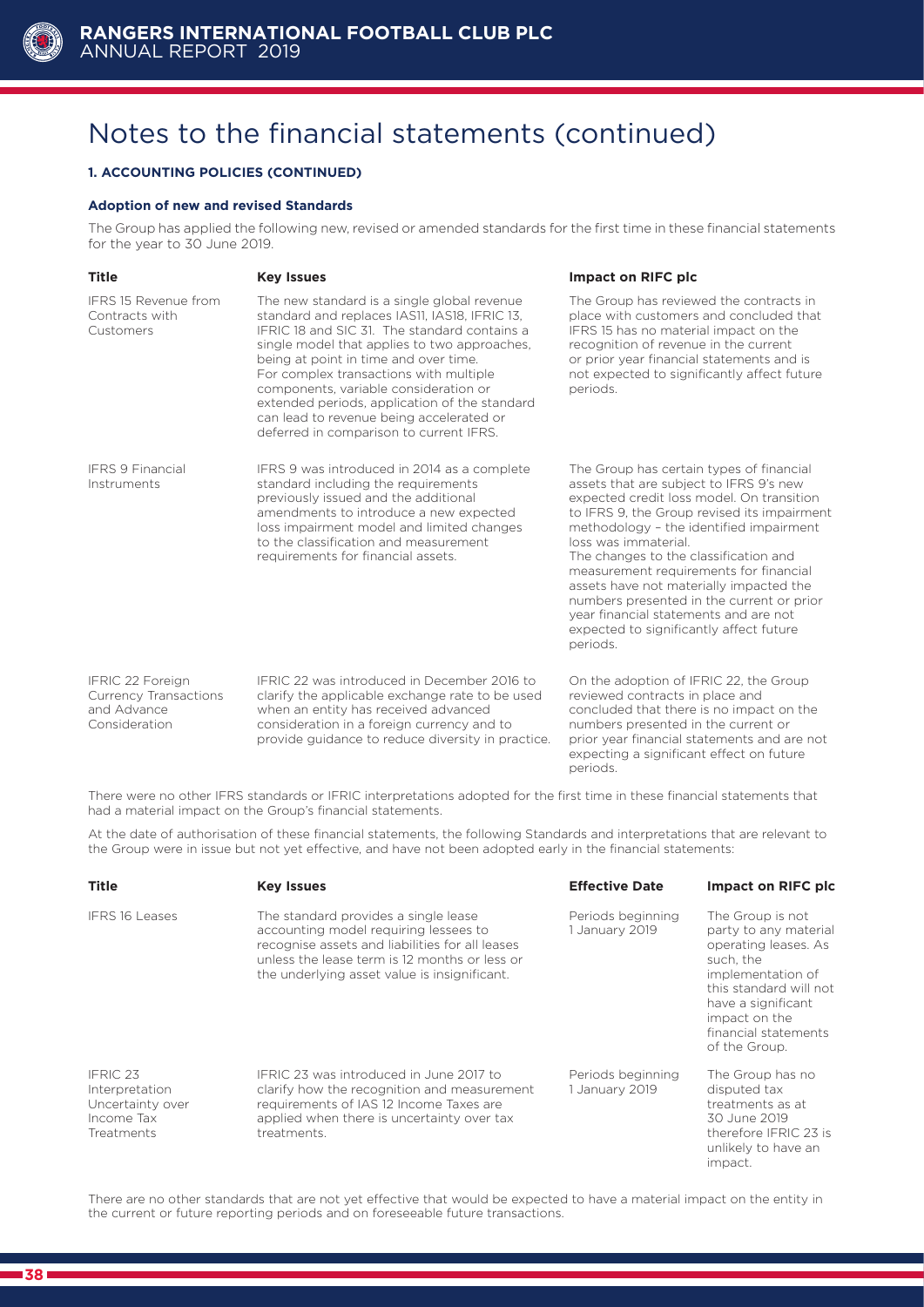#### **2. REVENUE**

|                                  | Year ended   | Year ended<br>30 June 2018 |  |
|----------------------------------|--------------|----------------------------|--|
|                                  | 30 June 2019 |                            |  |
|                                  | £'000        | £'000                      |  |
| Gate receipts and hospitality    | 31.982       | 22.989                     |  |
| Sponsorship and advertising      | 2.782        | 1.922                      |  |
| Broadcasting rights              | 4.551        | 3.728                      |  |
| Commercial and retail activities | 3.994        | 594                        |  |
| UEFA prize money and solidarity  | 6.359        | 653                        |  |
| Other revenue                    | 3.503        | 2.793                      |  |
| <b>Total revenue</b>             | 53,171       | 32,679                     |  |

#### **3. LOSS FOR THE YEAR**

|                                                                      |              | Year ended<br>30 June 2019 | Year ended<br>30 June 2018 |
|----------------------------------------------------------------------|--------------|----------------------------|----------------------------|
|                                                                      | <b>Notes</b> | £'000                      | £'000                      |
| Loss for the year has been arrived at after charging / (crediting):- |              |                            |                            |
| Staff costs                                                          | 5            | 34,488                     | 24,132                     |
| Other operating charges                                              |              | 22,039                     | 12,989                     |
| Hire of plant and machinery                                          |              | 68                         | 93                         |
| Depreciation and impairment of property, plant and equipment         | 9            | 1,535                      | 1,623                      |
| Amortisation of trademarks                                           | 10           | 2                          | 2                          |
| Auditor's remuneration                                               | 4            | 75                         | 75                         |
| <b>Other operating expenses</b>                                      |              | 58,207                     | 38,914                     |
| Revenue grants                                                       |              | (619)                      | (430)                      |
| Amortisation of player registrations                                 | 10           | 5,639                      | 4,069                      |
| Impairment of player registrations                                   | 10           | 1,591                      | 3,289                      |
| Gain on sale of player registrations                                 | 10           | (3,129)                    | (1,187)                    |
| Total net result from player transfers, amortisation and impairment  |              | 4,101                      | 6,171                      |

Other operating charges includes matchday costs, such as policing, stewarding and pitch costs.

#### **4. AUDITOR'S REMUNERATION**

The analysis of auditor's remuneration is as follows:

| Fees payable to the company's auditor for the audit of the Company's   | Year ended<br>30 June 2019<br>£'000 | Year ended<br>30 June 2018<br>£'000 |
|------------------------------------------------------------------------|-------------------------------------|-------------------------------------|
| annual accounts:                                                       |                                     |                                     |
| Audit of the Consolidated and Company's financial statements           | 40                                  | 40                                  |
| Audit of the Company's subsidiaries                                    | 35                                  | 35                                  |
| <b>Total audit fees</b>                                                | 75                                  | 75                                  |
| Fees payable to the company's auditor for other services to the Group: |                                     |                                     |
| Audit-related assurance services                                       | 12                                  | $12 \overline{ }$                   |
| Other tax advisory and compliance services                             | 13                                  | 17                                  |
| Other services                                                         | 17                                  | 15                                  |
| <b>Total non-audit fees</b>                                            | 42                                  | 44                                  |

No services were provided pursuant to contingent fee arrangements.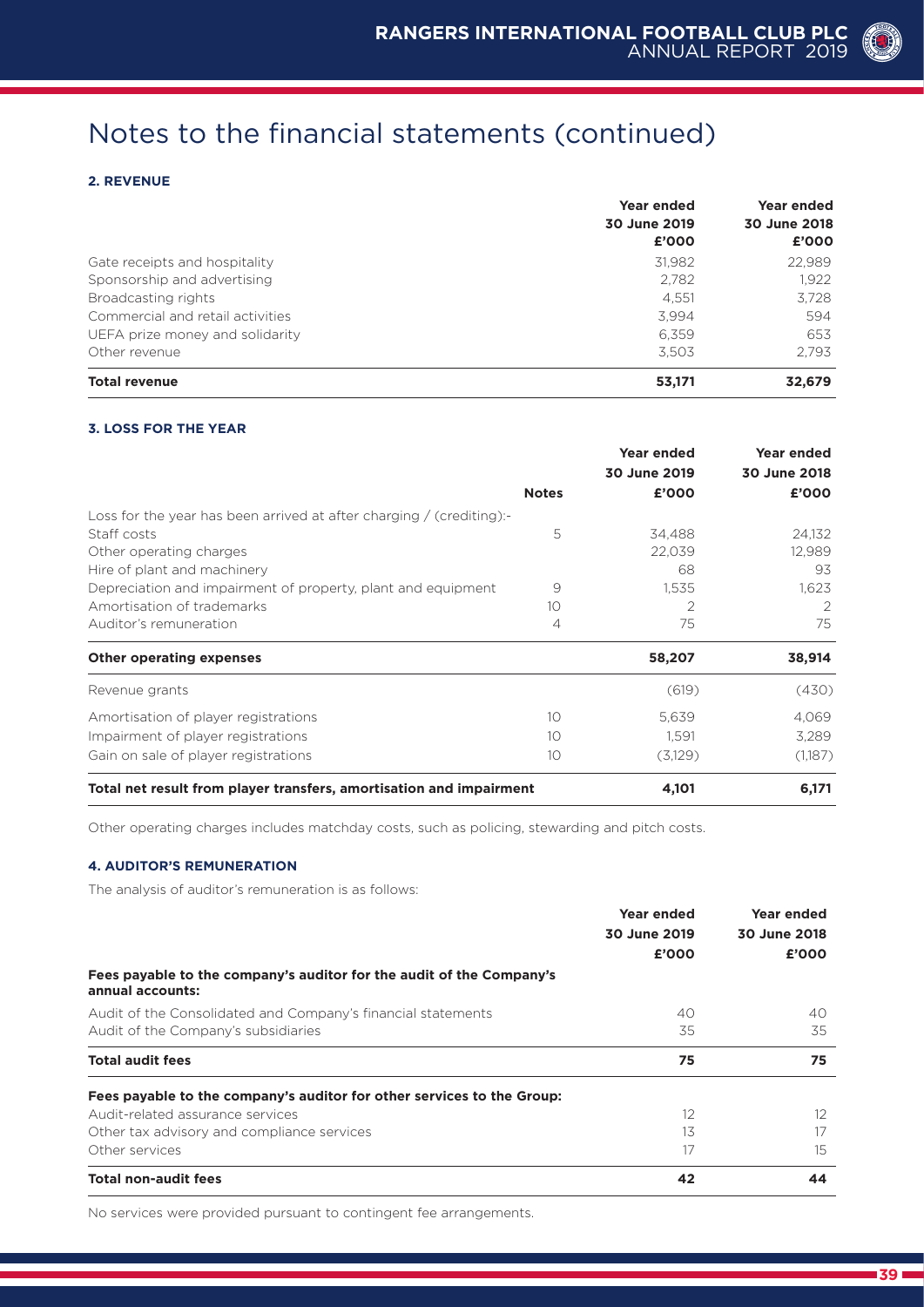

### **5. STAFF NUMBERS AND COSTS**

The average monthly number of full-time employees (including executive Directors) was made up as follows:

|                  | Year ended    | Year ended    |  |
|------------------|---------------|---------------|--|
|                  | 30 June 2019  | 30 June 2018  |  |
|                  | <b>Number</b> | <b>Number</b> |  |
| Football players | 72            | 66            |  |
| Others           | 151           | 136           |  |
| <b>Total</b>     | 223           | 202           |  |

In addition, the Group employed an average of 552 part-time employees during the year (2018: 551), to assist on matchdays or other events.

The aggregate remuneration comprised:

|                                                  | <b>Year ended</b> | <b>Year ended</b><br>30 June 2018 |  |
|--------------------------------------------------|-------------------|-----------------------------------|--|
|                                                  | 30 June 2019      |                                   |  |
|                                                  | £'000             | £'000                             |  |
| Wages, salaries and benefits                     | 30.636            | 21,509                            |  |
| Social security costs                            | 3.595             | 2,441                             |  |
| Other pension costs - defined contribution plans | 257               | 182                               |  |
| <b>Total staff costs</b>                         | 34.488            | 24,132                            |  |

#### **6. DIRECTORS' EMOLUMENTS**

|                          | <b>Salary and</b><br><b>Payroll</b><br><b>Benefits</b><br>£ | <b>Bonus</b><br>£        | <b>Pensions</b><br>£ | <b>Benefit</b><br>in kind<br>£ | Year to 30<br>June<br>2019<br>£ | Year to 30<br>June<br>2018<br>£ |
|--------------------------|-------------------------------------------------------------|--------------------------|----------------------|--------------------------------|---------------------------------|---------------------------------|
| <b>Non-Executive</b>     |                                                             |                          |                      |                                |                                 |                                 |
| Dave King                | $\overline{\phantom{a}}$                                    | $\overline{\phantom{0}}$ |                      |                                | $\overline{\phantom{a}}$        |                                 |
| Douglas Park             |                                                             | $\qquad \qquad -$        |                      |                                |                                 |                                 |
| John Bennett             | $\overline{\phantom{0}}$                                    | $\overline{\phantom{0}}$ | -                    | $\overline{\phantom{0}}$       | $\overline{\phantom{a}}$        |                                 |
| Graeme Park              | $\overline{\phantom{0}}$                                    | $\overline{\phantom{0}}$ | -                    | $\overline{\phantom{0}}$       | ٠                               |                                 |
| Alastair Johnston        | $\overline{\phantom{a}}$                                    | $\overline{\phantom{a}}$ | -                    | $\overline{\phantom{0}}$       | $\overline{\phantom{a}}$        |                                 |
| Julian Juul Wolhardt     | $\overline{\phantom{0}}$                                    | $\overline{\phantom{a}}$ | -                    |                                | ٠                               |                                 |
| Barry Scott              | $\overline{\phantom{0}}$                                    | $\overline{\phantom{0}}$ | -                    | $\overline{\phantom{0}}$       | $\overline{\phantom{m}}$        |                                 |
| <b>Total</b>             | ۰                                                           | $\blacksquare$           | -                    | $\blacksquare$                 | -                               |                                 |
| Key management personnel | 727,721                                                     | 137,632                  | 25,826               | 4,132                          | 895,311                         | 783,448                         |

Key management personnel are, in addition to the Board of Directors, employees that have been or are part of the management of RIFC plc Group and have had substantial influence in important decision-making processes for the Group.

Management representatives have individual contracts that regulate salaries, bonuses, post-employment benefits and termination benefits. They were remunerated from The Rangers Football Club Limited throughout the year to 30 June 2019.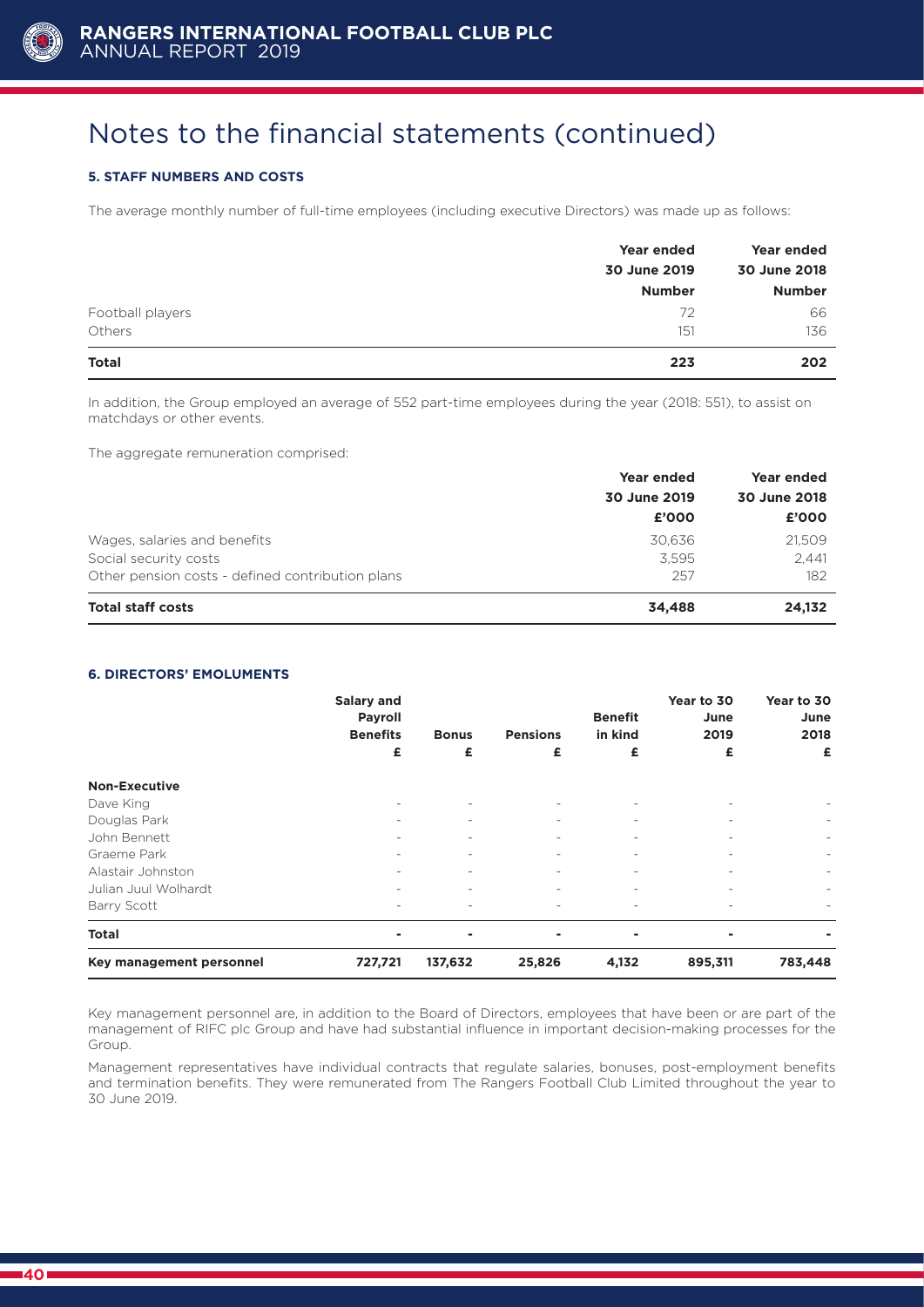### **7. FINANCE COSTS AND OTHER CHARGES**

|                                                                     | <b>Year ended</b> | <b>Year ended</b> |  |
|---------------------------------------------------------------------|-------------------|-------------------|--|
|                                                                     | 30 June 2019      | 30 June 2018      |  |
|                                                                     | £'000             | £'000             |  |
| <b>Finance costs</b>                                                |                   |                   |  |
| Interest payable on lease finance agreements                        | 50                | 54                |  |
| Other interest                                                      | 208               | 105               |  |
| Interest received                                                   | (2)               | (4)               |  |
| Notional interest on deferred player receivables                    | (284)             | (12)              |  |
| Notional interest on deferred player payables                       | 1,330             | 611               |  |
| Total finance costs                                                 | 1,302             | 754               |  |
| <b>Other charges</b>                                                |                   |                   |  |
| Amortisation of investor loans using effective interest rate method | 1,571             | 1,708             |  |
| Total other charges                                                 | 1,571             | 1,708             |  |
| Total finance costs and other charges                               | 2,873             | 2,462             |  |

All finance costs and other charges relate to financial assets or financial liabilities held at amortised cost.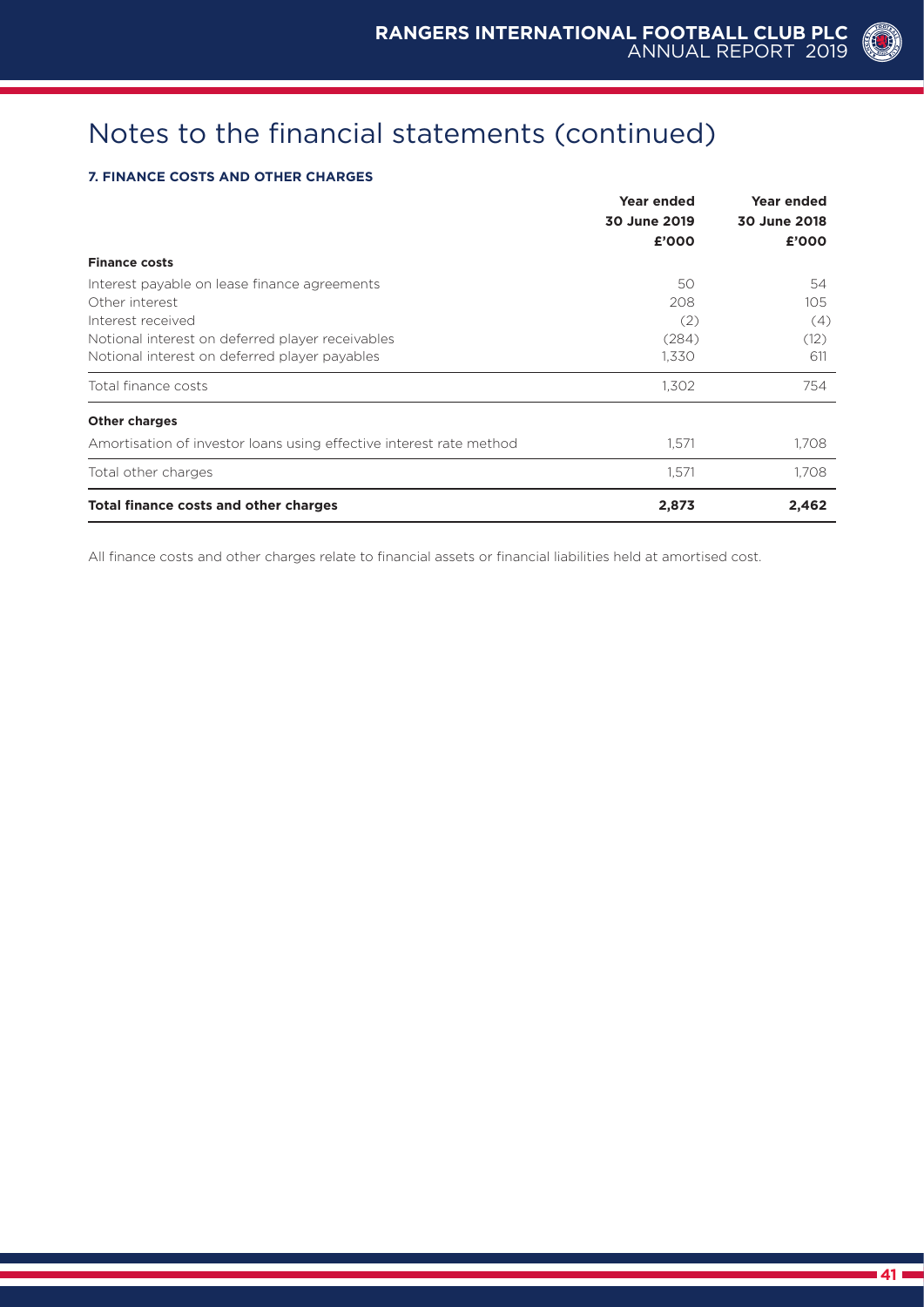

### **8. TAXATION**

|                                                   | Year ended<br>30 June 2019<br>£'000 | Year ended<br>30 June 2018<br>£'000 |
|---------------------------------------------------|-------------------------------------|-------------------------------------|
| Tax charged to the Income Statement:              |                                     |                                     |
| Current tax                                       | (26)                                | (34)                                |
| Deferred tax (note 19)                            |                                     |                                     |
| Origination and reversal of temporary differences | (88)                                | (48)                                |
|                                                   | (114)                               | (82)                                |
| Tax charged to Other Comprehensive income:        |                                     |                                     |
| Deferred tax (note 19)                            |                                     |                                     |
| Origination and reversal of temporary differences | $\overline{\phantom{0}}$            |                                     |
| Total tax charged in the year                     | (114)                               | (82)                                |

The credit for the year can be reconciled to the loss per the Income Statement as follows:

|                                                                              | Year ended<br>30 June 2019<br>£'000 | Year ended<br>30 June 2018<br>£'000 |
|------------------------------------------------------------------------------|-------------------------------------|-------------------------------------|
| <b>Continuing Operations</b>                                                 |                                     |                                     |
| Loss on ordinary activities before tax                                       | (11, 391)                           | (14, 423)                           |
| Tax at the UK corporation tax rate of 19% (2018: 19%)                        | (2,164)                             | (2,740)                             |
| Tax effect of expenses that are not deductible in determining taxable profit | 285                                 | 203                                 |
| Tax effect of income not taxable in determining taxable profit               | (268)                               | (3)                                 |
| Difference between average rate and closing deferred tax rate                |                                     | 16                                  |
| Tax losses unutilised and other temporary differences not recognised         | 2.059                               | 2,476                               |
| R&D tax credits                                                              | (26)                                | (34)                                |
| Tax expense / (credit) for the year                                          | (114)                               | (82)                                |

Current tax is calculated at 19% of the estimated taxable profit / (loss) for the year (2018 – 19%). Finance Act 2016 was 'substantively enacted' and 'fully enacted' on 6 and 15 September 2016 respectively. This reduced the main rate of corporation tax applicable to 17% from 1 April 2020. The closing deferred tax assets and liabilities have been calculated in accordance with the rates substantively enacted at the Balance Sheet date.

The Board are of the opinion that there is insufficient evidence to support recognition in the short-term of the unrecognised deferred tax asset disclosed in note 19.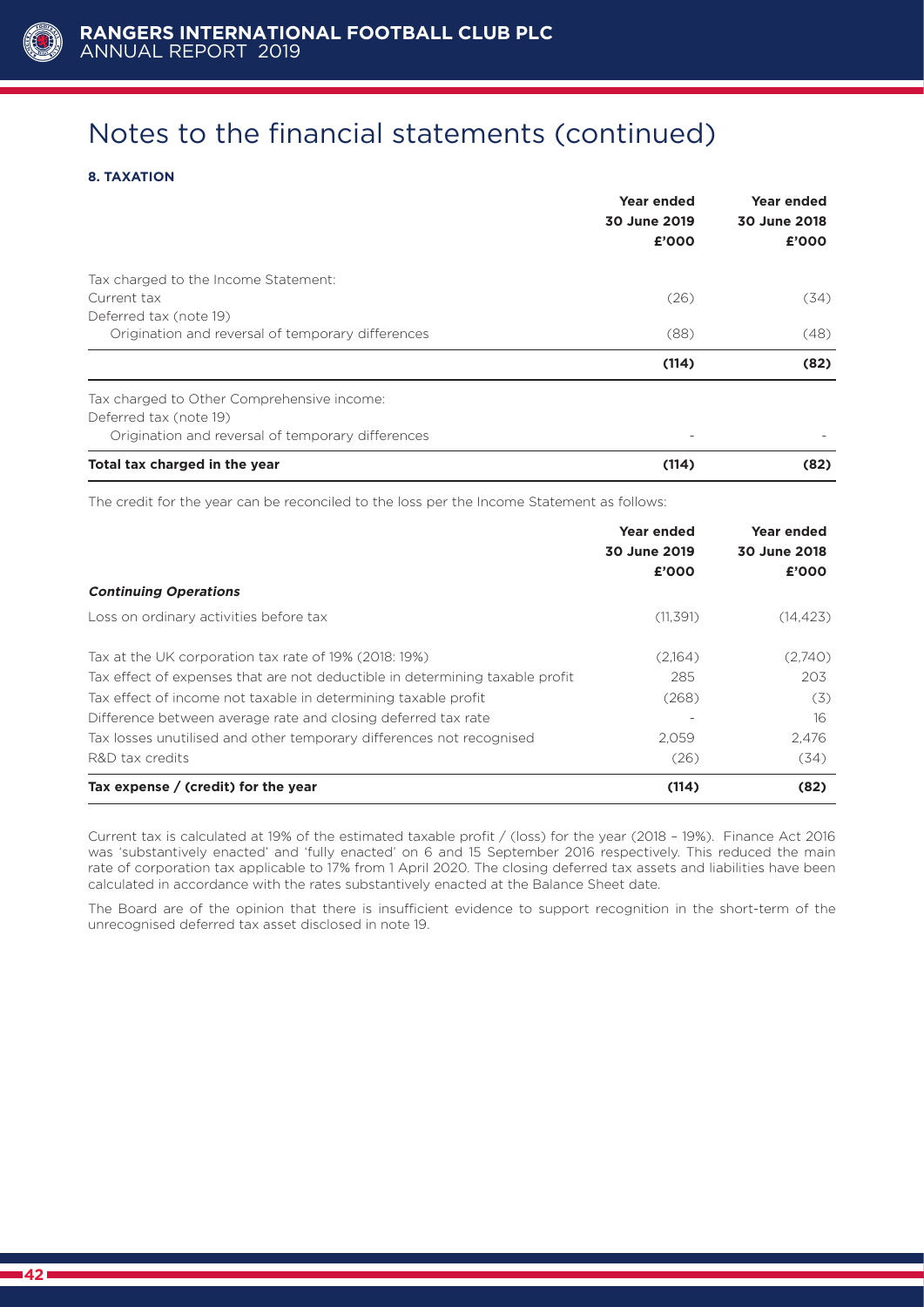### **9. NON-CURRENT ASSETS – PROPERTY, PLANT AND EQUIPMENT**

|                                                                                        | <b>Freehold</b> | <b>Fixtures and</b> |              |
|----------------------------------------------------------------------------------------|-----------------|---------------------|--------------|
| Group                                                                                  | properties      | fittings            | <b>Total</b> |
|                                                                                        | £'000           | £'000               | £'000        |
| <b>Cost or valuation</b>                                                               |                 |                     |              |
| Cost or valuation at 1 July 2017                                                       | 43,088          | 6,052               | 49,140       |
| Additions                                                                              | 6               | 2,160               | 2,166        |
| <b>Disposals</b>                                                                       |                 |                     |              |
| Cost or valuation at 1 July 2018                                                       | 43,094          | 8,212               | 51,306       |
| Additions                                                                              | 553             | 3,746               | 4,299        |
| <b>Disposals</b>                                                                       |                 |                     |              |
| At 30 June 2019                                                                        | 43,647          | 11,958              | 55,605       |
| <b>Accumulated depreciation</b>                                                        |                 |                     |              |
| At 1 July 2017                                                                         | 3,138           | 3,323               | 6,461        |
| Charge for the period to 30 June 2018                                                  | 505             | 1,118               | 1,623        |
| Eliminated on disposal                                                                 |                 |                     |              |
| At 1 July 2018                                                                         | 3,643           | 4,441               | 8,084        |
| Charge for the period to 30 June 2019                                                  | 505             | 1,030               | 1,535        |
| Eliminated on disposal                                                                 |                 |                     |              |
| At 30 June 2019                                                                        | 4,148           | 5,471               | 9,619        |
| <b>Net book value</b>                                                                  |                 |                     |              |
| At 30 June 2019                                                                        | 39,499          | 6,487               | 45,986       |
| At 30 June 2018                                                                        | 39,451          | 3,771               | 43,222       |
| At 30 June 2017                                                                        | 39,950          | 2,729               | 42,679       |
| Amounts in respect of assets of the Group held under<br>finance leases are as follows: |                 |                     |              |
| Net book value at 30 June 2019                                                         |                 | 1,462               | 1,462        |
| Net book value at 30 June 2018                                                         |                 | 1,275               | 1,275        |
| Depreciation provided in the period at 30 June 2019                                    |                 | 303                 | 303          |
| Depreciation provided in the period at 30 June 2018                                    |                 | 266                 | 266          |

On 30 June 2019 the Directors valued the Freehold Properties, comprising Ibrox Stadium and the Hummel Training Centre at Fair value. Fair value has been measured using the Income approach, in accordance with IFRS 13, and is categorised into level 3 in the fair value hierarchy as the inputs include unobservable inputs.

The discounted cash flow model and Income approach that was used in the impairment review has been used to determine the fair value of CGU including the properties. Further details in respect of the key assumptions, estimates and sensitivities in this assessment can be found in note 1 to these financial statements.

Whilst the cash flow model indicated that the CGU had a fair value in excess of carrying value by approximately £4.9m, it was concluded that this excess did not relate to Freehold properties. As such, there has been no revaluation adjustment in the current year as the carrying value is deemed to be equivalent to its fair value.

Impairment tests for specific fixed assets are performed when there are indications of impairment. Where these assets do not form part of the overall CGU of Football operations, they are assessed in isolation.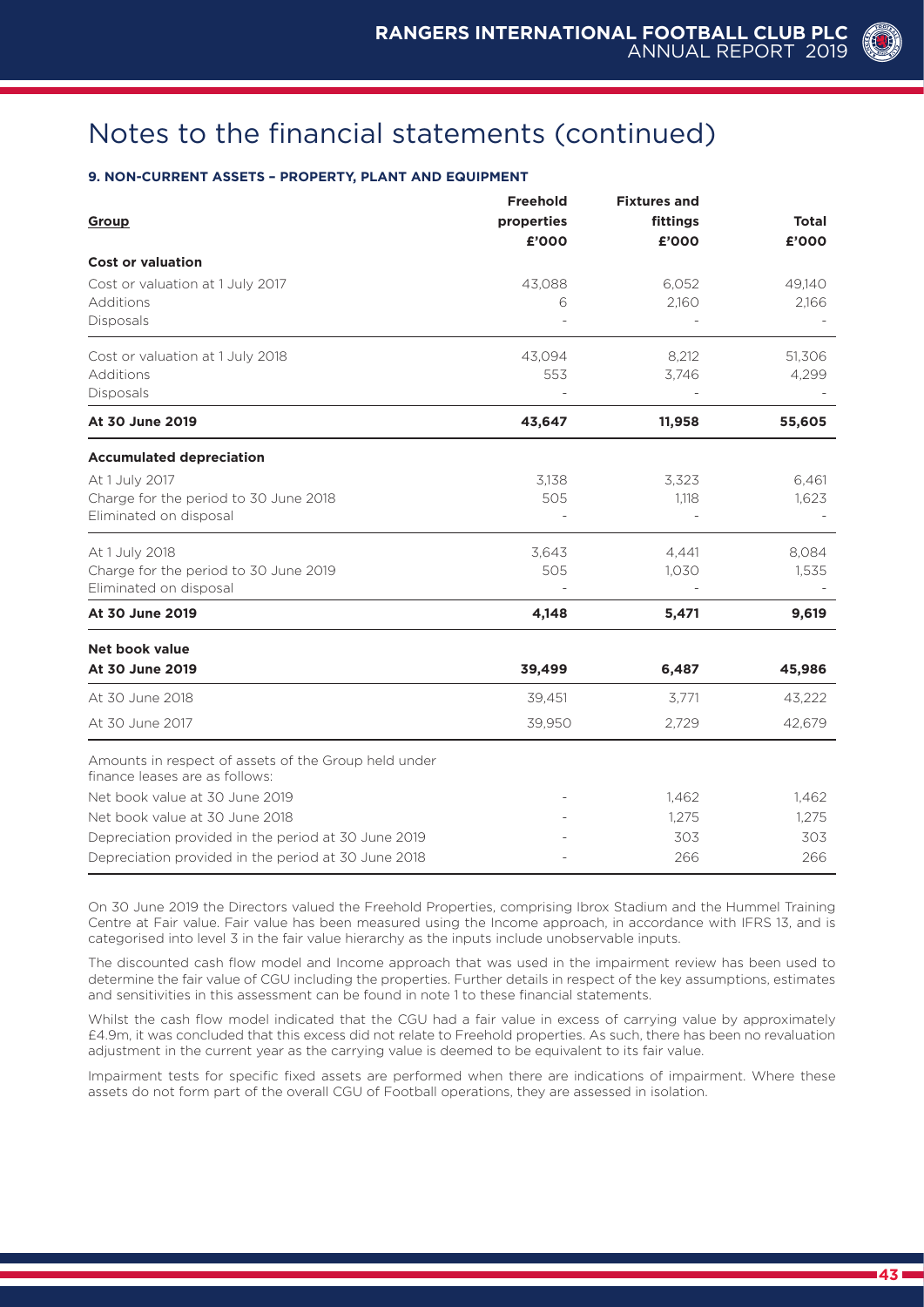

### **10. INTANGIBLE ASSETS**

|                                   | <b>Player</b>        |                |              |  |
|-----------------------------------|----------------------|----------------|--------------|--|
| Group                             | <b>Registrations</b> | <b>Brand</b>   | <b>Total</b> |  |
|                                   | £'000                | £'000          | £'000        |  |
| Cost:                             |                      |                |              |  |
| Cost or valuation at 1 July 2017  | 12,095               | 16,072         | 28,167       |  |
| Additions                         | 9,736                |                | 9,736        |  |
| Disposals                         | (1,471)              |                | (1, 471)     |  |
| Cost or valuation at 1 July 2018  | 20,360               | 16.072         | 36,432       |  |
| Additions                         | 9,608                | 11             | 9,619        |  |
| Disposals                         | (4,790)              |                | (4,790)      |  |
| At 30 June 2019                   | 25,178               | 16,083         | 41,261       |  |
| <b>Amortisation:</b>              |                      |                |              |  |
| At 1 July 2017                    | 2,743                | 9              | 2,752        |  |
| Charge for period to 30 June 2018 | 4,069                | $\overline{2}$ | 4,071        |  |
| Provision for impairment          | 3,289                |                | 3,289        |  |
| Eliminated on disposal            | (951)                |                | (951)        |  |
| At 1 July 2018                    | 9,150                | 11             | 9.161        |  |
| Charge for period to 30 June 2019 | 5,639                | 2              | 5,641        |  |
| Provision for impairment          | 1,591                |                | 1,591        |  |
| Eliminated on disposal            | (4,297)              |                | (4,297)      |  |
| At 30 June 2019                   | 12,083               | 13             | 12,096       |  |
| Net book value                    |                      |                |              |  |
| At 30 June 2019                   | 13,095               | 16,070         | 29,165       |  |
| At 30 June 2018                   | 11,210               | 16,061         | 27,271       |  |
| At 30 June 2017                   | 9,352                | 16,063         | 25,415       |  |

The profit on disposal of player registrations amounted to £3,129,000 (2018: £1,187,000). This amount relates to players sold or released from their contracts.

The provision for impairment reflects the Board of Directors view that the carrying value of certain player registrations exceeds their individual fair value less costs to sell.

The Group has 9 player registrations with individual carrying values of over £500,000 representing 82% of the 2019 net book value of player registrations. The average amortisation period remaining for those players is 37 months.

In the prior year the Group had 7 player registrations with individual carrying values of over £500,000 representing 78% of the 2018 net book value of player registrations. The average amortisation period was 42 months.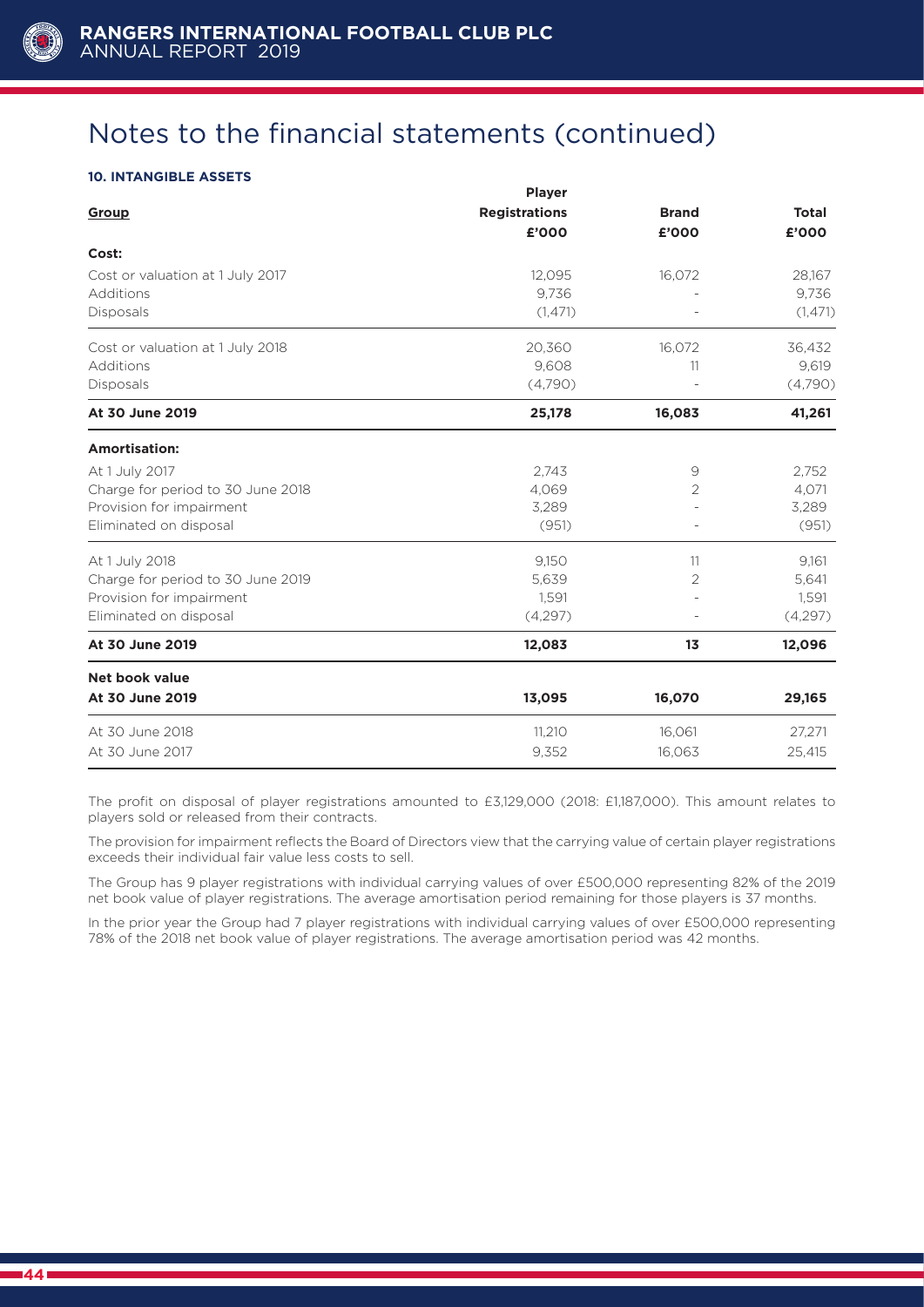#### **11. INVESTMENTS IN SUBSIDIARIES**

| Company                                 | <b>Investment</b><br>in shares<br>£'000 | <b>Capital</b><br>contribution<br>£'000 | <b>Total</b><br>£'000 |
|-----------------------------------------|-----------------------------------------|-----------------------------------------|-----------------------|
| Cost at 1 July 2018                     | 13.296                                  | 41.525                                  | 54.821                |
| Capital contributed during the year     |                                         | 5.867                                   | 5.867                 |
| Cost and net book value at 30 June 2019 | 13.296                                  | 47.392                                  | 60,688                |

The Company's subsidiary undertakings are The Rangers Football Club Ltd, the main activity of which is the operation of a professional football club, and Rangers Media Limited, which is a company operating the production and content of media services for the Club. Both these companies are owned 100%.

The Rangers Football Club Ltd holds further investments in the following companies:

|                               | <b>Proportion</b> |           |                 |  |  |
|-------------------------------|-------------------|-----------|-----------------|--|--|
|                               |                   | of Shares | Nature of       |  |  |
| Name of company               | <b>Holding</b>    | Held      | <b>Business</b> |  |  |
| Garrion Security Services Ltd | Ordinary Shares   | 100%      | Security        |  |  |

These companies are all registered in the United Kingdom. Their principal place of business is Ibrox Stadium, Glasgow, G51 2XD.

#### **12. INTERESTS IN ASSOCIATES**

| Group                                                   | £'000 |
|---------------------------------------------------------|-------|
| Cost and net book value at 1 July 2018 and 30 June 2019 | -     |

Rangers Retail Limited is a non-trading entity. All of its operations were previously discontinued and no financial results have been presented as a result.

The Group's investment value represents its share of the net assets of Rangers Retail Limited at 30th June 2019. Although the company has ceased trading it has still to be formally wound up. Upon conclusion of the winding up of the company, a small dividend may be paid.

The Group holds 25.5 % of the voting rights in the company as a result of the previously reported share allotment error. Rangers Retail Limited and its shareholders recognise that this should be corrected to 51%.

Rangers Retail Limited's principal place of business is Unit A Brook Park East, Shirebrook, NG20 8RY. Its financial reporting date is 20 June.

As set out in note 1, the Board of Directors consider that they do not control the entity. As such, they consider that, the investment in Rangers Retail Limited represents an investment in an associate, and have applied the equity method of accounting. Rangers Retail Limited is not a publicly quoted company and as such, no quoted market price is available.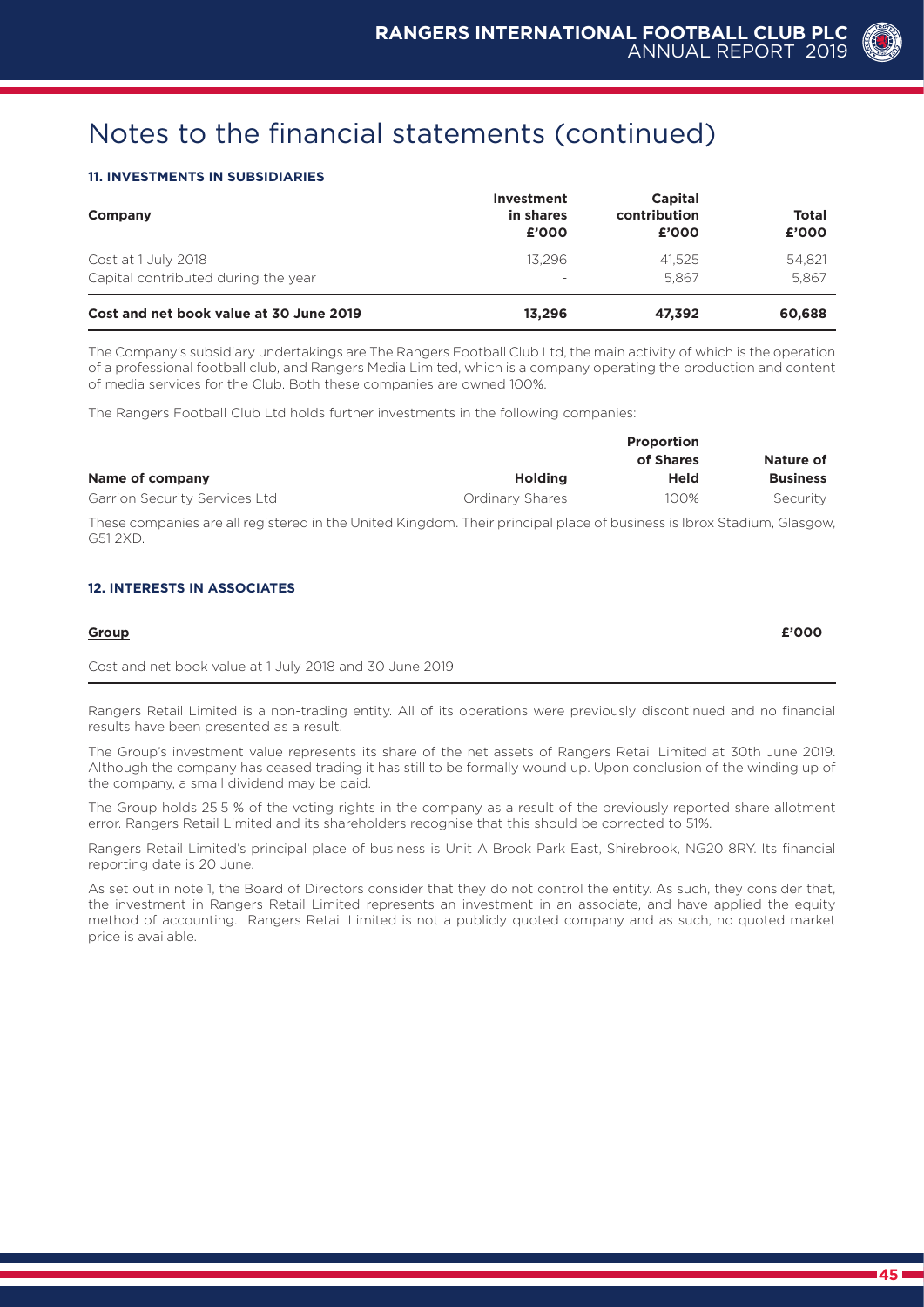

#### **13. TRADE AND OTHER RECEIVABLES**

|                                                    | 2019   | 2018   |
|----------------------------------------------------|--------|--------|
|                                                    | £'000  | £'000  |
| Group                                              |        |        |
| Trade receivables                                  | 19,037 | 16,816 |
| Other receivables                                  | 565    | 178    |
| Prepayments and accrued income                     | 3,221  | 1,547  |
| <b>Total trade and other receivables</b>           | 22,823 | 18,541 |
|                                                    | 2019   | 2018   |
|                                                    | £'000  | £'000  |
| <b>Non-current assets:</b>                         |        |        |
| Trade and other receivables                        | 79     |        |
| <b>Total trade and other receivables</b>           | 79     |        |
|                                                    | 2019   | 2018   |
|                                                    | £'000  | £'000  |
| Ageing of past due but not impaired receivables:   |        |        |
| 31-60 days                                         | 981    | 36     |
| 61-90 days                                         | 29     | 67     |
| 91-120 days                                        | 900    | 8      |
|                                                    | 1,910  | 111    |
| Included within Trade and other receivables        | 2019   | 2018   |
| are the following Player registration receivables: | £'000  | £'000  |
| Receivables due within one year                    | 348    | 170    |
| Receivables due more than one year                 | 90     | 38     |
| Notional interest effect on deferred payments      | (11)   | (13)   |
| Carrying value of player registration receivables  | 427    | 195    |

The notional interest effect relates to the existence of deferred transfer installments, beyond normal business terms as a financing transaction with a notional interest rate applied.

All other receivables are due within one year.

Trade receivables includes £14,739,000 (2018: £14,496,000) in respect of season tickets that are paid by supporters using deferred payment plans or merchant services.

The Directors consider the carrying amount of trade and other receivables to be approximate to their fair value.

#### **14. CASH AND BANK BALANCES**

|                                     | 2019<br>£'000 | 2018<br>£'000 |
|-------------------------------------|---------------|---------------|
| Group                               |               |               |
| Balances with banks                 | 1.012         | 1,513         |
| Cash on hand                        | 25            | 13            |
| <b>Total cash and bank balances</b> | 1,037         | 1,426         |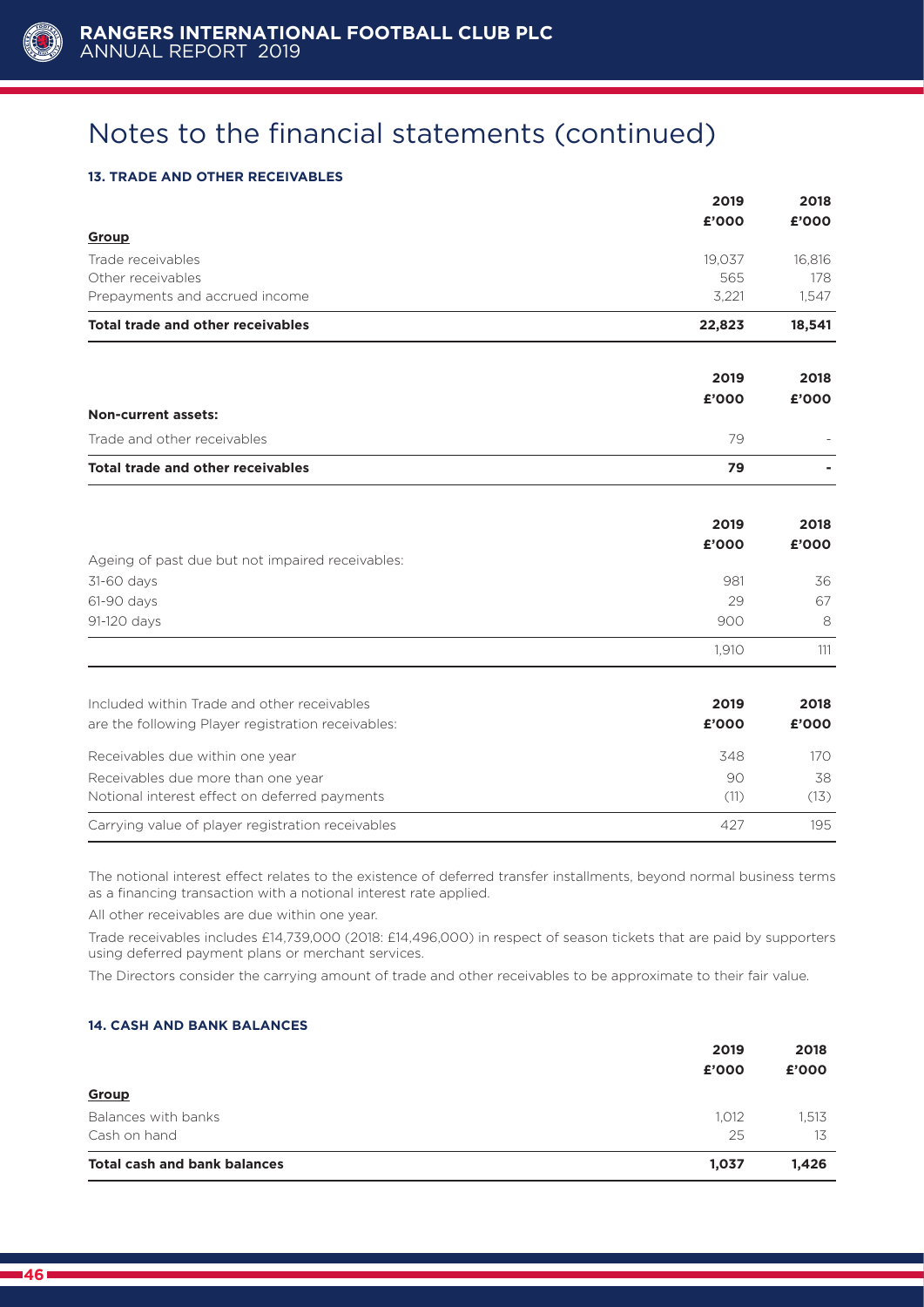#### **15. OTHER LOANS**

|                                  | Group<br>2019<br>£'000 | Group<br>2018<br>£'000   | Company<br>2019<br>£'000 | Company<br>2018<br>£'000 |
|----------------------------------|------------------------|--------------------------|--------------------------|--------------------------|
| <b>Current liabilities</b>       |                        |                          |                          |                          |
| Investor loans at amortised cost | 2,496                  | 3,625                    | 2,496                    | 3,625                    |
| Other loans                      | 3,000                  | $\overline{\phantom{a}}$ | $\overline{\phantom{a}}$ |                          |
| <b>Total other loans</b>         | 5,496                  | 3,625                    | 2,496                    | 3,625                    |
|                                  | Group                  | Group                    | Company                  | Company                  |
|                                  | 2019<br>£'000          | 2018<br>£'000            | 2019<br>£'000            | 2018<br>£'000            |
| <b>Non-current liabilities</b>   |                        |                          |                          |                          |
| Investor loans at amortised cost | 7.770                  | 17,692                   | 7.770                    | 17,692                   |

|                                       | Loans<br>£'000 | <b>Effect of discounting</b><br>using effective<br>interest rate<br>method<br>£'000 | Amortised<br>cost<br>£'000 |
|---------------------------------------|----------------|-------------------------------------------------------------------------------------|----------------------------|
| <b>Analysis of loans 2019</b>         |                |                                                                                     |                            |
| Investor loans repayable on demand    | 2.496          | $\overline{\phantom{0}}$                                                            | 2.496                      |
| Investor loans repayable in July 2020 | 8.657          | (887)                                                                               | 7,770                      |
| Other loans                           | 3.000          | -                                                                                   | 3.000                      |
|                                       | 14,153         | (887)                                                                               | 13,266                     |

|                                         | Loans<br>£'000 | <b>Effect of discounting</b><br>using effective<br>interest rate<br>method<br>£'000 | <b>Amortised</b><br>cost<br>£'000 |
|-----------------------------------------|----------------|-------------------------------------------------------------------------------------|-----------------------------------|
| <b>Analysis of loans 2018</b>           |                |                                                                                     |                                   |
| Investor Ioans repayable in July 2019   | 19,800         | (2,108)                                                                             | 17,692                            |
| Investor loans repayable in August 2018 | 3.500          |                                                                                     | 3,500                             |
| Investor loans repayable on demand      | 125            | ۰                                                                                   | 125                               |
|                                         | 23,425         | (2,108)                                                                             | 21.317                            |

#### **Investor loans**

Further details regarding investor loans can be found in note 27 to the financial statements.

During the year, £5.191m of additional investor loans were provided interest free to the Group. Under IFRS, such loans are required to be accounted for on initial recognition at fair value. As there is no active market for the loans, the fair value is required to be estimated by discounting these to the present value of future payments using an equivalent market rate of a similar instrument. Borrowings are subsequently stated at amortised cost with the difference between fair value on initial recognition and the redemption value recognised in the Income Statement over the period of the borrowings using the effective interest method.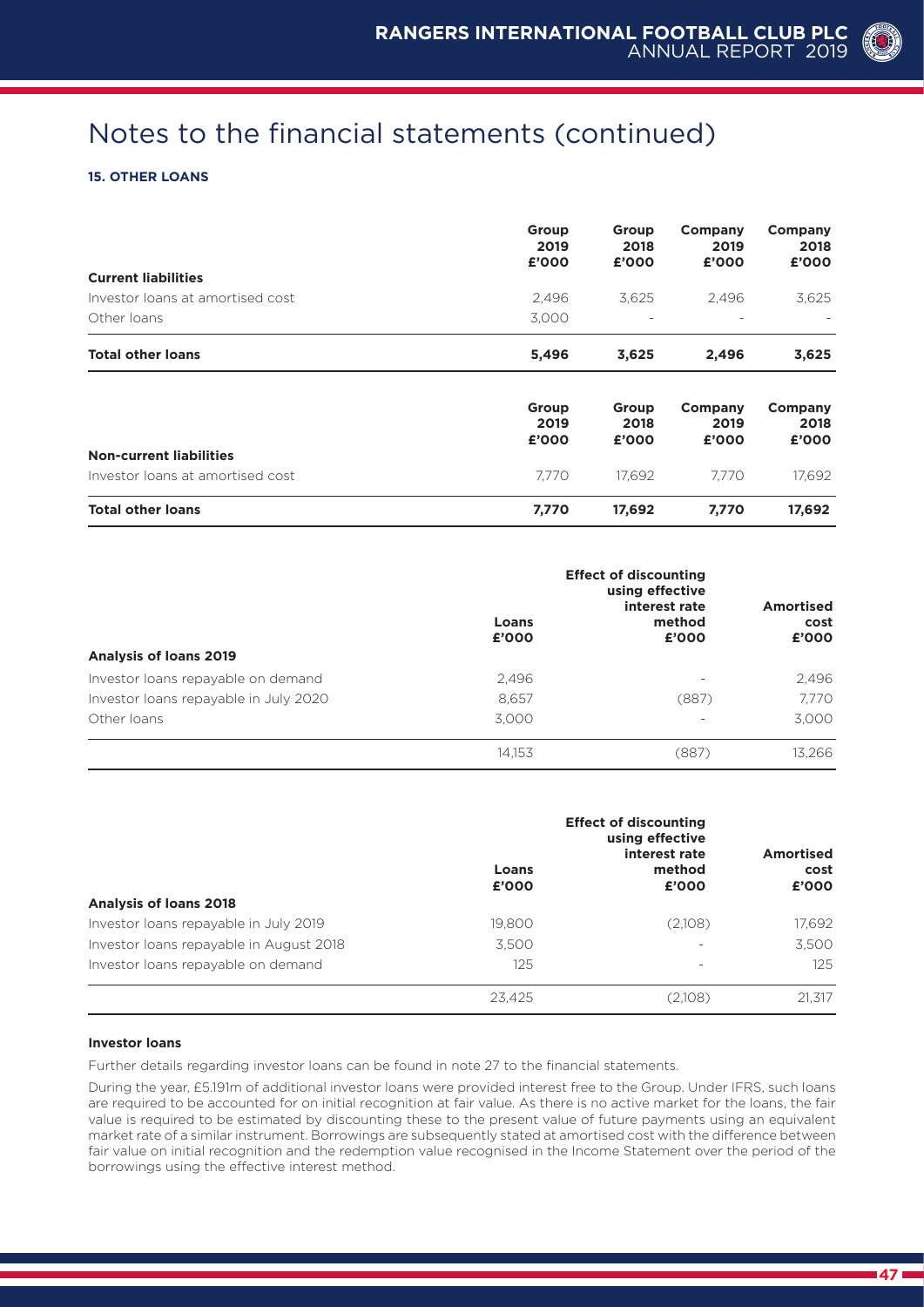

#### **15. OTHER LOANS (CONTINUED)**

#### **Secured debts**

The Scottish Sports Council (Sports Scotland) has a standard security over the Hummel Training Centre. Close Leasing Limited has a standard security over the Albion Car Park and Edmiston House. Close Leasing Limited also hold a floating charge over certain assets within Ibrox Stadium, the Albion Car Park and Edmiston House. Finance leases are secured over the assets to which they relate.

| Book value of non-current assets pledged as security | 2019   | 2018   |
|------------------------------------------------------|--------|--------|
|                                                      | £'000  | £'000  |
| Non-current assets - standard security               | 8,329  | 6,651  |
| Non-current assets - finance leases                  | 1,462  | 1,275  |
| Non-current assets - floating charge                 | 2,333  |        |
| <b>16. TRADE AND OTHER PAYABLES</b>                  |        |        |
|                                                      | 2019   | 2018   |
|                                                      | £'000  | £'000  |
| Group                                                |        |        |
| <b>Current liabilities</b>                           |        |        |
| Trade creditors                                      | 9.954  | 4,844  |
| Social security and other taxes                      | 2,906  | 2,355  |
| Other creditors                                      | 68     | 91     |
| Accruals                                             | 7,278  | 4,457  |
| Total trade and other payables                       | 20,206 | 11,747 |

The average credit taken for trade purchases is 30 days (2018 - 26 days).

|                                | 2019<br>£'000 | 2018<br>£'000 |
|--------------------------------|---------------|---------------|
| <b>Non-current liabilities</b> |               |               |
| Trade creditors                | 926           | 1.705         |
| Accruals                       | 2.176         | 2.684         |
| Total trade and other payables | 3,102         | 4.389         |

|                                              | 2019<br><b>Trade creditors</b><br>£'000 | 2019<br><b>Accruals</b><br>£'000 | 2018<br><b>Trade creditors</b><br>£'000 | 2018<br><b>Accruals</b><br>£'000 |
|----------------------------------------------|-----------------------------------------|----------------------------------|-----------------------------------------|----------------------------------|
| Non-current liabilities fall due as follows: |                                         |                                  |                                         |                                  |
| Between one and two years                    | 926                                     | 1.271                            | 1.705                                   | 1.742                            |
| Between two and five years                   | -                                       | 905                              | $\overline{\phantom{a}}$                | 942                              |
|                                              | 926                                     | 2.176                            | 1.705                                   | 2.684                            |

| Included within liabilities are the following player registration payables: | 2019<br>£'000 | 2018<br>£'000 |
|-----------------------------------------------------------------------------|---------------|---------------|
| Current liabilities                                                         | 9.567         | 7,336         |
| Non-current liabilities                                                     | 3.711         | 5,340         |
| Notional interest effect on deferred payments                               | (1.066)       | (1,253)       |
|                                                                             | 12.212        | 11.423        |

The notional interest effect relates to the existence of deferred transfer installments beyond normal business terms as a financing transaction with a notional interest rate applied.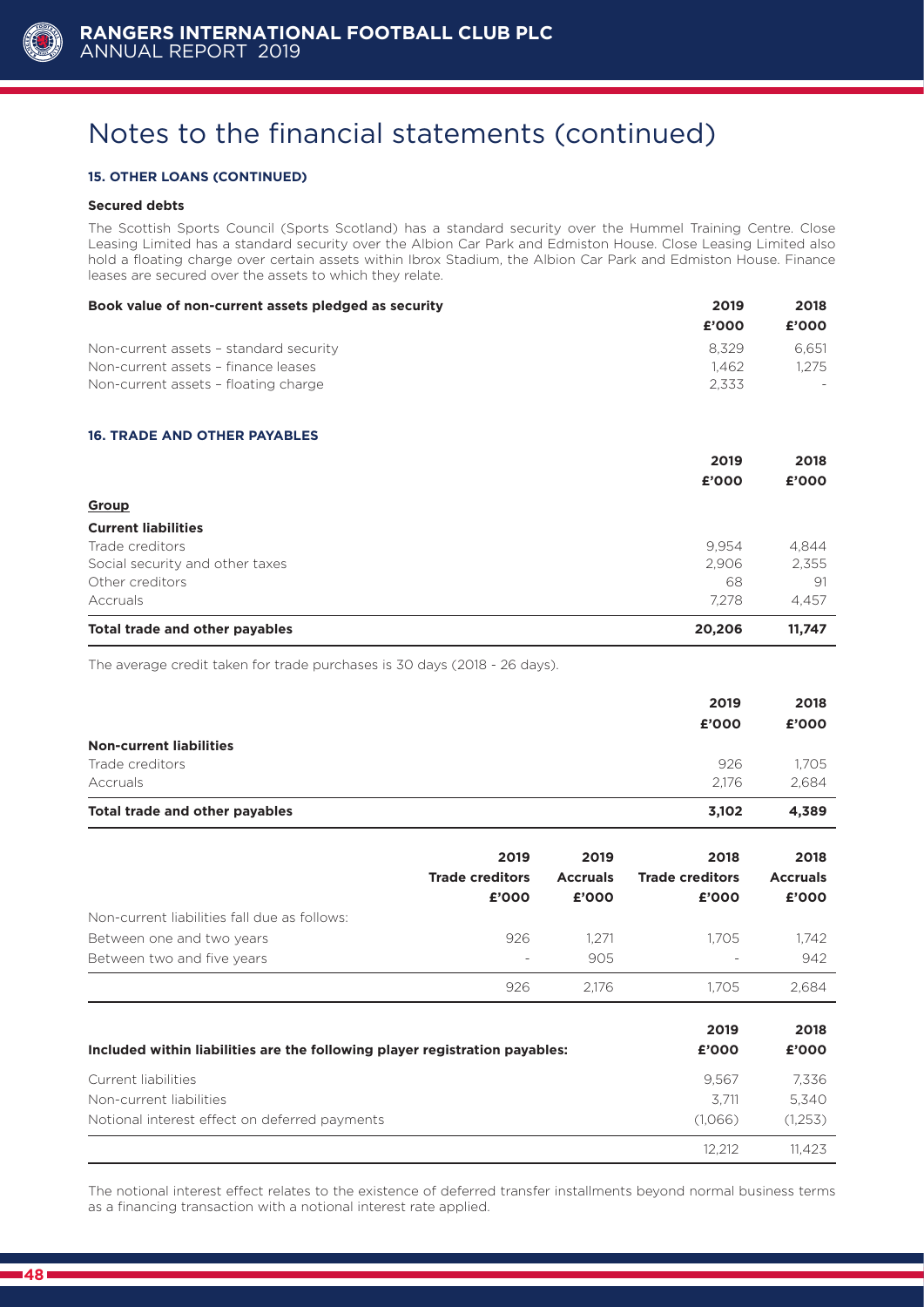#### **17. OBLIGATIONS UNDER FINANCE LEASES**

| Group                                         | <b>Total</b><br>minimum<br>payments<br>2019<br>£'000 | <b>Future</b><br>interest<br>payable<br>2019<br>£'000 | Carrying<br>value<br>2019<br>£'000 | Carrying<br>value<br>2018<br>£'000 |
|-----------------------------------------------|------------------------------------------------------|-------------------------------------------------------|------------------------------------|------------------------------------|
| Repayment of borrowings on finance            | 468                                                  | (65)                                                  | 403                                | 338                                |
| leases fall due as follows:                   |                                                      |                                                       |                                    |                                    |
| In one year or less                           |                                                      |                                                       |                                    |                                    |
| Between one and five years                    | 855                                                  | (20)                                                  | 835                                | 866                                |
| <b>Total obligations under finance leases</b> | 1,323                                                | (85)                                                  | 1.238                              | 1.204                              |

The finance leases relate to funding of capital expenditure on Stadium lighting rigs, CCTV system installations and LED boards amongst other items. There are no contingent amounts payable or restrictions imposed by the above leasing arrangements.

#### **Other Commitments**

The Group is committed to £36k of operating lease payments, running to April 2020.

#### **18. DEFERRED INCOME**

| Group                              | 2019<br>£'000 | 2018<br>£'000 |
|------------------------------------|---------------|---------------|
| Deferred income less than one year | 23.119        | 20.746        |
| Deferred income more than one year | 366           | 488           |
| <b>Total deferred income</b>       | 23,485        | 21,234        |

Deferred income less than one year comprises season tickets, sponsorship, hospitality and other elements of income that have been received in advance and will be recognised as revenue in the 2019/20 financial year. Deferred income more than one year relates to income received in advance from catering service contracts.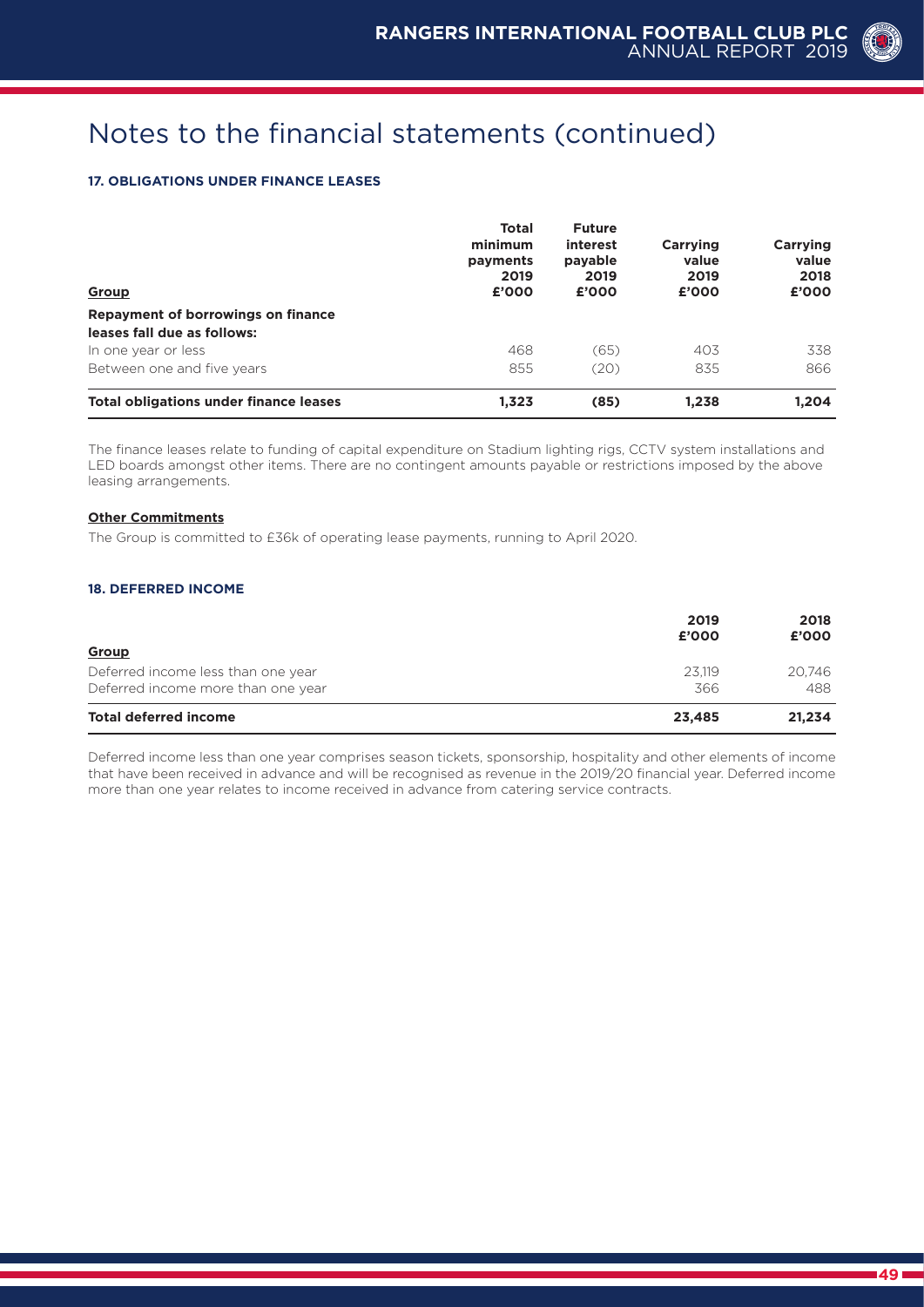

#### **19. DEFERRED TAX**

The following are major deferred tax liabilities recognised by the Group:

|                                                | Opening<br>balance<br>2019<br>£'000 | <b>Recognised in</b><br><b>Income</b><br><b>Statement</b><br>2019<br>£'000 | <b>Recognised in</b><br>Other<br>Comprehensive<br>income<br>2019<br>£'000 | <b>Closing</b><br>balance<br>2019<br>£'000 |
|------------------------------------------------|-------------------------------------|----------------------------------------------------------------------------|---------------------------------------------------------------------------|--------------------------------------------|
| <b>Specification of Basis for Deferred Tax</b> |                                     |                                                                            |                                                                           |                                            |
| Non-current assets - temporary differences     | 4.997                               | (88)                                                                       |                                                                           | (4,909)                                    |
| Deferred tax liability                         | 4,997                               | (88)                                                                       | ۰                                                                         | (4,909)                                    |

|                                                | Opening<br>balance<br>2018<br>£'000 | <b>Recognised in</b><br>Income<br><b>Statement</b><br>2018<br>£'000 | <b>Recognised in</b><br>Other<br>Comprehensive<br>income<br>2018<br>£'000 | <b>Closing</b><br>balance<br>2018<br>£'000 |
|------------------------------------------------|-------------------------------------|---------------------------------------------------------------------|---------------------------------------------------------------------------|--------------------------------------------|
| <b>Specification of Basis for Deferred Tax</b> |                                     |                                                                     |                                                                           |                                            |
| Non-current assets - temporary differences     | 5.050                               | (53)                                                                |                                                                           | 4,997                                      |
| Tax losses                                     | (5)                                 | 5                                                                   |                                                                           |                                            |
| Deferred tax liability                         | 5,045                               | (48)                                                                | ۰                                                                         | 4,997                                      |

At the Balance Sheet date, the Group has unrecognised tax losses of £46.8m creating an unrecognised deferred tax asset of £7.9m. There is also an unrecognised deferred tax liability of £0.38m in respect of temporary tax differences in non-current assets for which losses would be available to offset. No deferred tax assets have been booked due to uncertainty in the short term over when sufficient taxable profits will arise to offset these losses.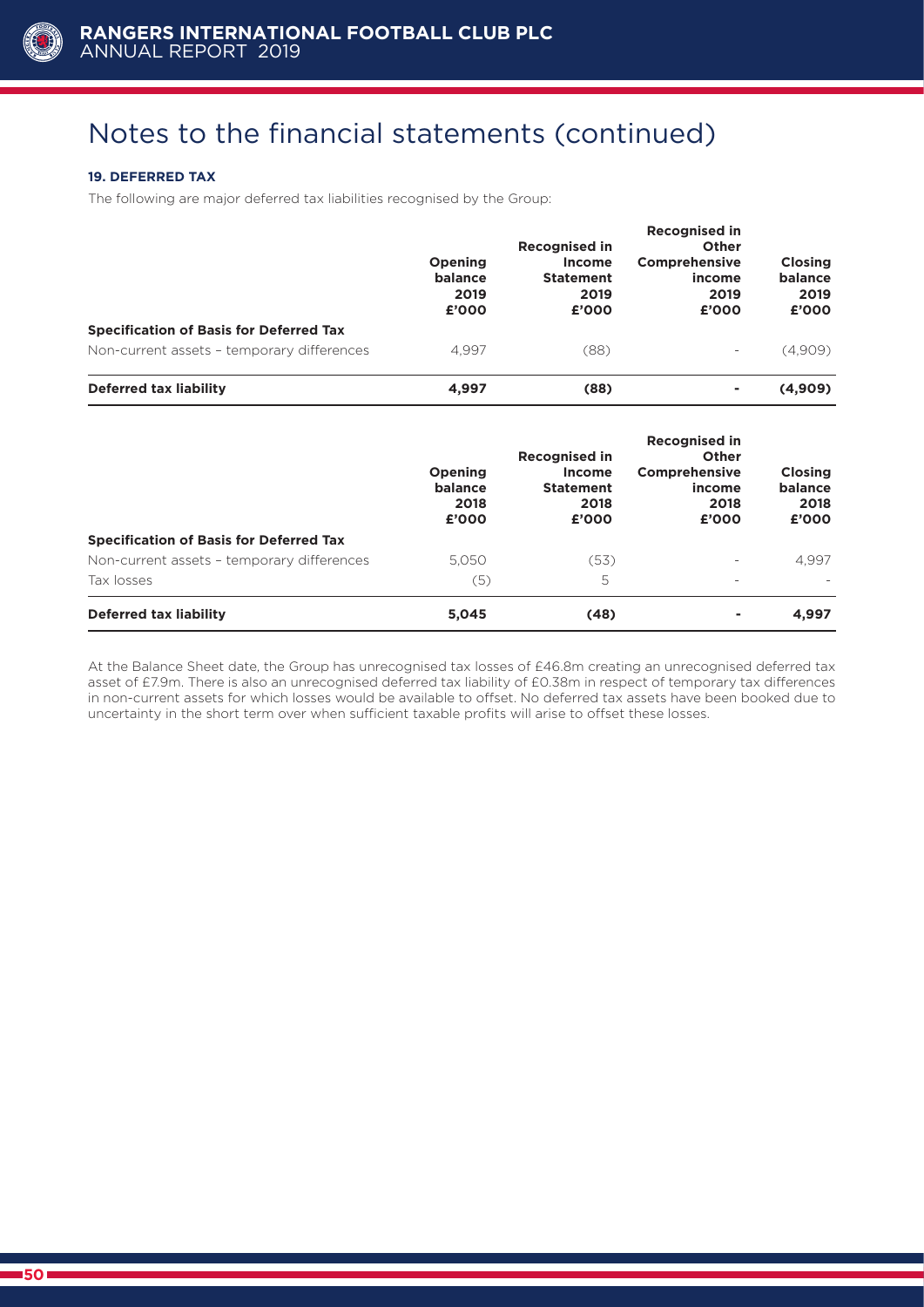

#### **20. FINANCIAL INSTRUMENTS**

#### **Capital risk management**

The Group manages its capital to ensure that entities in the Group will be able to continue as a going concern while maintaining a capital structure adequate for the risk profile of the business. Strong financial capital management is an integral part of the Board's strategy to achieve the Group's stated objectives. The Board reviews financial capital reports on a regular basis and the Group finance function do so on a daily basis ensuring that the Group has adequate liquidity. The Board's consideration of going concern is detailed in the Strategic Report. The capital structure of the Group consists of cash and cash equivalents and equity attributable to equity holders of the parent comprising issued capital, reserves and retained earnings as disclosed in notes 22 to 25 and the Statement of Changes in Equity.

#### **Financial risk management objectives and policies**

The Group's financial assets include cash and cash equivalents and other short-term deposits. The main purpose of these financial instruments is to finance the Group's operations. The Group has other financial instruments, such as trade and other receivables and trade and other payables, which arise directly from its operations. Surplus cash within the Group is put on deposit, the objective being to maximise returns on such funds, subject to acceptable credit liquidity and price risk, whilst ensuring that the short-term cash flow requirements of the Group are met. The financial assets of the Group are classified as loans and receivables whilst its financial liabilities are classified as financial liabilities measured at amortised cost.

The carrying value of the financial assets and liabilities (with non-financial assets and liabilities shown for reconciling purposes) are analysed as follows:

|                                     | <b>Financial</b><br>£'000 | <b>Non</b><br>financial<br>£'000 | <b>Total</b><br>At 30 June<br>2019<br>£'000 | <b>Total</b><br>At 30 June<br>2018<br>£'000 |
|-------------------------------------|---------------------------|----------------------------------|---------------------------------------------|---------------------------------------------|
| Non-current assets                  | 79                        | 75,151                           | 75,230                                      | 70,493                                      |
| Trade receivables and similar items | 19,037                    |                                  | 19,037                                      | 16,816                                      |
| Cash and cash equivalents           | 1,037                     |                                  | 1,037                                       | 1,526                                       |
| Other current assets                | 3,786                     |                                  | 3,786                                       | 1,725                                       |
| Total assets                        | 23,939                    | 75,151                           | 99,090                                      | 90,560                                      |
| <b>Financial liabilities</b>        |                           |                                  |                                             |                                             |
| Trade and other payables            | 23,308                    |                                  | 23,308                                      | 16,136                                      |
| Other liabilities                   | 37.989                    | 4.909                            | 42,898                                      | 48,752                                      |
| Total liabilities                   | 61.297                    | 4.909                            | 66.206                                      | 64,888                                      |
| Net (liabilities)/assets            | (37,358)                  | 70.242                           | 32,884                                      | 25,672                                      |

The Group has not used derivative financial instruments during the year. The Board will review the need for the use of derivative financial instruments in the future.

The Group has exposure to the following risks from its use of financial instruments:

(i) market risk;

(ii) credit risk; and

(iii) liquidity risk.

This note presents information about the Group's exposure to each of the above risks and the Group's objectives, policies and processes for measuring and managing risk.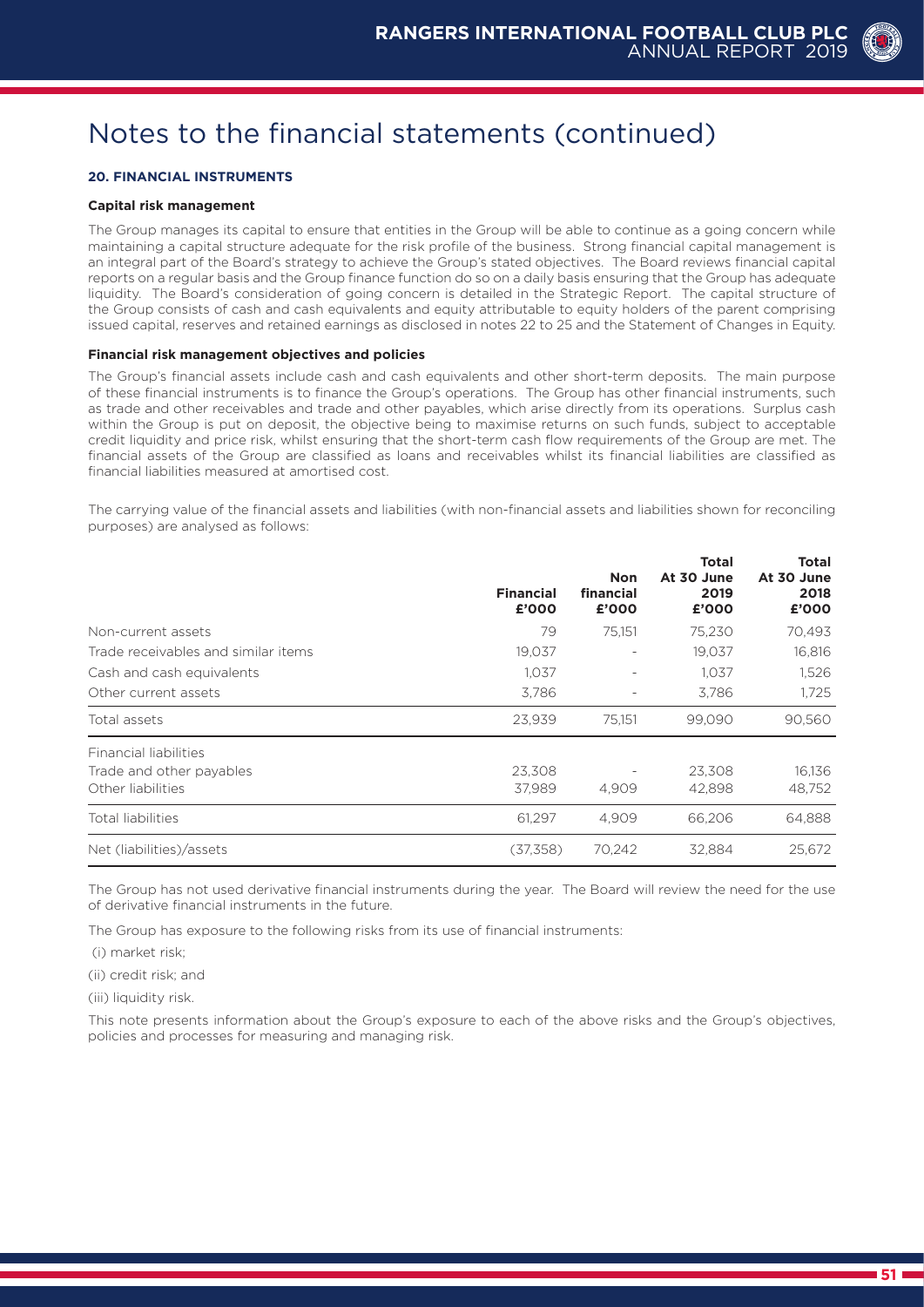

#### **20. FINANCIAL INSTRUMENTS (CONTINUED)**

#### **(i) Market risk**

The Group's activities expose it to the financial risks of changes in foreign currency exchange rates.

The reporting currency of the Group is UK Sterling. The Group is exposed to currency risk due to movements in foreign currencies relative to Sterling affecting the Group's foreign currency transactions and balances.

The amounts of the Group's foreign currency denominated monetary assets and monetary liabilities at the reporting date are as follows:

|                     | Trade &<br>other<br>payables<br>2019<br>£'000 | Cash &<br>cash<br>equivalents<br>2019<br>£'000 | Trade &<br>other<br>payables<br>2018<br>£'000 | Cash &<br>cash<br>equivalents<br>2018<br>£'000 |
|---------------------|-----------------------------------------------|------------------------------------------------|-----------------------------------------------|------------------------------------------------|
| Euro                | (3,495)                                       | 18                                             | (831)                                         | 46                                             |
| <b>Swiss Francs</b> | $\qquad \qquad =$                             |                                                | $\overline{\phantom{0}}$                      | 1.                                             |
| Swedish Krona       | $\qquad \qquad =$                             |                                                | $\overline{\phantom{a}}$                      | $\mathbf 1$                                    |
| <b>USD</b>          | (840)                                         | 22                                             | (1,612)                                       | 44                                             |

The following table details the Company's sensitivity to a 10% increase and decrease in GBP against the relevant foreign currencies. 10% is the sensitivity rate used which represents management's assessment of the reasonably possible change in foreign exchange rates. The sensitivity analysis includes only outstanding foreign currency denominated monetary items and adjusts their translation at the period end for a 10% change in foreign currency rates. A positive number below indicates an increase in profit where GBP strengthens 10% against the relevant currency. For a 10% weakening of GBP against the relevant currency, there would be a comparable impact on the profit, and the balances below would be negative.

|               | Euro  | Euro | <b>USD</b>        | <b>USD</b> |
|---------------|-------|------|-------------------|------------|
|               | 2019  | 2018 | 2019              | 2018       |
|               | £'000 |      | £'000 £'000 £'000 |            |
| Profit/(loss) | 397   |      | 90 78             | 151        |

#### **(ii) Credit risk**

Credit risk refers to the risk that a counterparty will default on its contractual obligations resulting in financial loss to the Group. Of the total trade receivable balance of £19,037,000, £427,000 relates to amounts receivable from other football clubs in relation to player trading, and £9,832,000 relates to amounts due from merchant service providers. Such assets held by the merchant service provider are released to the Club over the course of the season. The maximum credit exposure relates to the total of cash and cash equivalents and trade receivables, and amounts to £20,074,000.

The Group applies the IFRS 9 simplified approach to measuring expected credit losses on trade receivables. To measure the expected credit losses, trade receivables were considered on a days past due basis. The expected loss rates are based on the Group's historical default rates adjusted for forward looking estimates. The identified impairment loss arising after application of the expected credit loss model was not material to the financial statements.

There are no other significant concentrations of credit risk within the Group. The maximum risk exposure relates to the merchant services provider. The merchant services provider is the UK subsidiary of a corporate entity listed on the New York stock exchange and meets the credit rating criteria of the Board. Management reviews the financial status of provider on an ongoing basis.

Credit evaluations are performed on all customers requiring credit over a certain amount. The maximum credit risk exposure of the Group comprises the amounts presented in the Balance Sheet which are stated net of provisions for doubtful debts.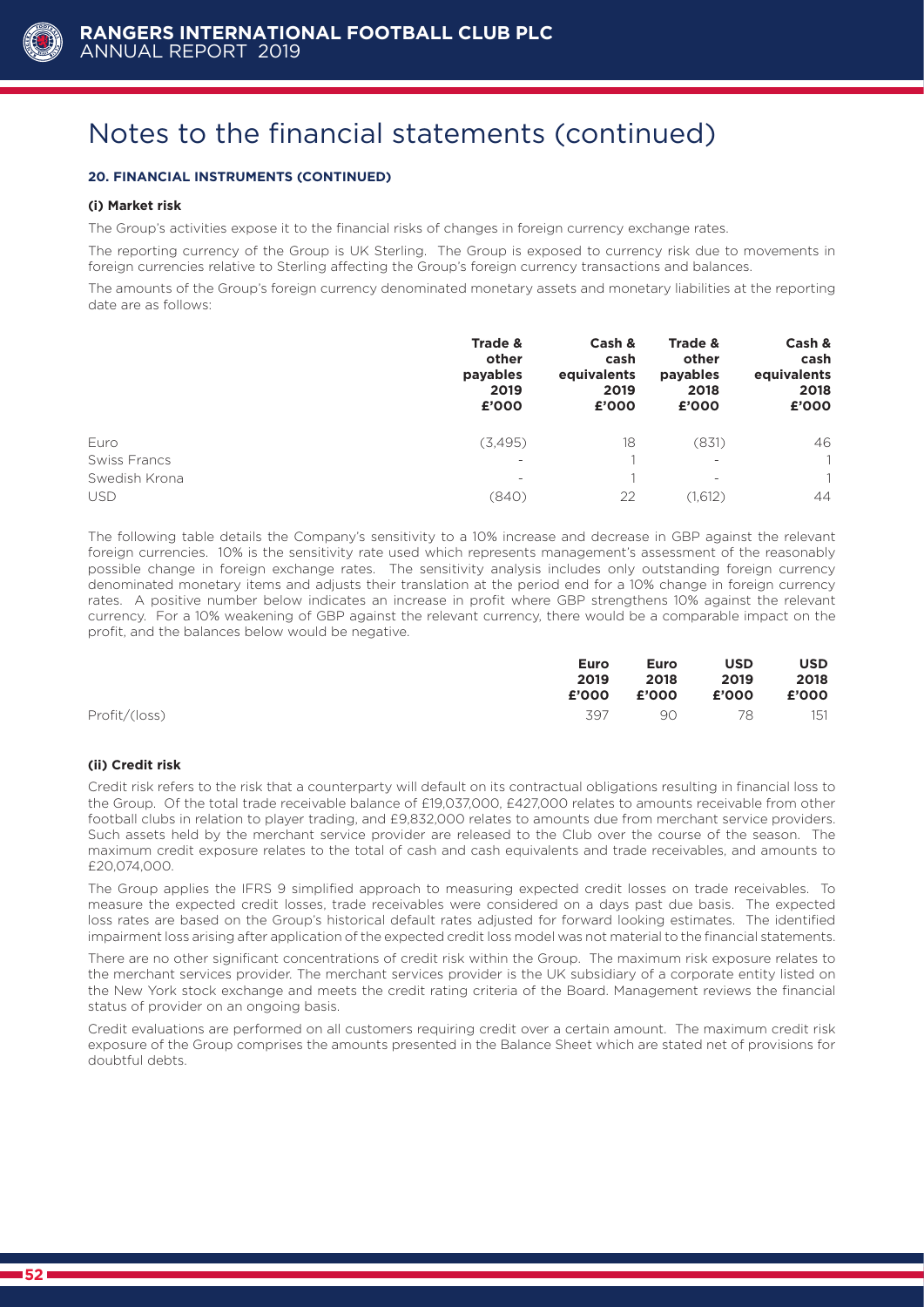#### **20. FINANCIAL INSTRUMENTS (CONTINUED)**

#### **(iii) Liquidity risk**

The Group's policy is to maintain a balance of continuity of funding and flexibility through the use of loans and finance leases as applicable. At 30 June 2019, the Group had external loans of £13.3 million (note 15), and finance leases of £1.2m (note 17).

Ultimate responsibility for liquidity risk management rests with the Board. The Board uses management information tools including budgets and cash flow forecasts to be able to regularly monitor and manage current and future liquidity. Further information in respect of liquidity risk can be found within note 1 to the financial statements and in the Strategic Report.

A maturity analysis of the Group's contracted liabilities and exposure to liquidity risk is detailed below:

|                           | Due on<br>demand<br>or less than<br>one year<br>£'000 | Due 1-2 years<br>£'000 | Due 2-5 years<br>£'000   | Carrying<br>value at 30<br><b>June 2019</b><br>£'000 | Carrying<br>value at 30<br><b>June 2018</b><br>£'000 |
|---------------------------|-------------------------------------------------------|------------------------|--------------------------|------------------------------------------------------|------------------------------------------------------|
| Other loans               | (3,000)                                               |                        | $\overline{\phantom{a}}$ | (3,000)                                              |                                                      |
| Investor loans            | (2,496)                                               | (7,770)                | $\qquad \qquad =$        | (10, 266)                                            | (21, 317)                                            |
| Trade and other payables  | (20, 206)                                             | (2,197)                | (905)                    | (23,308)                                             | (16, 136)                                            |
| Finance lease obligations | (403)                                                 | (398)                  | (437)                    | (1,238)                                              | (1,204)                                              |
| Total                     | (26,105)                                              | (10, 365)              | (1,342)                  | (37,812)                                             | (38, 657)                                            |

Post year end, additional loan funds were received, and subsequently £17.2m of investor loans have been converted to share capital. The investors have indicated that their remaining loan facilities will continue to be made available whilst funds are still required by the Club.

#### **21. FAIR VALUES**

|                             | <b>Carrying value</b> | <b>Carrying value</b><br>at 30 June 2018 |  |
|-----------------------------|-----------------------|------------------------------------------|--|
|                             | at 30 June 2019       |                                          |  |
|                             | £'000                 | £'000                                    |  |
| <b>Non financial assets</b> |                       |                                          |  |
| Property, plant & equipment | 39499                 | 39.451                                   |  |

See note 9 for details of property, plant & equipment held at fair value. During the year there were no transfers between the levels of fair value hierarchy. The Group considers this to be a recurring measurement using a level 3 valuation method.

The value of all other financial assets and liabilities included in the Financial Statements are considered to be a reasonable approximation of fair value at the Balance Sheet date.

#### **22. SHARE CAPITAL**

| <b>Group and Company</b>                                                 | As at<br>30 June<br>2019<br>£'000 | As at<br>30 June<br>2018<br>£'000 |  |
|--------------------------------------------------------------------------|-----------------------------------|-----------------------------------|--|
| Allotted, called up and fully paid 81,478,201 Ordinary shares of 1p each | 815                               | 815                               |  |
| Shares issued during period 90,689,858 Ordinary shares of 1p each        | 907                               |                                   |  |
| Allotted, called up and fully paid                                       | 1.722                             | 815                               |  |

There is only one class of ordinary shares. All shares carry equal rights.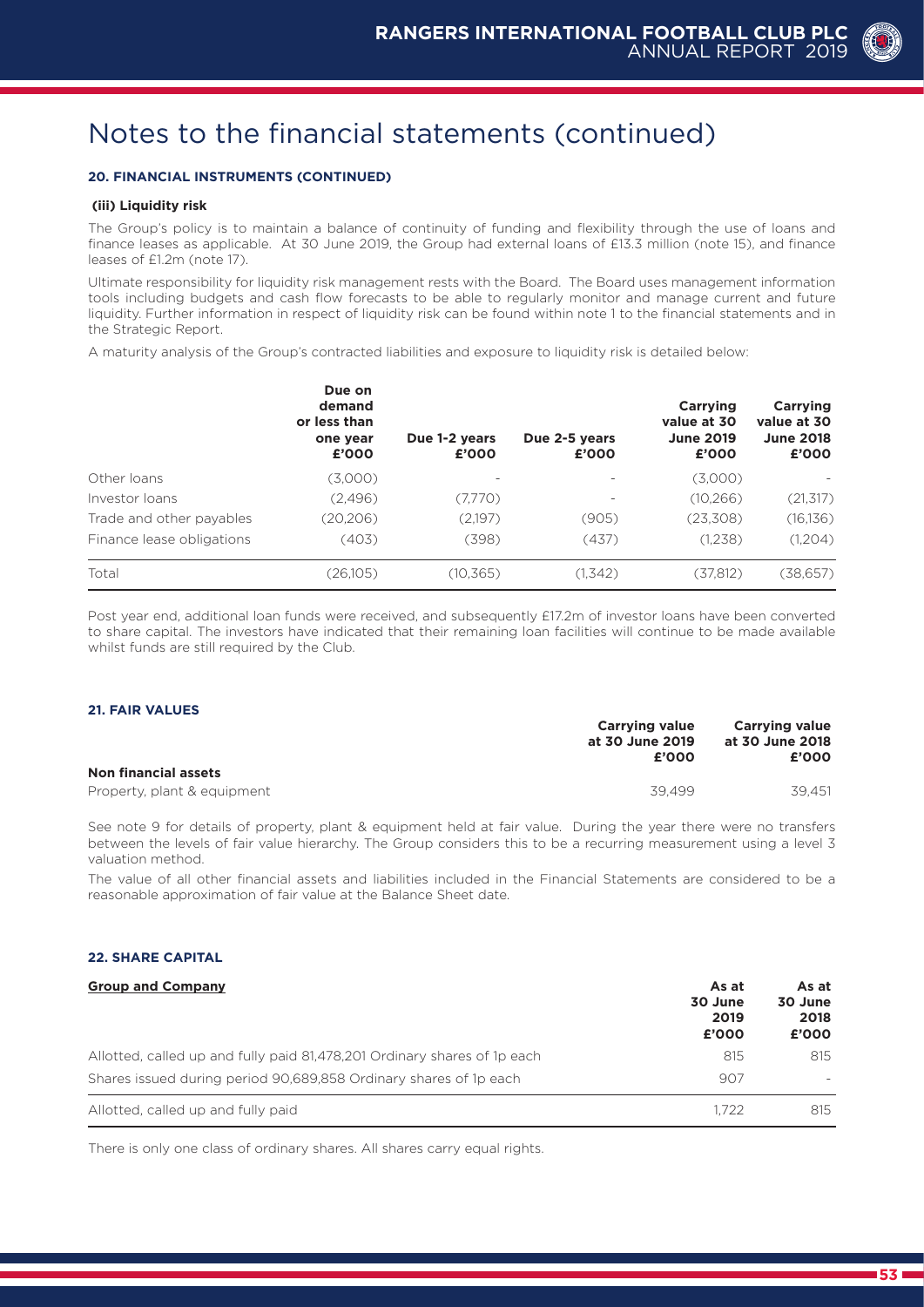

#### **23. SHARE PREMIUM AND MERGER RESERVE**

| <b>Group and Company</b>                    | At at<br>30 June 2019<br>Group<br>£'000 |
|---------------------------------------------|-----------------------------------------|
| <b>Share premium</b>                        |                                         |
| Balance at 30 June 2017<br>Movement in year | 19,048                                  |
| Balance at 30 June 2018                     | 19,048                                  |
| Shares issued during period                 | 17,231                                  |
| Balance at 30 June 2019                     | 36.279                                  |

During the year, 90,689,858 Ordinary Shares of 1p each were issued at a price of 20p per share, creating a share premium of £17.231m.

| <b>Group and Company</b>                    | At at<br>30 June 2019<br>Group<br>£'000 |
|---------------------------------------------|-----------------------------------------|
| Merger reserve                              |                                         |
| Balance at 30 June 2017<br>Movement in year | 12,960<br>$\overline{\phantom{a}}$      |
| Balance at 30 June 2018<br>Movement in year | 12,960<br>$\overline{\phantom{a}}$      |
| Balance at 30 June 2019                     | 12,960                                  |

The merger reserve of £12,960,000 (2018 - £12,960,000) was created following the share for share exchange with The Rangers Football Club Limited in 2012.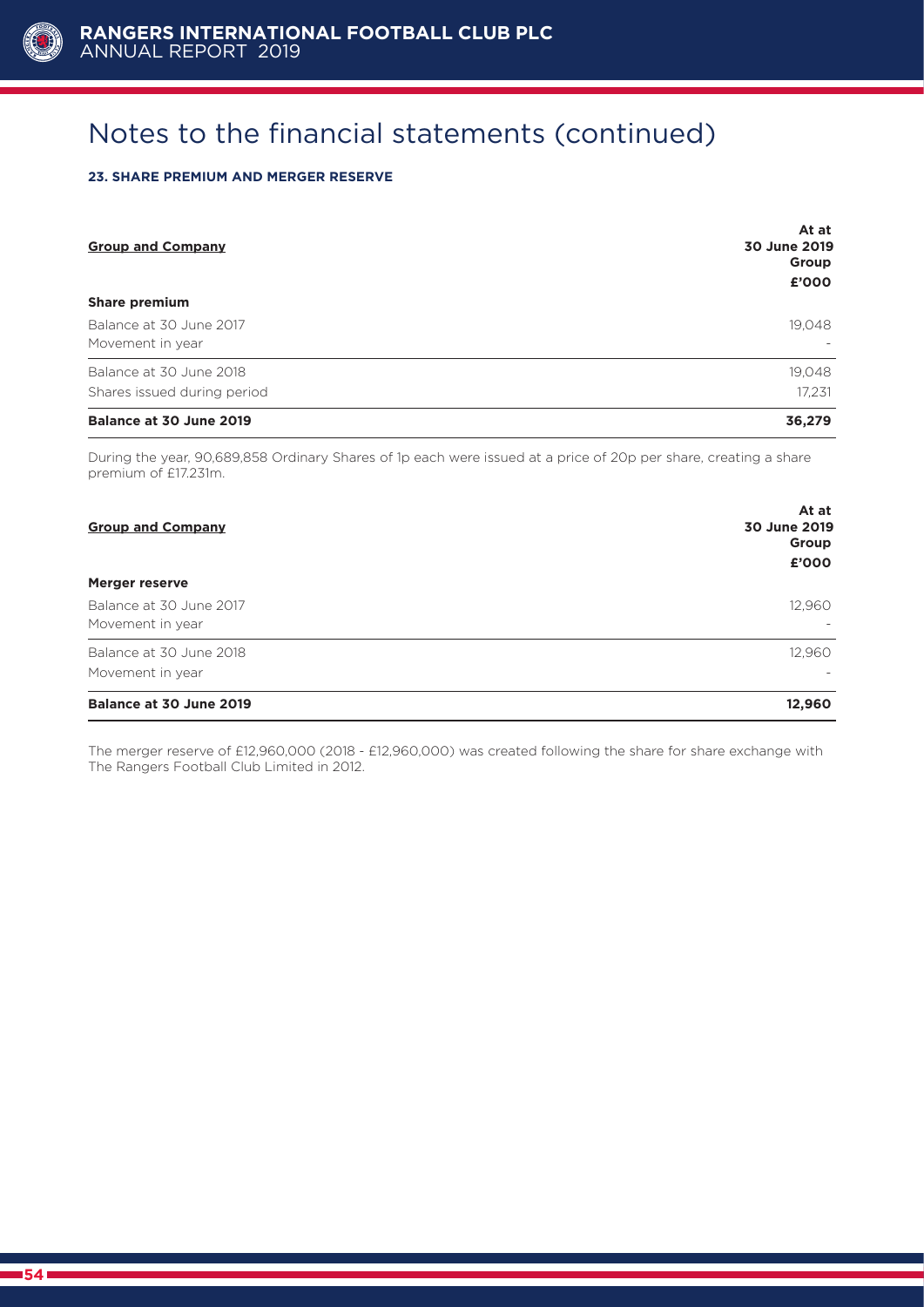#### **24. OTHER RESERVES**

| <b>Revaluation reserve</b>                                                                                                                                                           | As at 30 June 2019<br>£'000 |
|--------------------------------------------------------------------------------------------------------------------------------------------------------------------------------------|-----------------------------|
| <b>Group</b>                                                                                                                                                                         |                             |
| Balance at 30 June 2017<br>Transfer from revaluation reserve to retained earnings in respect of depreciation<br>Deferred tax liability relating to transfer from revaluation reserve | 26,740<br>(453)<br>91       |
| Balance at 30 June 2018<br>Transfer from revaluation reserve to retained earnings in respect of depreciation<br>Deferred tax liability relating to transfer from revaluation reserve | 26,378<br>(453)<br>91       |
| Balance at 30 June 2019                                                                                                                                                              | 26,016                      |
| <b>Capital contribution reserve</b>                                                                                                                                                  | As at 30 June 2019<br>£'000 |
| <b>Group and Company</b>                                                                                                                                                             |                             |
| Balance at 30 June 2018<br>Contribution received<br>Transfer on repayment of interest-free loans                                                                                     | 5,142<br>1.481<br>(3,924)   |
| Balance at 30 June 2019                                                                                                                                                              | 2,699                       |

Investor loans were provided on an interest-free basis. On initial recognition, the loans are required to be booked at fair value. As there is no active market for the loans, the fair value is estimated by discounting the amount repayable to the present value using a market rate for a similar instrument. The difference arising between fair value and the nominal value is deemed as a capital contribution and taken direct to equity. On repayment of loans, the capital contribution is transferred to retained earnings.

#### **25. RETAINED EARNINGS**

|                                                                                | Group<br>£'000 | Company<br>£'000 |
|--------------------------------------------------------------------------------|----------------|------------------|
| Balance at 30 June 2017                                                        | (24,721)       | (2,843)          |
| Loss for the year ended 30 June 2018                                           | (14, 341)      | (1,732)          |
| Release of revaluation reserve for the year ended 30 June 2018                 | 453            |                  |
| Depreciation on release of revaluation reserve for the year ended 30 June 2018 | (91)           |                  |
| Transfer on repayment of interest-free loans                                   | 29             | 29               |
| Balance at 30 June 2018                                                        | (38,671)       | (4,546)          |
| Loss for the year ended 30 June 2019                                           | (11, 277)      | (1,601)          |
| Release of revaluation reserve for the year ended 30 June 2019                 | 453            |                  |
| Depreciation on release of revaluation reserve for the year ended 30 June 2019 | (91)           |                  |
| Transfer on repayment of interest-free loans                                   | 2.794          | 2.794            |
| Balance at 30 June 2019                                                        | (46,792)       | (3,353)          |

The Parent Company is exempt from disclosing a company-only income statement. Its loss for the year was £1,601,000 (2018 - £1,732,000).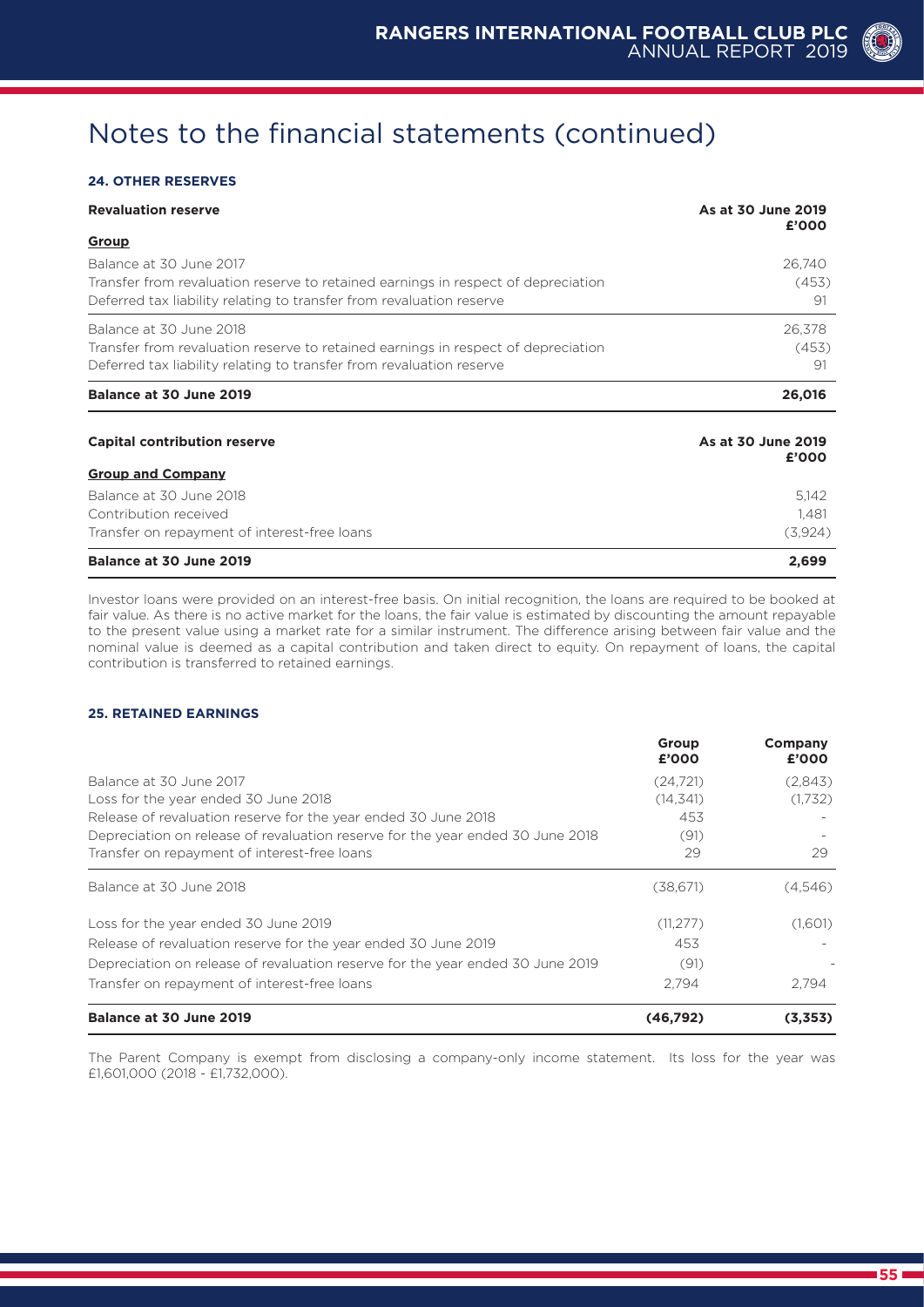

#### **26. NOTES TO THE STATEMENTS OF CASH FLOWS**

|                                                                        | Group                                   |                                         | Company                                 |                                         |
|------------------------------------------------------------------------|-----------------------------------------|-----------------------------------------|-----------------------------------------|-----------------------------------------|
|                                                                        | Year to 30<br><b>June 2019</b><br>£'000 | Year to 30<br><b>June 2018</b><br>£'000 | Year to 30<br><b>June 2019</b><br>£'000 | Year to 30<br><b>June 2018</b><br>£'000 |
| Loss for the year                                                      | (11, 277)                               | (14, 341)                               | (1,601)                                 | (1,732)                                 |
| Amortisation and impairment of intangible fixed assets                 | 7,232                                   | 7,360                                   |                                         |                                         |
| Depreciation and impairment of property, plant and<br>equipment        | 1,535                                   | 1,623                                   |                                         |                                         |
| (Gain)/Loss on disposal of players' registrations                      | (3,129)                                 | (1,187)                                 |                                         |                                         |
| Financing costs and other charges                                      | 2,873                                   | 2,462                                   | 1,571                                   | 1,708                                   |
| Share of income from associates                                        |                                         | (15)                                    |                                         |                                         |
| Decrease/(increase) in trade and other receivables                     | (3,997)                                 | (2,122)                                 | 30                                      | 24                                      |
| (Decrease)/increase in trade and other payables and<br>deferred income | 7,205                                   | 2,276                                   |                                         |                                         |
| Taxation                                                               | (114)                                   | (67)                                    |                                         |                                         |
| Cash used in operations                                                | 328                                     | (4,011)                                 |                                         |                                         |

| Change in liabilities from financing activities   | Lease<br>finance<br>£'000 | <b>Current liabilities</b><br>Other<br>loans<br>£'000 | <b>Non-current liabilities</b><br>Lease<br>finance<br>£'000 | Other<br>loans<br>£'000  | <b>Total</b><br>£'000 |
|---------------------------------------------------|---------------------------|-------------------------------------------------------|-------------------------------------------------------------|--------------------------|-----------------------|
| Opening liabilities                               | 338                       | 3.625                                                 | 866                                                         | 17.692                   | 22,521                |
| Movement due to cash flows                        | (16)                      | 4.871                                                 | (364)                                                       | 2.445                    | 6.936                 |
| Non cash movements                                |                           |                                                       |                                                             |                          |                       |
| Acquisition of plant & equipment on lease finance | 81                        |                                                       | 333                                                         | $\overline{\phantom{a}}$ | 414                   |
| Effective interest rate adjustment                |                           |                                                       | $\overline{\phantom{0}}$                                    | 2.702                    | 2.702                 |
| Capital contribution element of investor loans    |                           |                                                       | $\overline{\phantom{0}}$                                    | (1.481)                  | (1,481)               |
| Conversion to equity                              |                           | (3,000)                                               | $\overline{\phantom{0}}$                                    | (13.588)                 | (16,588)              |
| Closing liabilities                               | 403                       | 5.496                                                 | 835                                                         | 7.770                    | 14.504                |

Significant non-cash financing transactions relate to the extension and conversion of investor loan facilities and acquisition of plant & equipment through finance lease.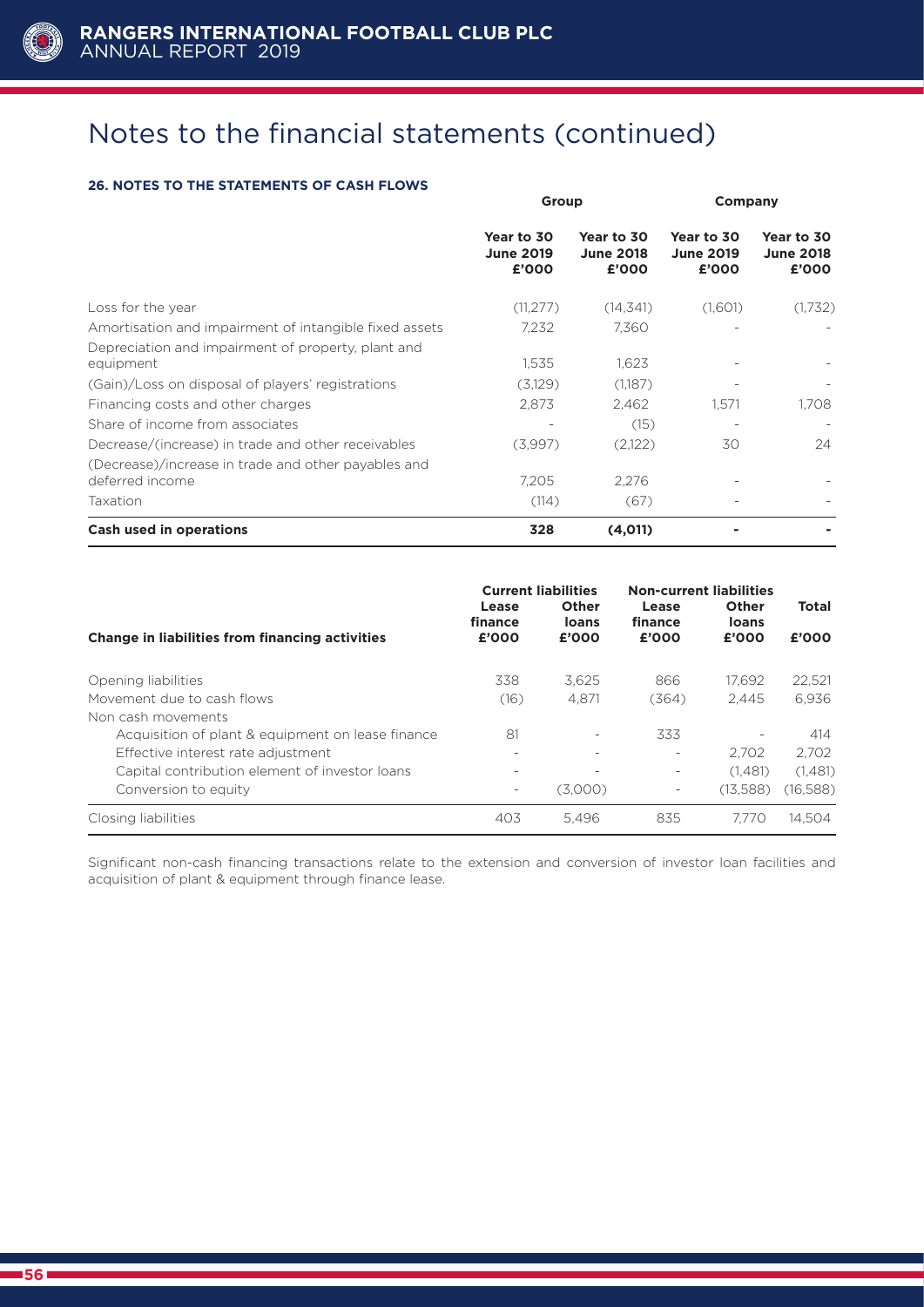#### **27. RELATED PARTY TRANSACTIONS**

#### **Investor loans**

|                             | 2019<br>£'000                               | 2019<br>£'000            | 2019<br>£'000                   | 2019<br>£'000                            | 2018<br>£'000                            |
|-----------------------------|---------------------------------------------|--------------------------|---------------------------------|------------------------------------------|------------------------------------------|
|                             | <b>New Oasis</b><br>Asset<br><b>Limited</b> | <b>Director</b><br>loans | Other<br>related<br>party loans | <b>Total</b><br><b>Investor</b><br>loans | <b>Total</b><br><b>Investor</b><br>loans |
| Opening balance             | 8.471                                       | 5.050                    | 9.904                           | 23,425                                   | 15,900                                   |
| Loans repaid                | $\qquad \qquad \blacksquare$                | (750)                    | (125)                           | (875)                                    | (46)                                     |
| Loans converted to shares   | (1,840)                                     | (10,779)                 | (3,969)                         | (16,588)                                 |                                          |
| Loans provided              | 800                                         | 3.346                    | 1.045                           | 5.191                                    | 7,571                                    |
| Transfer between categories | $\overline{\phantom{a}}$                    | 5,529                    | (5,529)                         | $\overline{\phantom{0}}$                 |                                          |
| Closing balance             | 7,431                                       | 2,396                    | 1,326                           | 11.153                                   | 23,425                                   |

Split as follows:

| Opine du Tonomu.<br>2019<br>£'000 | 2019<br>£'000                               | 2019<br>£'000            | 2019<br>£'000                   | 2018<br>£'000                            |                                   |
|-----------------------------------|---------------------------------------------|--------------------------|---------------------------------|------------------------------------------|-----------------------------------|
|                                   | <b>New Oasis</b><br>Asset<br><b>Limited</b> | <b>Director</b><br>loans | Other<br>related<br>party loans | <b>Total</b><br><b>Investor</b><br>loans | <b>Total</b><br>Investor<br>loans |
| Date repayable:                   |                                             |                          |                                 |                                          |                                   |
| <b>July 2019</b>                  | $\qquad \qquad \blacksquare$                | $\overline{\phantom{a}}$ | $\overline{\phantom{0}}$        | $\overline{\phantom{a}}$                 | 19,800                            |
| August 2018                       | $\qquad \qquad \blacksquare$                | $\overline{\phantom{a}}$ | $\overline{\phantom{0}}$        | $\overline{\phantom{0}}$                 | 3,500                             |
| <b>July 2020</b>                  | 7,031                                       | 800                      | 826                             | 8,657                                    |                                   |
| On demand                         | 400                                         | 1,596                    | 500                             | 2.496                                    | 125                               |
|                                   | 7,431                                       | 2,396                    | 1,326                           | 11,153                                   | 23,425                            |

During the year, the Group received £4.316m (net of repayments) from Directors, existing shareholders and other parties. This entire amount was made available for working capital purposes.

#### **New Oasis Asset Limited (NOAL)**

#### Shareholder

NOAL is a company in which the Group Chairman, Mr D King and his immediate family are interested. No interest or fees were charged in respect of the facilities and the facilities were provided on an unsecured basis. £1.84m of loans provided by NOAL prior to the commencement of the period were converted to equity in September 2018. All further facilities provided by NOAL to the Company have been converted to equity post year end.

#### **Director loans**

John Bennett, Barry Scott, Douglas Park and Julian Juul Wolhardt

No interest or fees were charged on the loan facilities provided by Mr Bennett, Mr Scott, Mr Park and Mr Wolhardt.

The loan facilities provided by Mr J Bennett prior to the commencement of the period were converted to equity in September 2018. All further facilities provided by Mr Bennett during the period were converted to equity post year end.

All bar £800,000 of the loan facilities provided by Mr B Scott prior to the commencement of the period were converted to equity in September 2018. The remainder of the facilities were converted to equity post year end.

£775,019 of the loan facilities provided by Mr D Park prior to the commencement of the period were converted to equity in September 2018. The remainder of the loan facilities provided by Mr Park both during and prior to the period were converted to equity prior to year end.

Borita Investments Limited (Borita) is a company in which Mr Wolhardt and his wife are interested. Borita provided loan facilities to the Company prior to the commencement of the period that were converted to equity in September 2018. Borita also provided facilities to the Company during the period and those were converted to equity post year end.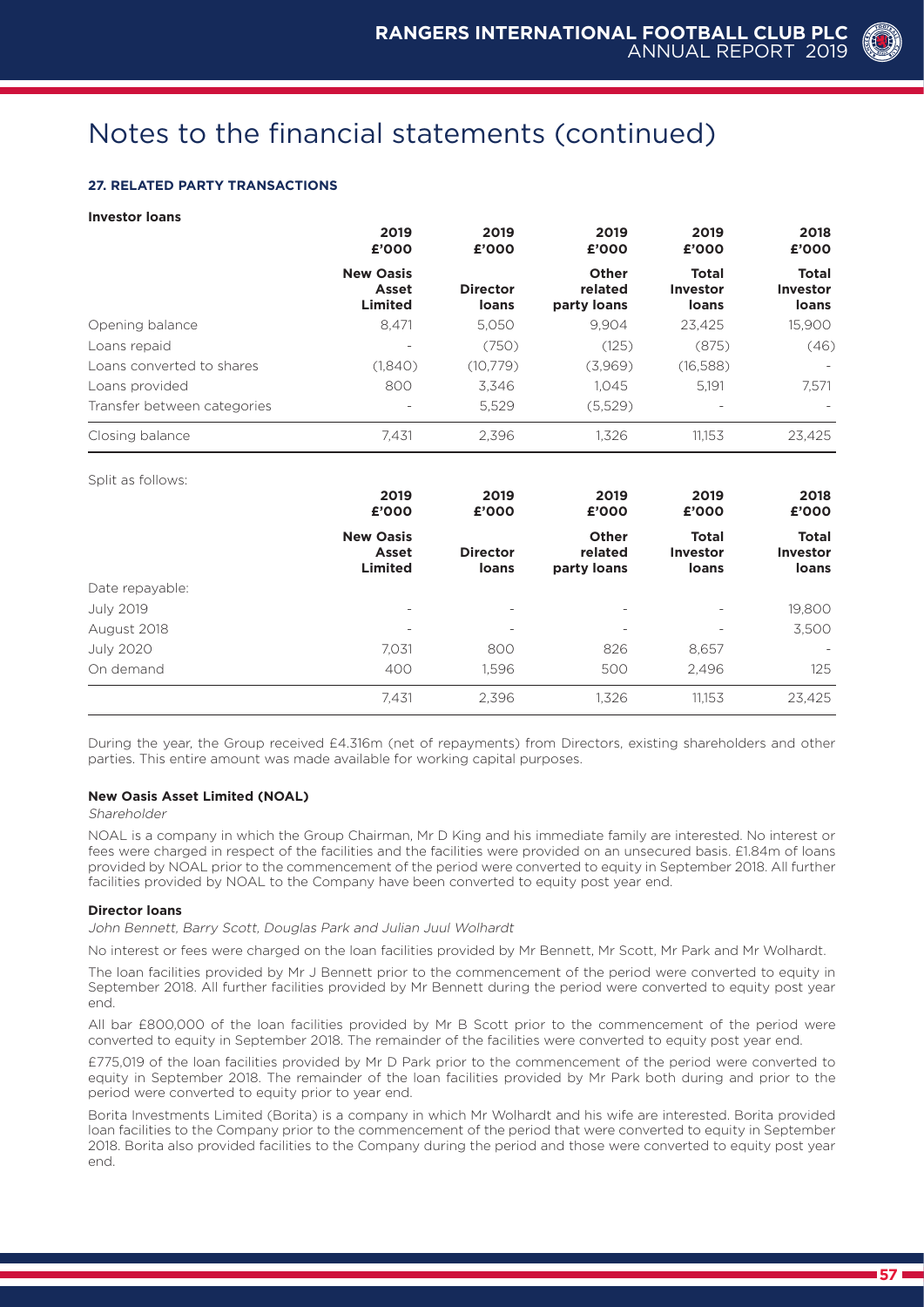

#### **27. RELATED PARTY TRANSACTIONS (CONTINUED)**

#### **Other related party loans -** Shareholders and new investors

George Taylor and George Letham

No interest or fees were charged on the loan facilities provided by Mr Taylor and Mr Letham.

£1,174,153 of the loan facilities provided by Mr Taylor prior to the commencement of the period were converted to equity in September 2018. The remainder of the loan facilities provided by Mr Taylor both during and prior to the period were converted to equity post the year end.

£511,437 of the loan facilities provided by Mr Letham prior to the commencement of the period were converted to equity in September 2018. The remainder of the loan facilities provided by Mr Letham both during and prior to the period were converted to equity prior to the year end.

#### **Key management personnel remuneration**

Details in respect of the remuneration of the Board of Directors and Key management personnel are disclosed in note 6 to the financial statements.

#### **28. CONTINGENT LIABILITIES AND PROVISIONS**

#### **SDI Retail Services Limited**

The Company is engaged in ongoing legal proceedings relating to its retail arrangements. Judgment has been granted against the Company in respect of certain breaches of contract but, at this stage, the extent of the Company's liability other than with regard to legal fees has not been decided by the Court. As negotiations are ongoing regarding the legal proceedings, the Directors are of the view that it would be seriously prejudicial if it were to disclose the information usually required by IAS 37 (Provisions, Contingent liabilities and contingent assets). The Company has dealt with its estimated liabilities, insofar as it is practicable for its Directors to estimate them at this stage, when calculating its accruals.

#### **Orlit Enterprises**

We are pleased to advise that these proceedings have been dismissed. The Club is currently processing recovery of its legal expenses from sums lodged by Orlit with the Court.

#### **Memorial Walls**

Following the decision not to proceed with this project, legal proceedings have been raised by Memorial Walls Ltd against the Club. The Club accepts some compensation should be payable in respect of the abortive work carried out on the project but does not believe there was any prospect of the project proving a commercial success. Accordingly, it will resist the proceedings whilst hoping that a more realistic approach by the pursuer might allow the proceedings to be resolved. An estimate of the Club's liability in respect of this matter has been included at the year end.

#### **Employee Claims**

The Club addresses claims relating to former employee's contractual positions as they arise. Having taken legal advice on any existing claims, management has determined there is no requirement to make any provisions at the year end.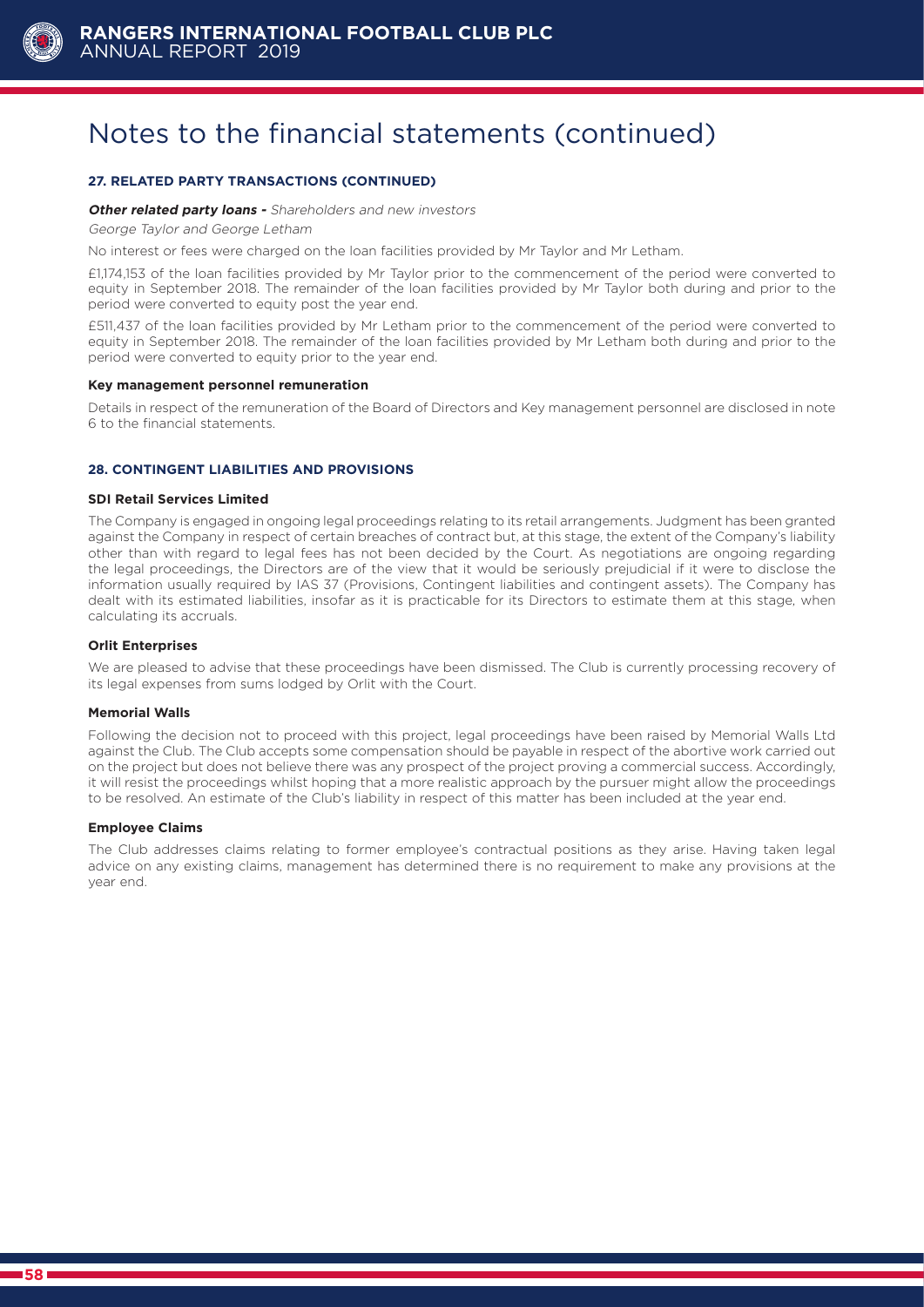#### **29. EARNINGS PER ORDINARY SHARE**

The Earnings per ordinary share has been calculated in accordance with IAS 33 as follows.

|                                                                                              | Year to<br>30 June 2019 | Year to<br>30 June 2018 |
|----------------------------------------------------------------------------------------------|-------------------------|-------------------------|
| Loss the year attributable to owners of the company (£'000)                                  |                         |                         |
| Earnings for the purpose of basic and diluted earnings per share                             | (11.277)                | (14, 341)               |
| Weighted average number of shares for the purpose of basic and<br>diluted earnings per share | 132.617.298             | 81.478.201              |
| Basic and diluted earnings per ordinary share                                                | (8.50p)                 | (17.60p)                |

If the Company's share issues had occurred prior to the year end, the number of ordinary shares in issue would have been 258,131,982. The Company's basic and diluted earnings per share would have been (3.76p) had these shares been in issue for the whole year.

#### **30. POST BALANCE SHEET EVENTS**

The following events have occurred subsequent to the year end:

#### **Acquisition and disposal of player registrations**

The Group contracted for the purchase of four permanent player registrations in addition to the temporary registrations of one player on loan. The amount payable in respect of above amounts to £11.5m, after taking account of direct costs.

The Group also disposed of six player registrations on a permanent basis, eight registrations on loan and became entitled to sell on fees on player registrations previously disposed. The amount receivable in respect of above totalled £0.3m.

#### **Investor loans**

Subsequent to the year end the company received further investor loans amounting to £9.7m and repaid amounts totalling £1.7m.

#### **Share Issue**

Subsequent to the year end, further share issues were carried out, allotting 85,963,923 Ordinary Shares of 1p each. £17.2m of investor loans were converted during these share issues.

#### **31. CAPITAL COMMITMENTS**

The Group contracted for capital expenditure on stadium improvements and grounds equipment amounting to £2,072,000.